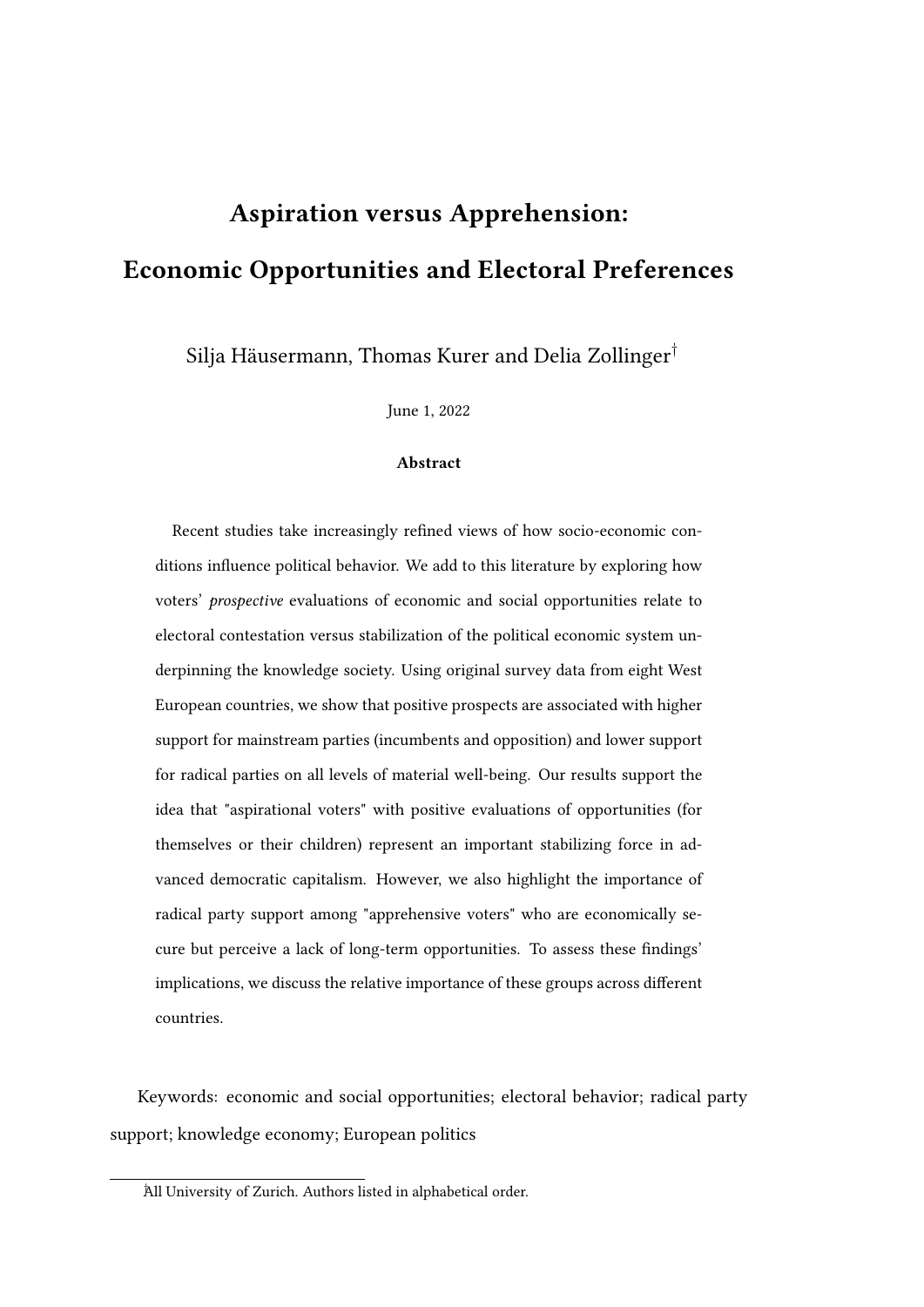### 1. Introduction

The political repercussions of structural economic change across advanced democracies have brought about two strikingly different developments: on the one hand, we observe an ever-growing share of highly educated citizens, whose coveted skills are seen as a guarantee for aggregate prosperity and growth in modern "knowledge economies". On the other hand, the gains of economic modernization are not shared equally and many observers emphasize that globalization and technological change are producing a pool of dissatisfied voters defying the policies and politics that sustain structural change. The different emphasis of the two accounts suggests strikingly different prospects for stability or upheaval of democratic governance. While widespread upskilling in the knowledge economy promises growing prosperity and thus a symbiotic relationship between capitalism and democracy, the second perspective paints a more fragile picture and expects more disruptive transformations of the political landscape. It stands to reason that both narratives hold some truth: stability and contestation hinge on the relative importance of the constituencies who either perceive that they have what it takes to thrive in the knowledge economy or who are worried about their future place in a dynamic and fast-changing society.

In this paper, we contribute to the study of the structural foundations of partisan upheaval in postindustrial democracies. Our specific contribution is to investigate how perceptions of social and economic opportunity relate to electoral preferences. We study how the position of voters in a changing economy and society affects their support for mainstream parties versus radical parties. In the electoral context of the early 21st century, mainstream parties – and incumbents in particular – represent continuity, while radical parties challenge structural trends and fundamentally contest economic and societal dislocations. Mainstream opposition parties might call for structural adaptation within the confines of the existing system, but they do not question long-term structural trajectories in the way that radical parties do (De Vries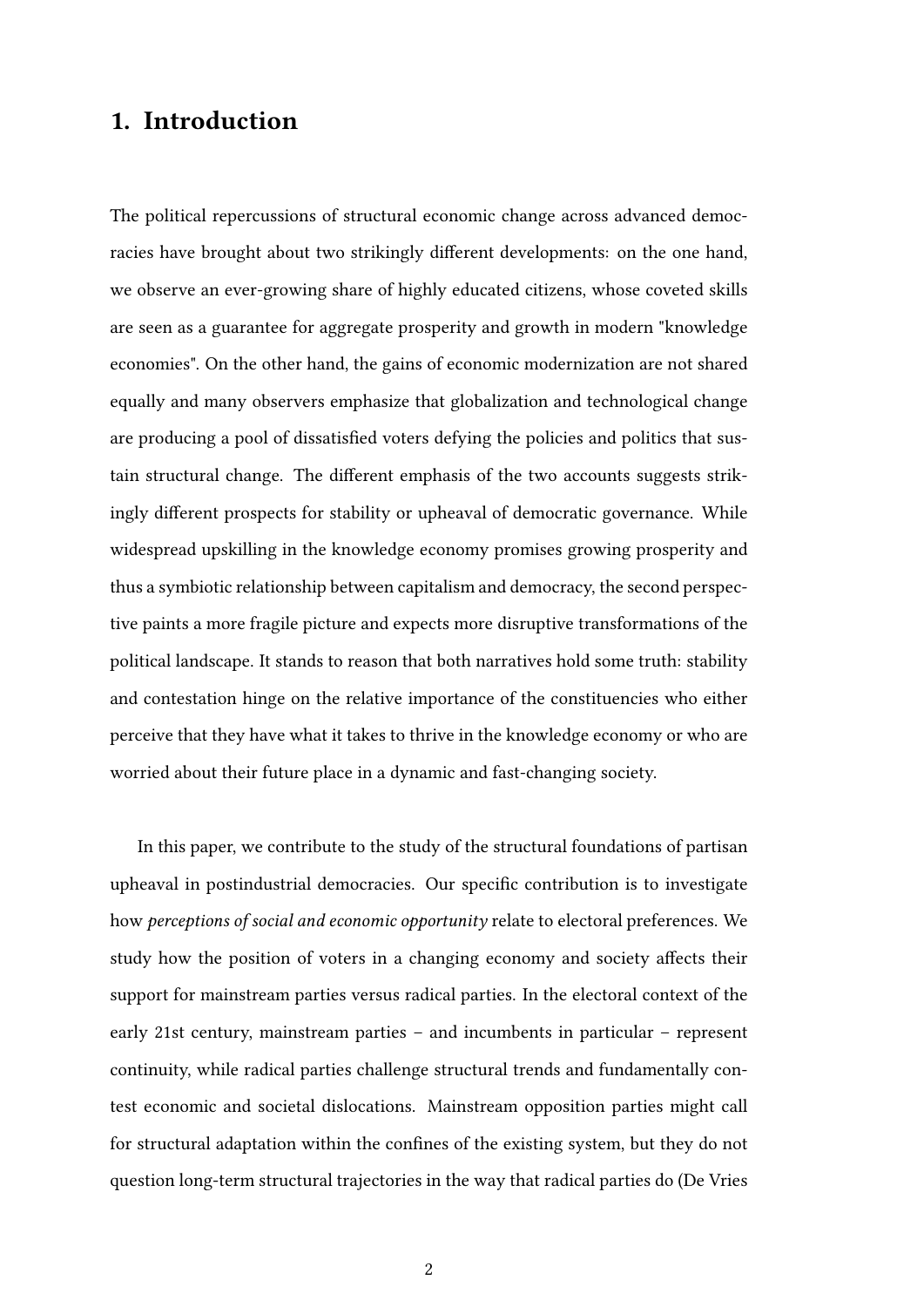and Hobolt [2020\)](#page-36-0). Hence, by looking at support for mainstream incumbent parties, mainstream opposition parties, as well as radical parties, we focus on expressions of varying degrees of willingness to support or upend the political status quo.

With our focus on prospective evaluations of opportunities, we build on a range of recent contributions in the literature on long-term party system change that have increasingly come to recognize the limited explanatory capacity of individuals' immediate material circumstances for their political attitudes and behavior. A rapidly growing literature has started to look beyond objective socio-economic status and introduced subjective and relational concepts of well-being and status perceptions to identify "winners" and, especially, "losers" of structural change (Rooduijn and Burgoon [2018;](#page-38-0) Smith and Pettigrew [2015;](#page-38-1) Pettigrew [2017;](#page-37-0) Burgoon et al. [2019;](#page-36-1) Gest [2016;](#page-36-2) Kurer [2020;](#page-37-1) Steenvoorden and Harteveld [2018;](#page-38-2) De Vries and Hoffmann [2018;](#page-36-3) Teney et al. [2014;](#page-38-3) Cramer [2016;](#page-36-4) Hochschild [2016;](#page-37-2) Gidron and Hall [2017\)](#page-36-5). What these studies have in common is a conceptualization of voter perceptions that refers to their present or retrospective experience. We directly contribute to this literature by arguing that much of the core conflict arising from the emerging knowledge economy are of an inherently forward-looking nature: voters form their belief in the political system based on perceptions of prospective opportunity – for themselves as well as the next generation.

The expectation of a system-stabilizing effect of positive future opportunities is in line with core insights of the well-established literature on economic voting, which emphasizes the importance of voters' perceptions of the economy, as well as how evaluations of future economic performance matter for incumbent versus opposition support. Indeed, a large body of studies on economic voting concludes that voters' perceptions of economic conditions (versus their objective material conditions), and their prospective (alongside retrospective) perceptions most consistently relate to support for incumbent government parties (Clarke et al. [2004;](#page-36-6) Lewis-Beck and Stegmaier [2007;](#page-37-3)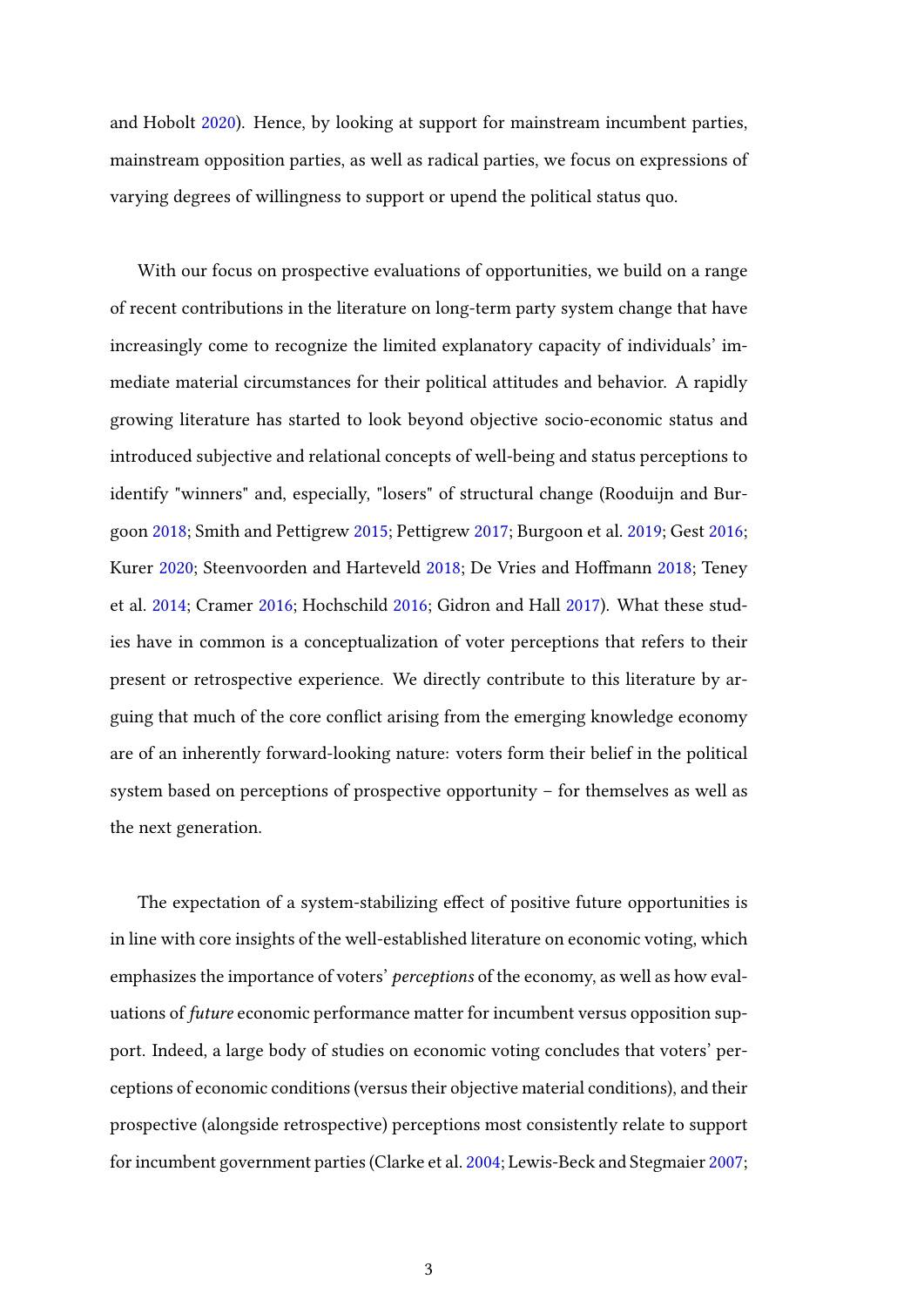Duch and Stevenson [2008\)](#page-36-7). However, the long-term, encompassing, and fundamental nature of ongoing transformations of the economy and electoral realignments implies that beyond the familiar distinction between incumbent versus opposition parties, we should further distinguish between more versus less radical forms of opposition (Hernández and Kriesi [2016\)](#page-37-4). The above-cited literature on grievances in times of structural change shows that voters' sense of (lacking) economic opportunity may relate to deeper grievances linked to questions of dignity, identity and belonging in a changing society. Such sentiments in particular seem to provide the link to support for the radical right, which has been the primary challenge to mainstream parties in the recent decades. Consequently, our study integrates the insights of the economic voting literature on government support with the findings of a growing literature highlighting a more structural backlash against economic change and the political elite.

More specifically, we argue and demonstrate that perceptions of economic opportunity cross-cut objective socio-economic indicators, resulting in political coalitions that transcend vertical divisions of society. Most importantly, we discuss the relevance of two key constituencies emerging from our conceptual framework: aspirational voters and apprehensive voters. Aspirational voters are not immediate beneficiaries of the ongoing economic-structural context, but they are confident enough about their (and their childen's) prospects to support a rather reformist, systemsustaining approach to policies and governance (potentially voting for mainstream opposition parties, but hesitant to support radical parties). They may play an important – even decisive – role in stabilizing democratic capitalism across advanced societies (Iversen and Soskice [2019\)](#page-37-5).

However, we argue that there is also a highly relevant flipside to this line of reasoning: apprehensive voters are relatively well-off in immediate material terms, but they are concerned to see society and the economy develop in a direction that threat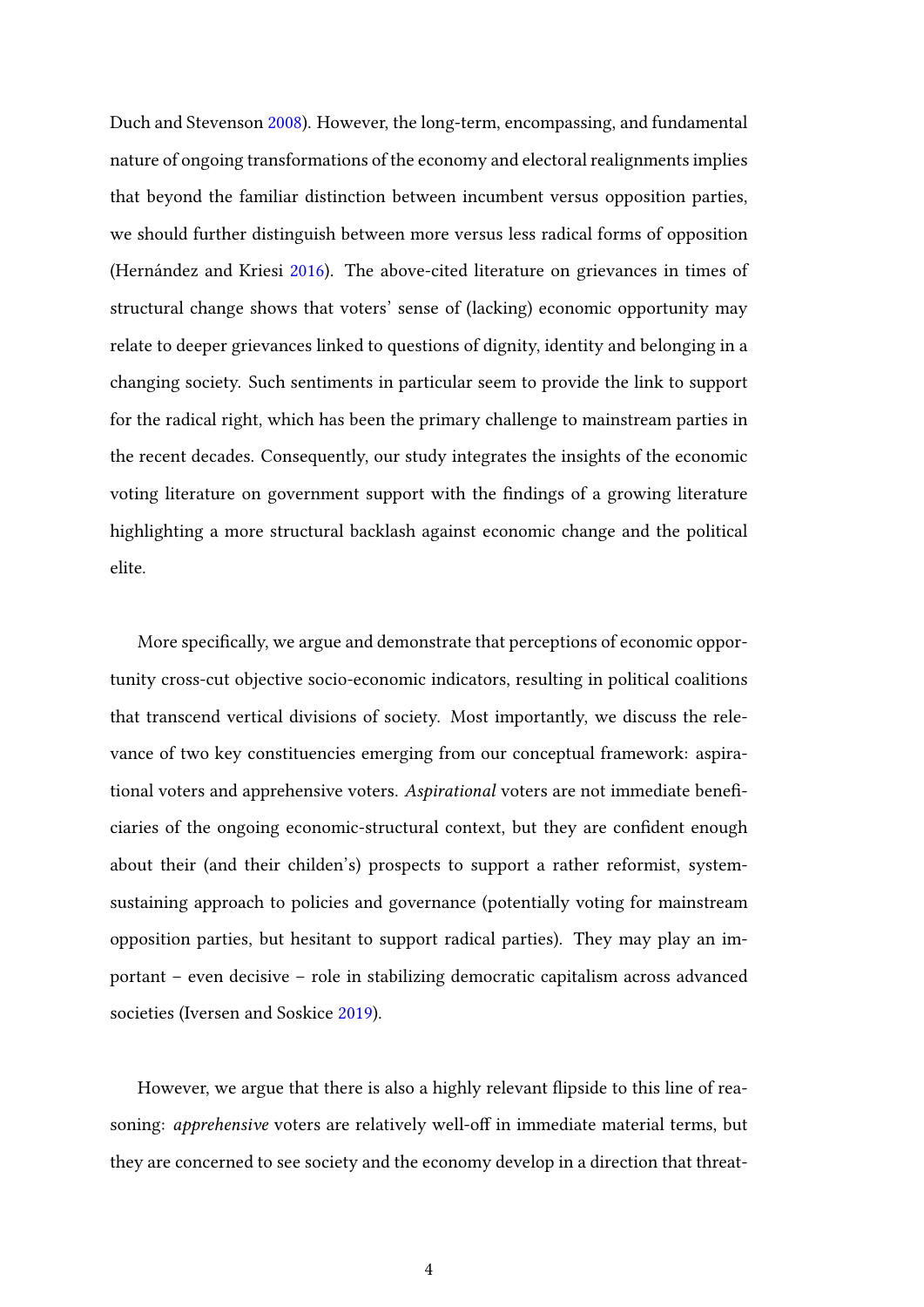ens their and their children's sources of status and well-being. As a consequence, they are wary of structural change and of its societal implications, they perceive "the system" to be steering in the wrong direction, and they thus support a more radical contestation of mainstream parties' politics and policies.

Drawing on original survey data fielded in eight Western European countries, we first examine the political implications of positive and negative perceptions of economic opportunity. We provide evidence that perceptions of long-term economic opportunity – in an intra- as well as intergenerational perspective – are consistently negatively related to support for radical parties (but not to mainstream opposition, as expected). Notably, "aspirational" voters support radical parties at below-average levels, in contrast to well-off but "apprehensive" voters. Only voters who are both doing well and are confident about the future support incumbents at above-average levels.

We discuss the political implications of these findings by pointing to the crossnational distribution of these groups: While a coalition of confident and aspirational voters makes up for 60-70 percent of the electorate in the Nordic and continental European countries, more than 55-60 percent of voters in Spain and Italy evaluate economic and social prospects negatively. Negative evaluations are so widespread in these countries that they represent around 50% even among mainstream party voters only, making their impact on government decisions even more likely.

Since this study is based on observational data, we cannot exclude that radical parties themselves generate and sustain negative views of the future among their supporters. However, while radical parties (and radical right parties especially) certainly appear to mobilize and build on such sentiment, our data indicates that the share of pessimistic voters does not relate to the size and strength of radical parties across countries. Rather than reflecting relative party strength, the shares of voters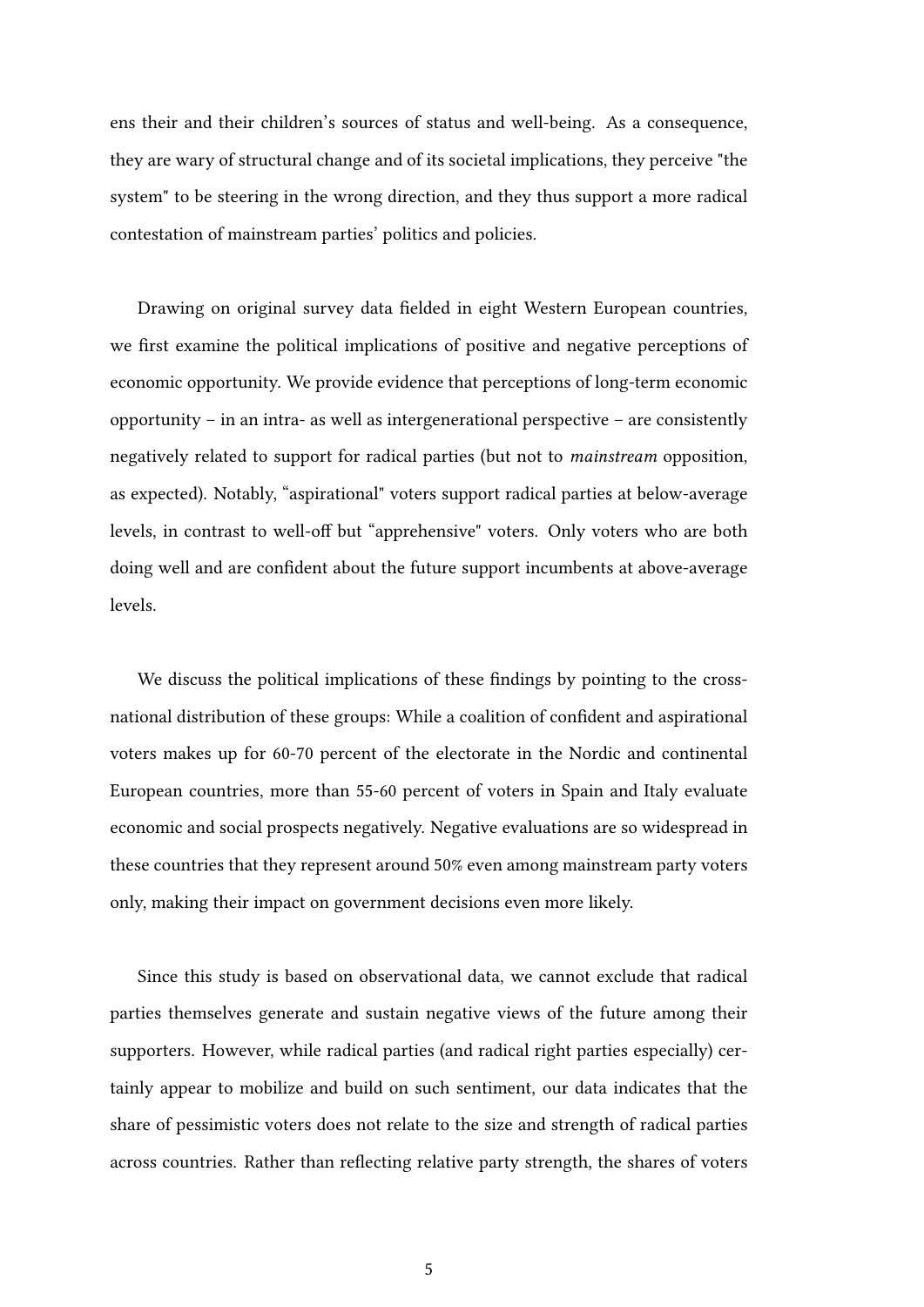with optimistic versus pessimistic perceptions of future prospects seems to reflect structural context conditions: majority coalitions of optimistic voters emerge where welfare states are generous and accessible and where national knowledge-economies provide labor market opportunities to match expanding skill supply.

### 2. Opportunity Perceptions and Electoral Choice

Empirical research on the rise of challenger parties and the fragmentation of the mainstream left and right across advanced democracies has increasingly converged on the insight that focusing on voters' objective and immediate socio-economic status (e.g. current income or employment status) is insufficient for explaining radical versus mainstream voting. Against many of the early hypotheses in this literature according to which the unemployed, the poor and/or nonstandard "cheap labor" were supposed to be the recruiting ground for radical challenger parties, especially on the right (e.g. Betz [1993;](#page-36-8) Esping-Andersen [1999;](#page-36-9) Lubbers et al. [2002;](#page-37-6) Mughan et al. [2003;](#page-37-7) King and Rueda [2008\)](#page-37-8), we now know that the economic situation of voters need to be theorized in their temporal and cross-sectional context.

Indeed, rather than concluding that economic circumstances are irrelevant for understanding the political developments of the last decades, several contributions have since adopted a more integrated and contextualized perspective on how socioeconomic circumstances might shape electoral choices. To situate our own perspective, we outline three ways in which researchers have so far adapted conceptualizations of socio-economic status as a driving factor of political behavior: i) by highlighting the importance of status relative to others, ii) by emphasizing dynamic changes in status over time, or iii) by highlighting the subjective nature of status perceptions.<sup>[1](#page-5-0)</sup>

<span id="page-5-0"></span><sup>&</sup>lt;sup>1</sup>Note that while the following systematization of this literature distinguishes approaches focused on relative, changing, and/or subjective status, the separation is largely analytical and various ap-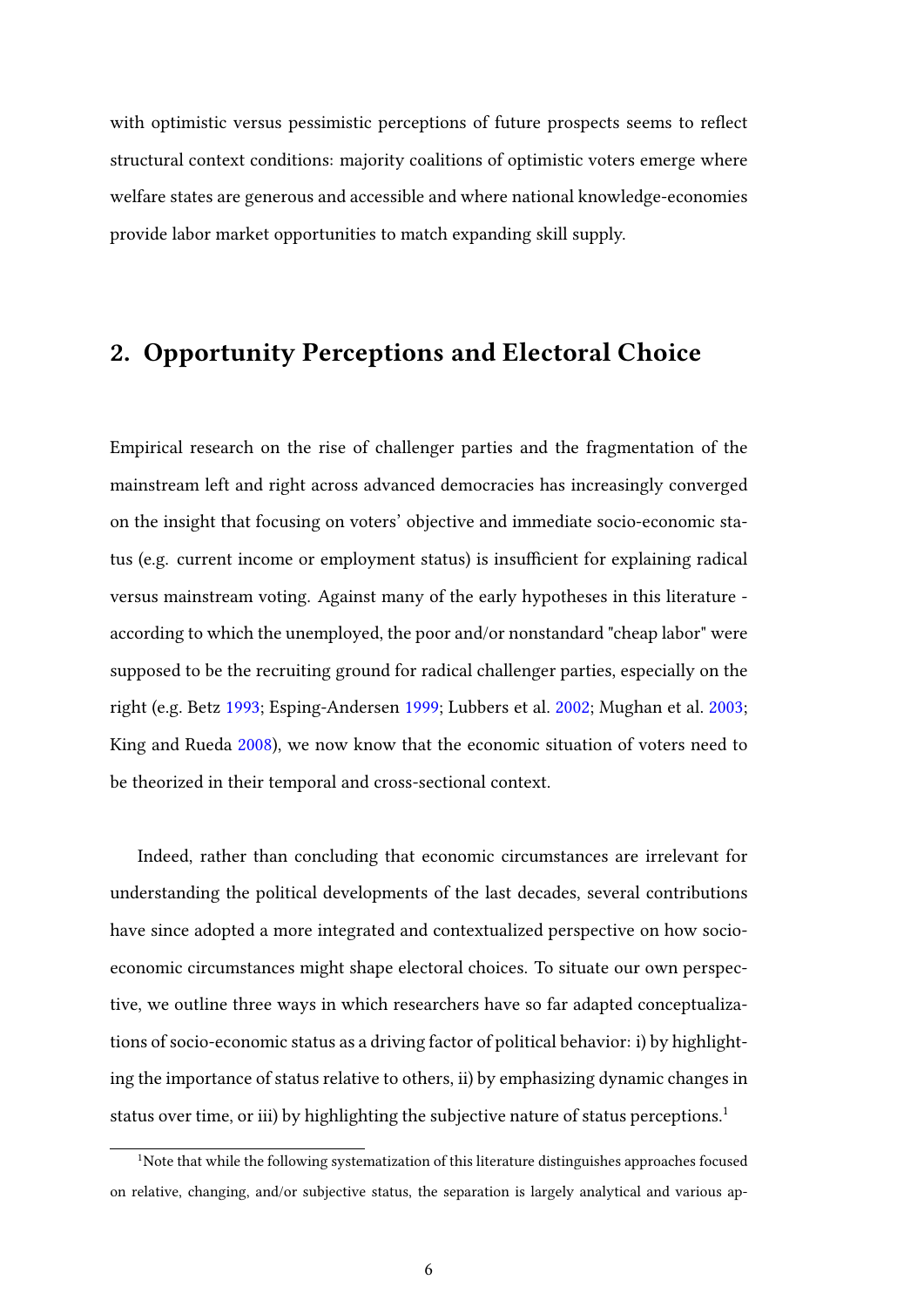First, research on relative deprivation emphasizes that voters compare their own economic situation to that of others in their society (Runciman [1966\)](#page-38-4). If such a comparison by voters leads them to conclude that they are – unjustly in their view – disadvantaged, this may fuel resentment and a receptiveness for political appeals that play on that resentment (Pettigrew [2017;](#page-37-0) Rooduijn and Burgoon [2018;](#page-38-0) Burgoon et al. [2019;](#page-36-1) Kurer [2020\)](#page-37-1). The importance of relative judgments of economic well-being and related fairness perceptions is also evident in ethnographic studies, for instance of rural or declining industrial communities in the US or the UK, members of which often emphasize the arduousness and struggles of their own working life while drawing comparisons to the ("unfairly") comfortable lives of professionals or public employees in thriving city centers (Gest [2016;](#page-36-2) Cramer [2016;](#page-36-4) Hochschild [2016\)](#page-37-2).

Second, some researchers have looked at how *dynamic* changes in voters' (objective or subjective) socio-economic status might explain political preferences. Burgoon et al. [\(2019\)](#page-36-1) study "positional deprivation", defind as "a situation where the increase in disposable income of an individual is smaller relative to the growth in income of other groups in the same country's income distribution". Also looking at objective changes, Kurer [\(2020\)](#page-37-1) and Kurer and Gallego [\(2019\)](#page-37-9) explore the employment trajectories of threatened routine workers, distinguishing relative and absolute changes in status. A dynamic perspective is also implicit in some of the studies on subjective social status and nostalgia (Gidron and Hall [2017;](#page-36-5) Steenvoorden and Harteveld [2018\)](#page-38-2). More explicitly, Gest et al. [\(2017\)](#page-36-10) ask survey respondents to compare the status of "people like them" today to what they think it was 30 years ago, in order to get at a more diffuse sense of backsliding among certain social groups. Again, ethnographic work has captured perceptions of relative status loss using qualitative methods. Hochschild's [\(2016\)](#page-37-2) well-known metaphor of a social escalator towards the American Dream on which members of the "old" middle classes feel that they are overtaken by members of ethnic minorities, immigrants, women, or public sector workers vividly illustrates

proaches combine several or all of these aspects.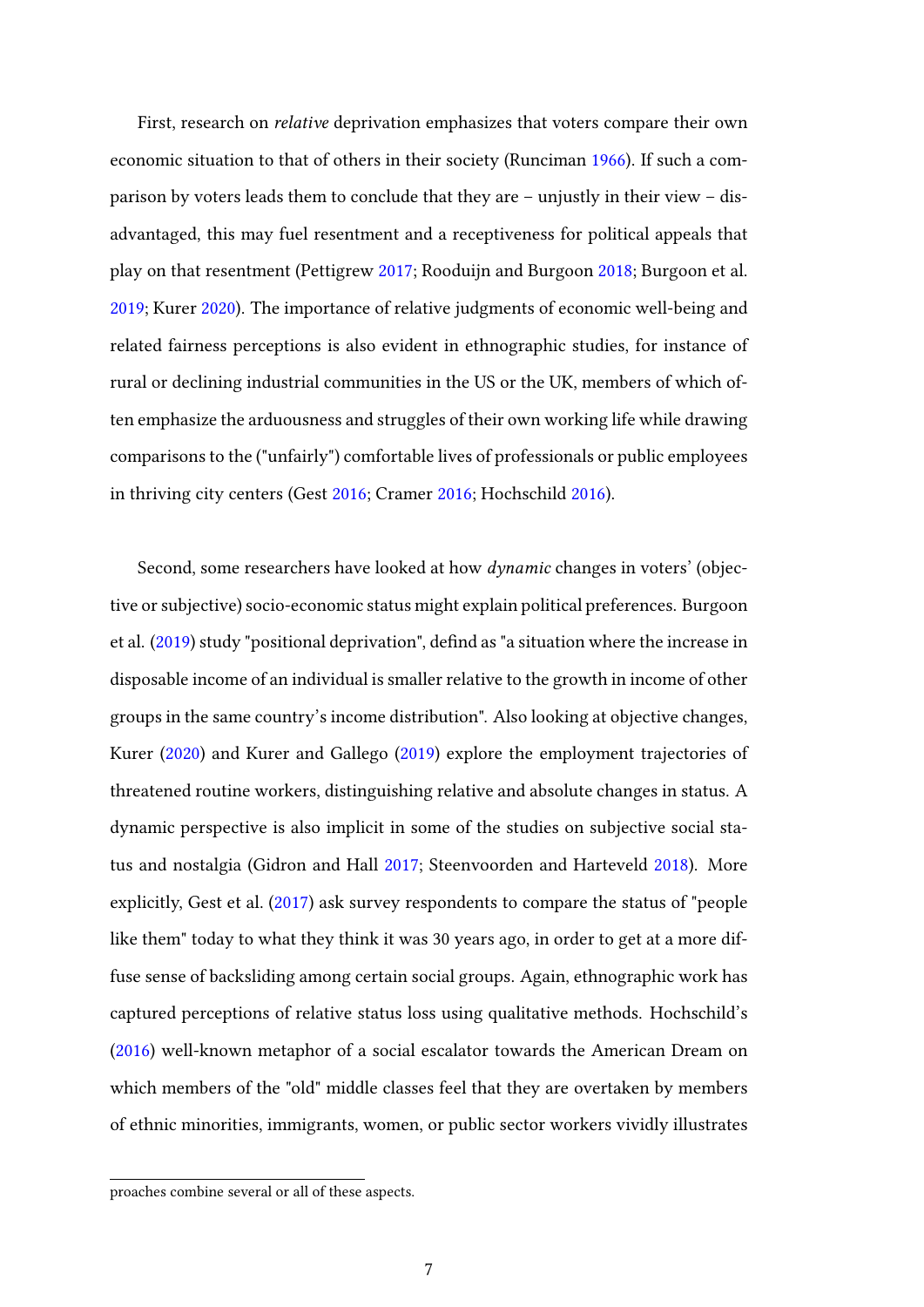how changes in relative social status might matter to individuals (on Germany, see also Nachtwey [2016\)](#page-37-10).

A third relevant strand of work has more generally emphasized the importance of subjective measures of immediate, relative or dynamic deprivation (e.g. Teney et al. [2014\)](#page-38-3) or of subjective social status (Gidron and Hall [2017;](#page-36-5) Mutz [2018\)](#page-37-11). Gidron and Hall show that lower levels of subjective social status are associated with support for the radical right across developed democracies, and they trace in particular how the self-perceived social status of men without a college education (relative to women) has declined in the past decades as a consequence of structural transformations of the economy and society. These concepts inherently include a relational element, even if the relevant temporal or dynamic reference points may not always be discussed upfront. Subjective judgments of status are also ever-present in the aforementioned ethnographic studies with their focus on individuals' own interpretations of their economic circumstances.

We learn from these important contributions that to better understand how voters' economic situation affects their political behavior, we need to capture (theoretically and in measurement) how these voters perceive their situation in context. And while this insight represents important progress in studying the economic-distributive sources of voting for parties that defend or contest the existing economic and social order, many of the status threats voters invoke when assessing their economic situation refer to the future - e.g. work conditions deteriorating, risks of automation, prospects of "increasing" immigration etc. Similarly, radical parties themselves tend to operate with prospective narratives and scenarios of threat. Consequently, we explore how voters' expectations for their future relate to their electoral preferences.

Our focus on voter's perceived prospective evaluations of the economy and society is entirely in line with the main insights of the economic voting literature, which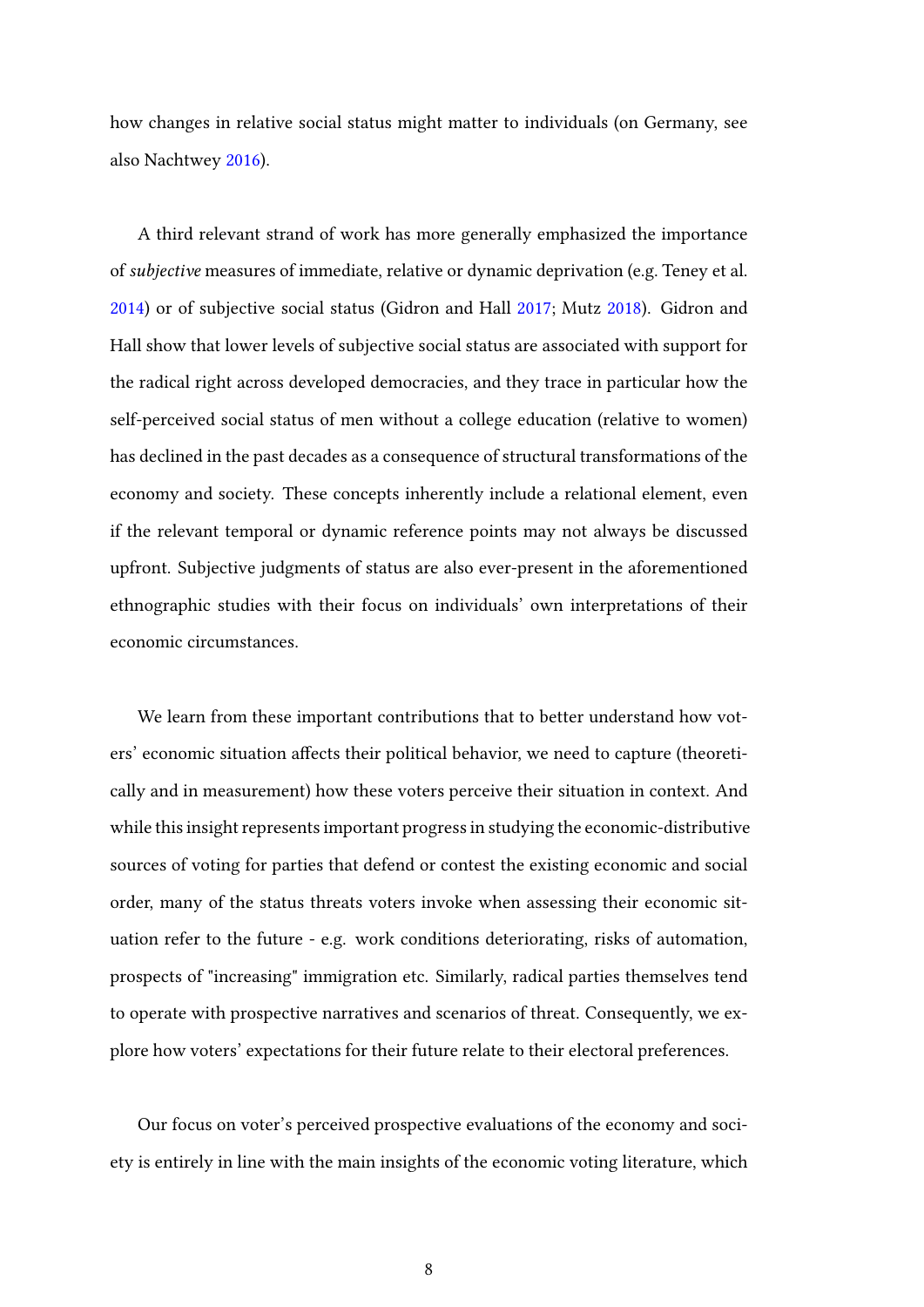emphasizes the relevance of socio-tropic, subjective and prospective evaluations of economic performance for incumbent party support (e.g. Clarke et al. [2004;](#page-36-6) Lewis-Beck and Stegmaier [2007;](#page-37-3) Duch and Stevenson [2008\)](#page-36-7). Our approach is complementary in that it adds a more long-term structural perspective on evaluations of the economy. We hence distinguish between mainstream incumbent, mainstream opposition and radical parties, because the contestation of established mainstream parties by radical challengers is at the core of a fundamental realignment of European party systems that cannot be conceptualized in terms of incumbent versus opposition exclusively (Hernández and Kriesi [2016\)](#page-37-12).

Indeed, the rise of radical challenger parties has been the primary concern of the recently burgeoning research on how the socio-economic status of voters relates to feelings of relative deprivation and threat, and how radical right parties in particular capitalize on these perceptions by activating more culturally framed resentment against mainstream parties (Gest [2016;](#page-36-2) Hochschild [2016;](#page-37-2) Cramer [2016;](#page-36-4) De Vries and Hoffmann [2018;](#page-36-3) Gidron and Hall [2017;](#page-36-5) Kurer [2020\)](#page-37-1). Hence, in terms of drivers of electoral preferences, we also need to embed voters' perceptions of (their own and society's) economic performance in a more structural and sociological theorization of preference (and grievance) formation.

In theorizing the electoral implications of perceived prospects, we directly build on an argument advanced by Iversen and Soskice [\(2019\)](#page-37-5), which suggests that "aspirational voters" play a vital role in stabilizing advanced capitalist democracies with their support for mainstream parties. Aspirational voters, according to Iversen and Soskice, are voters who are not (yet) direct beneficiaries of the advanced sectors rep-resenting the engine of democratic capitalism<sup>[2](#page-8-0)</sup>, but who believe that they or their children have good prospects of some day joining the ranks of skilled workers employed

<span id="page-8-0"></span><sup>&</sup>lt;sup>2</sup>Today that would mostly refer to the key sectors of the knowledge economy, concentrating cognitive, creative and communicative occupations.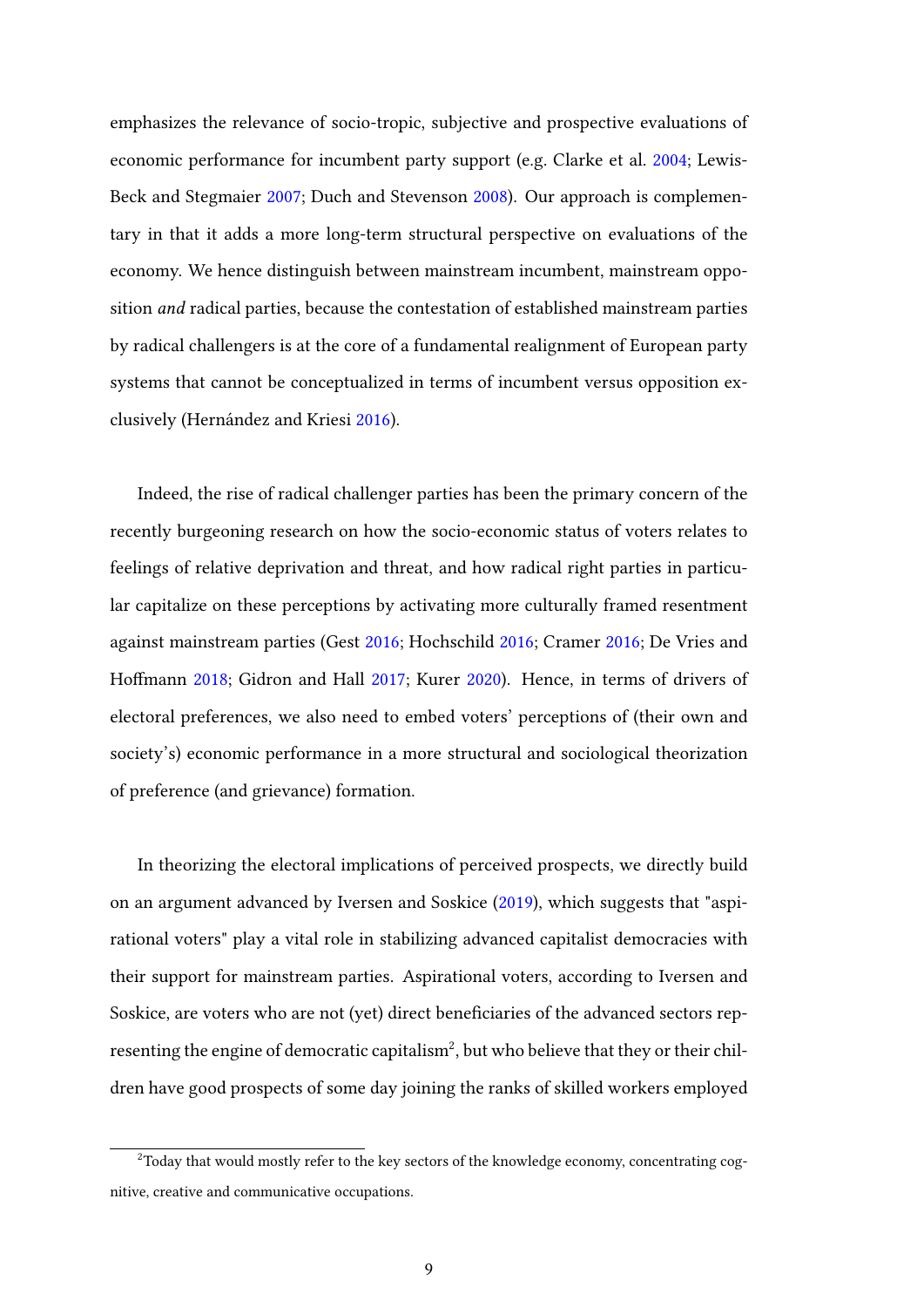in these knowledge-intensive sectors and of benefiting from structural development in the longer run. In the authors' account, this segment of aspirational voters is an important stabilizing factor in advanced democratic capitalism, as it stands for political continuity and "reformism", thereby enabling the growth that eventually fuels demand for skilled and educated labor.

Conversely, Iversen and Soskice argue that populist or anti-system appeals fall on fertile ground among individuals and families who feel they are excluded from the metaphorical escalator of growth and progress. Adverse political economic developments brought about by the transition to the knowledge economy (such as geographical segregation between successful cities and a stagnating or declining periphery) play a crucial role in undermining certain voters' confidence in future opportunities. In this vein the authors also point to the rapid spread of populism in the aftermath of the Great Recession, an observation that resonates well with the findings of Hernandez and Kriesi [\(2016\)](#page-37-12): With the economic crisis undermining confidence in incumbent parties, support for opposition forces is particularly likely to take the form of radical party support if and when voters cease to see a place for themselves and their children in an ever more knowledge-intensive and globalized society. Shorter-term economic voting dynamics can hence accelerate the rise of radical parties and thereby fuel more lasting party system change.

We build on this conceptual contribution by Iversen and Soskice, but aim at differentiating more explicitly between subjective prospects and current socio-economic status. While a positive evaluation of future opportunities may function as a buffer against supporting radical parties even among lower-status voters, a negative view of future opportunities may also drive well-off voters towards the fringes of the political spectrum. There is no reason to think that economically secure individuals should be immune from losing confidence in the capacity of the political economic order to provide prosperity for them or their children over the life course. Differen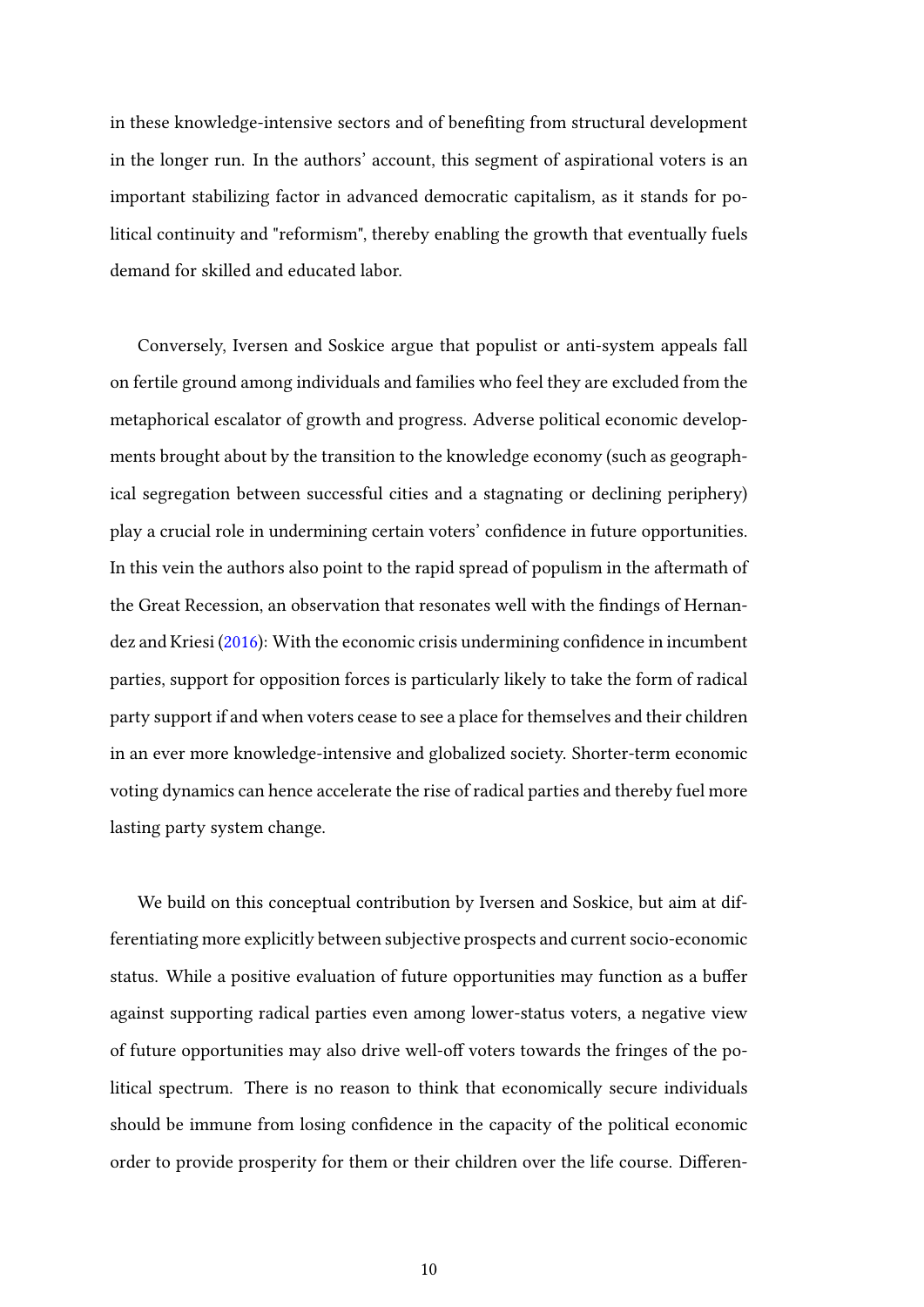tiating prospects and status develops our theoretical expectations beyond a median voter argument towards the conceptualization of different groups, their preferences and - importantly - their relative weight in society. It also extends a classical economic voting perspective by identifying two groups (mainstream opposition voters and radical opposition voters) who might be equally prone to punish incumbent parties for short-term economic downturns, but who differ fundamentally in whether their rejection of the incumbent extends to a more fundamental contestation of the political-economic system as a whole.

#### 3. Theoretical Expectations

A main tenet of our argument is that lacking confidence in the system's capacity to provide opportunities results in opposition against parties that represent this very system, how it is governed, and maintained. However, beyond this hypothesized general anti-system effect, we are interested in whether and how the impact of voters' opportunity perceptions on party preferences varies with their immediate economic circumstances. To what extent can confidence in future prospects compensate for a less than ideal present? Even lower status voters in today's knowledge-based economy might very well support the current economic framework based on a positive evaluation of mobility prospects for their family in general and their children in particular. At the same time, we emphasize the mirror image of this argument: even someone with relatively high economic status today need not necessarily believe in a bright future for themselves and especially not for their children.

This reasoning leads us to formulate expectations by means of a simple two-by two table in which we distinguish voters with positive and negative expectations regarding their opportunities on the one hand, and high versus low current income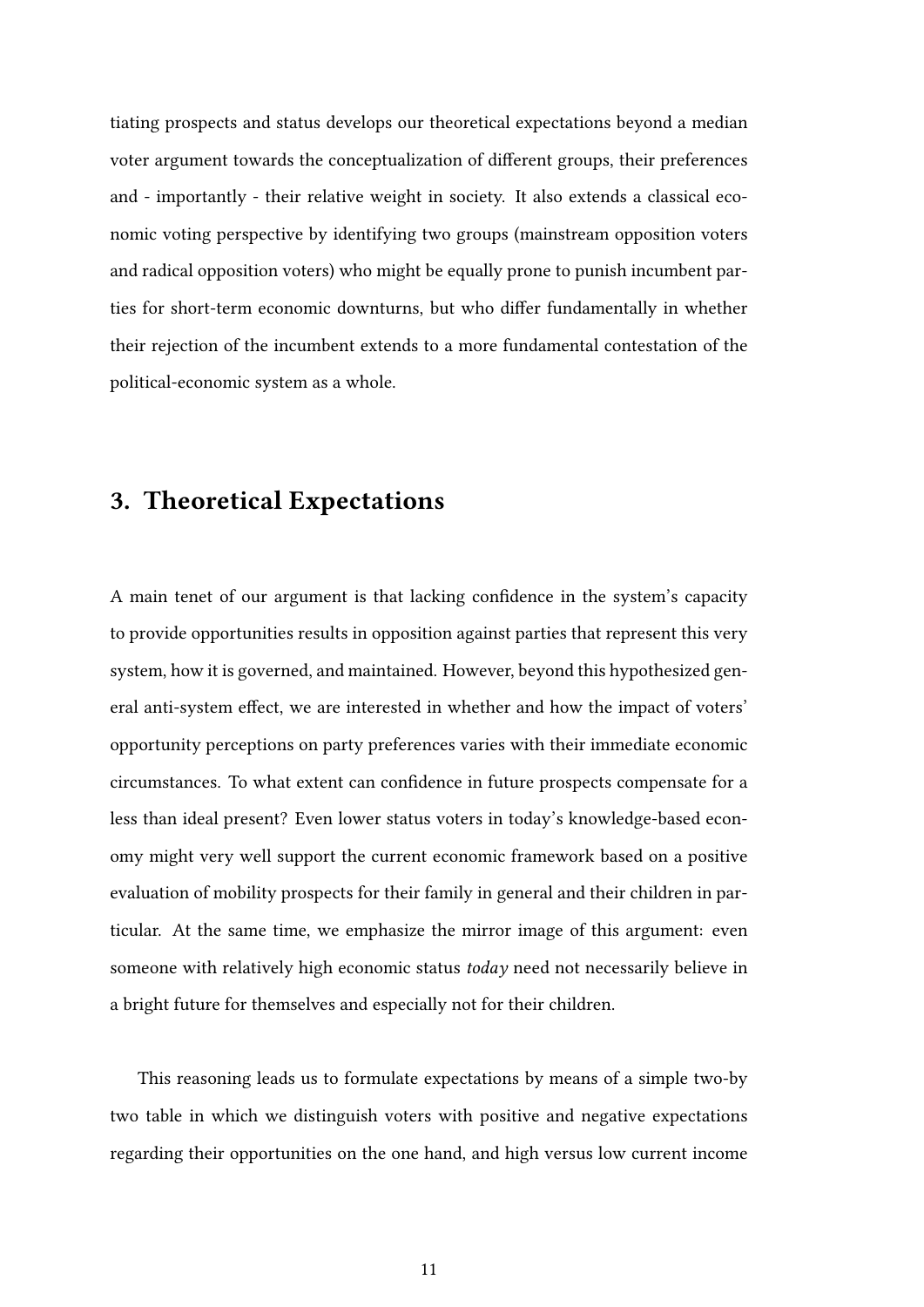on the other hand.[3](#page-11-0) Figure [1](#page-12-0) summarizes our main expectations regarding distinctive electoral preference hierarchies for each quadrant.<sup>[4](#page-11-1)</sup>

Our expectations are fairly straightforward regarding the two "unconflicted" quadrants where economic circumstances and expectations about opportunities reinforce each other. First, high-income voters with a positive evaluation of future opportunities are beneficiaries of today's political economic set-up and they do not expect this to change. They are also generally confident about seeing their children fare equally well. On average, these voters (whom we label "comfortable voters") have very little reason to support radical parties who threaten to disrupt the system, while they have every reason to support mainstream parties, and incumbent parties in particular, representing a record of building and defending that system.

Diametrically opposed in our two-by-two table are low-income voters with negative evaluations of their future opportunities, whom we expect to be prone to opposition support (or to abstention). More importantly, even more so than mainstream opposition voices, we expect the appeals of radical parties to resonate particularly with this group. Voters in this quadrant (whom we call "burdened voters") are not faring well in the modern knowledge economy and they perceive long-term perspectives to be bleak for themselves and their children. Hence, we expect them to support radical parties overproportionally, followed by mainstream opposition parties.

<span id="page-11-0"></span> $3$ Needless to say, the dichotomous distinction between "winners" and "losers" in terms of income, and optimists and pessimists in terms of economic opportunities represents a simplification of our argument for the sake of clear hypotheses. Later on, we will consider finer breakdowns and more nuanced distinctions in both conceptual terms and in our empirical testing.

<span id="page-11-1"></span><sup>4</sup>By distinctive electoral preferences, we mean deviations from average electoral preference distributions. This is important because most and least likely electoral outcomes in absolute terms are naturally also dependent on current baseline levels of support for different electoral options (for many reasons, including party identification, cleavage closure, the incremental adaptation of political supply etc.): notably, compared to radical parties, mainstream parties (incumbents or opposition) tend to attain relatively higher vote shares even in groups in which radical parties do disproportionately well.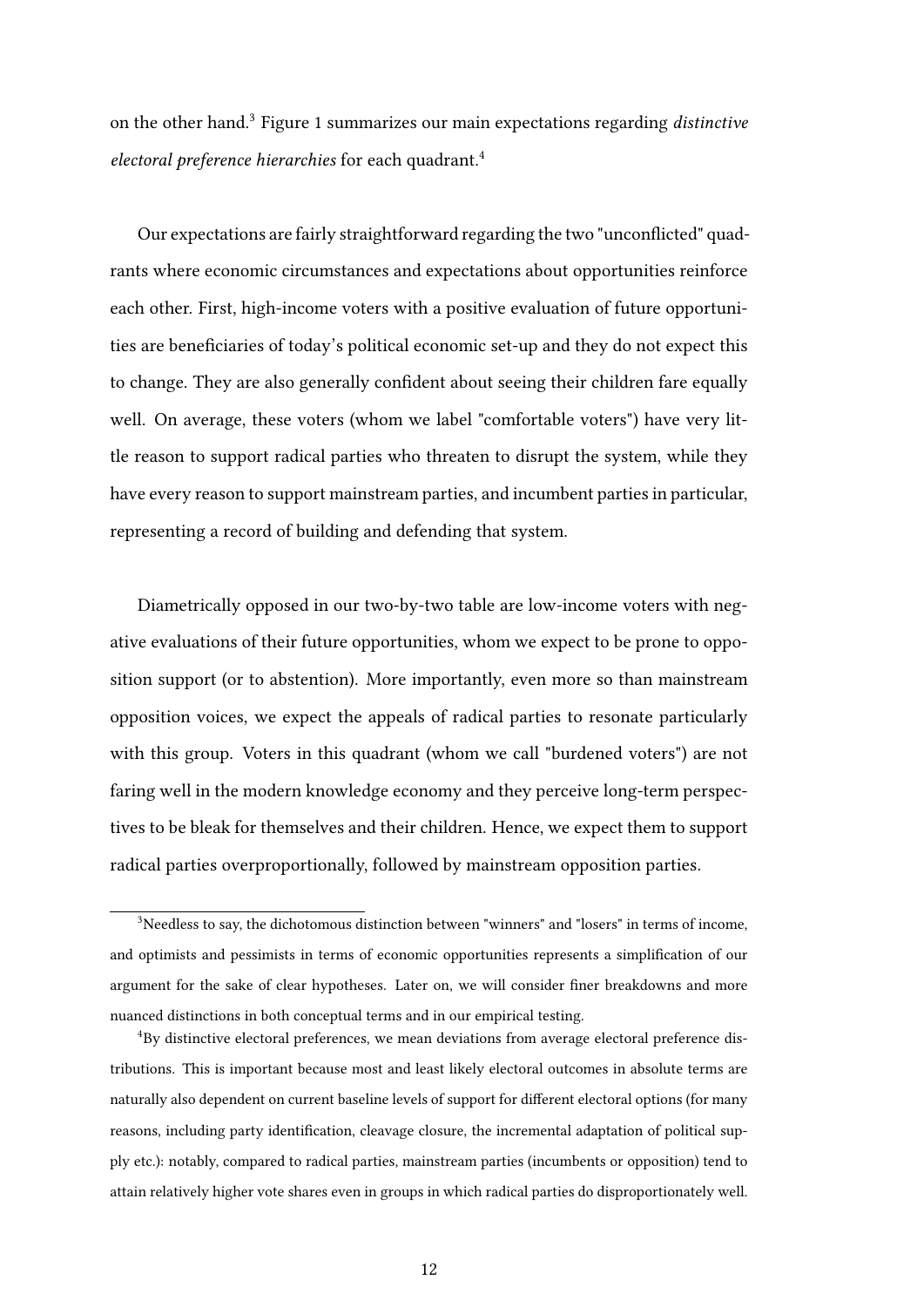<span id="page-12-0"></span>

#### evaluation of future opportunity

Table 1: Theoretical expectations: distinctive electoral preference hierarchies by quadrant

The remaining two quadrants are interesting because of how perceptions of opportunities might counterbalance immediate economic conditions. This makes them potentially pivotal for the long-term evolution of party systems and for coalitional electoral dynamics sustaining advanced capitalist democracies. For these two quadrants, we have no strong expectations about incumbent versus mainstream opposition support per se. In our view, cross-pressures stemming from current status as opposed to future opportunity perceptions, ideological considerations, or short-term economic voting might turn these groups in favor of either incumbent or mainstream opposition parties. However, these two conflicted groups' diverging confidence in opportunities delivered by the knowledge society results in clear expectations about their propensity to over-proportionally support radical parties.

Lower-income voters who are nevertheless optimistic about opportunities correspond to Iversen and Soskice's aspirational voters: we imagine these to be people who acknowledge that they have not (yet) fared particularly well, but who are confident that the existing political and economic framework can still generate opportunities for them and especially for their children. Such voters' bet on the knowledge economy should be associated with general support for parties associated with building and defending this order, i.e. both mainstream incumbent and opposition parties, while working as a buffer against support for radical parties, since potential radical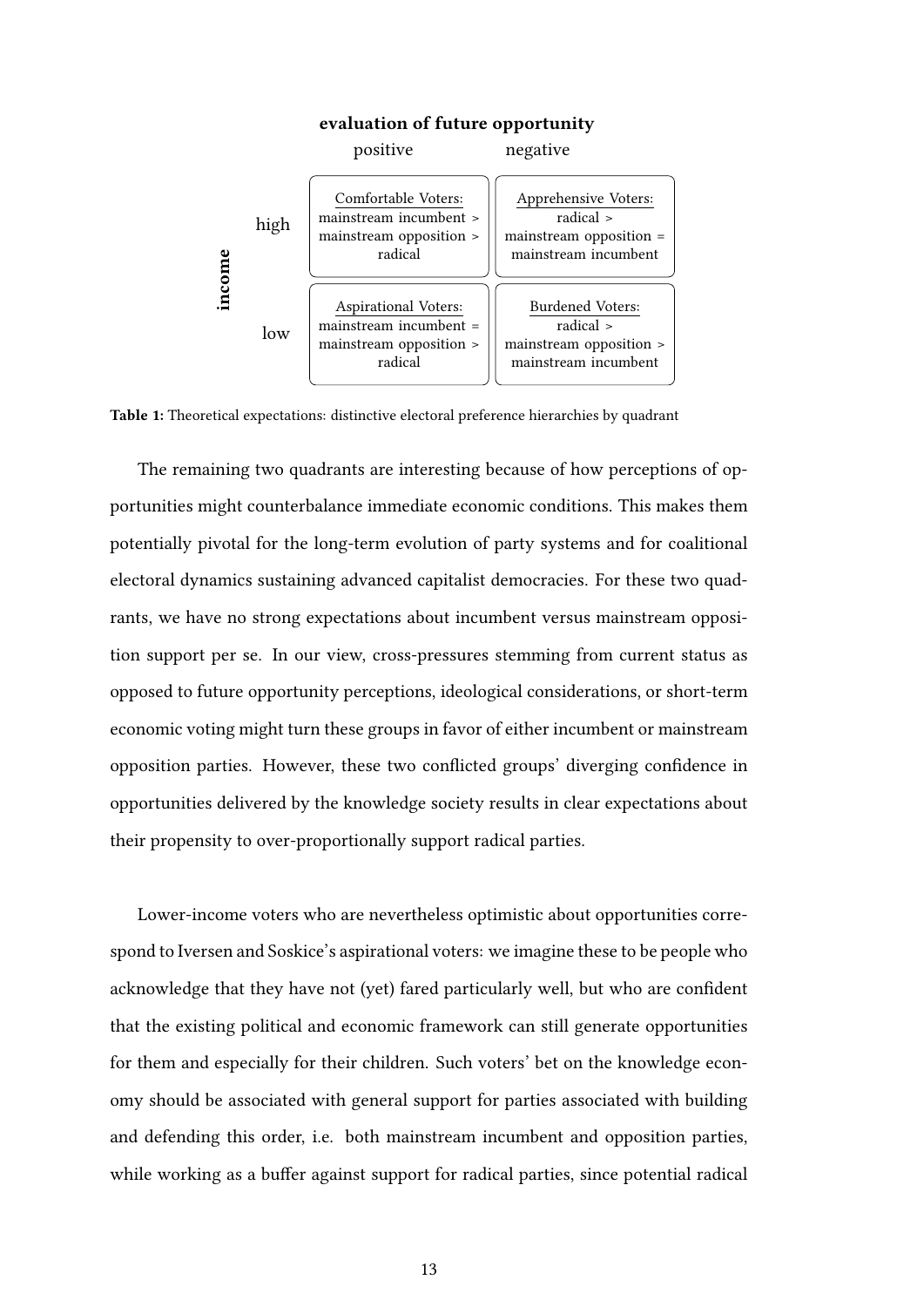disruptions to the 'rules of the game' may be seen as obstructing already internalized visions for upward mobility.

Lastly, we are left with higher-income voters who evaluate future prospects negatively (our "apprehensive voters"): these are "winners" of the prevailing political economic order, but they nevertheless worry about what the future might hold for them or their children. These worries may be rationally founded (think of skilled routine workers in declining industries) or more culturally based on perceived threats of lifestyles and norms (e.g. with regard to a male breadwinner role model). We expect the perceived threat of economic and status decline to predispose these voters towards radical parties, rather than established mainstream parties (whether they be in government or opposition).

#### 4. Data and Operationalization

We rely on original data collected in the context of a large research project on distributive policy preferences across Western Europe. Survey data was collected for 1'500 respondents in eight West European countries (Denmark, Sweden, Germany, the Netherlands, Ireland, United Kingdom, Italy and Spain). The target population was a country's adult population (>18 years), with quotas on age and sex (crossed) and educational attainment. The total sample counts 12,506 completed interviews that were conducted between October and December 2018.

#### Independent variables: perceptions of opportunities

Most importantly for the research questions of this paper, the survey included an item battery asking respondents about perceptions of economic opportunity with respect to their own future as well as their children's (if any). The survey questions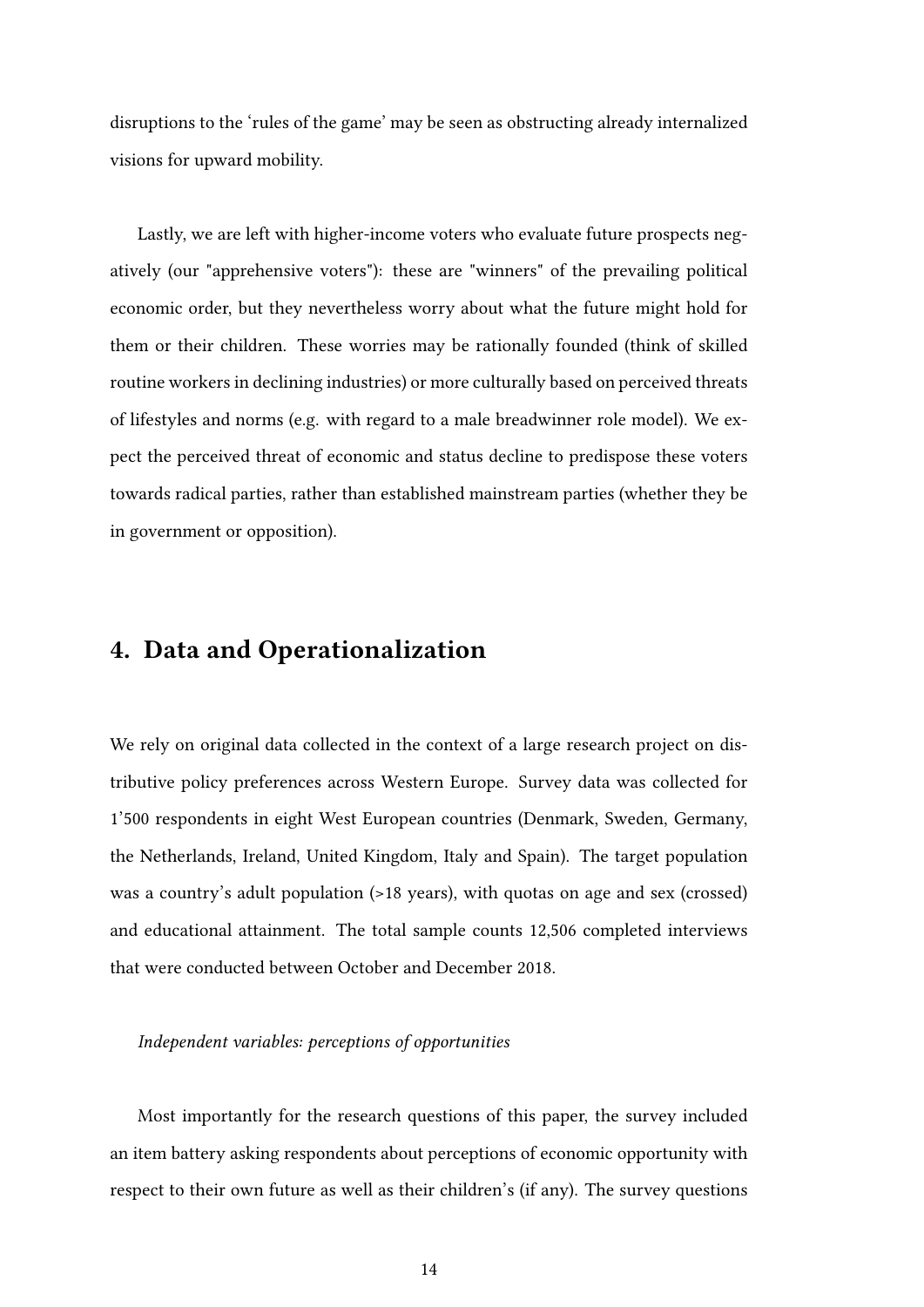asked about both labor market opportunities ("If you think of your future, how do you rate your personal chances of being in good, stable employment until you will retire?") and general social opportunities ("Now think beyond the labour market of your overall quality of life. How do you rate your personal chances of having a safe, fulfilled life over your life course?"). The questions were repeated to query respondents about their assessment of their children's chances on labor markets and life more generally. The precise wording and a correlation matrix of the various opportunity items is provided in Appendix [B.](#page-40-0) Figure [1](#page-14-0) shows distributions of the four opportunity measures. The general skew to the left with mean values above the mid-point suggests that a majority of respondents has rather positive evaluations of economic opportunity, for both themselves and the prospects of their children (if any).

<span id="page-14-0"></span>

Figure 1: Distributions by Opportunity Type (vertical dotted line indicates mean value)

Unsurprisingly, different aspects of opportunity correlate significantly within respondent, but the data nevertheless reveals somewhat distinct assessments. General versus labor market opportunities correlate at r≈0.71 for respondents themselves and at r≈0.83 for their kids, but perceptions of respondent's own versus their kids' op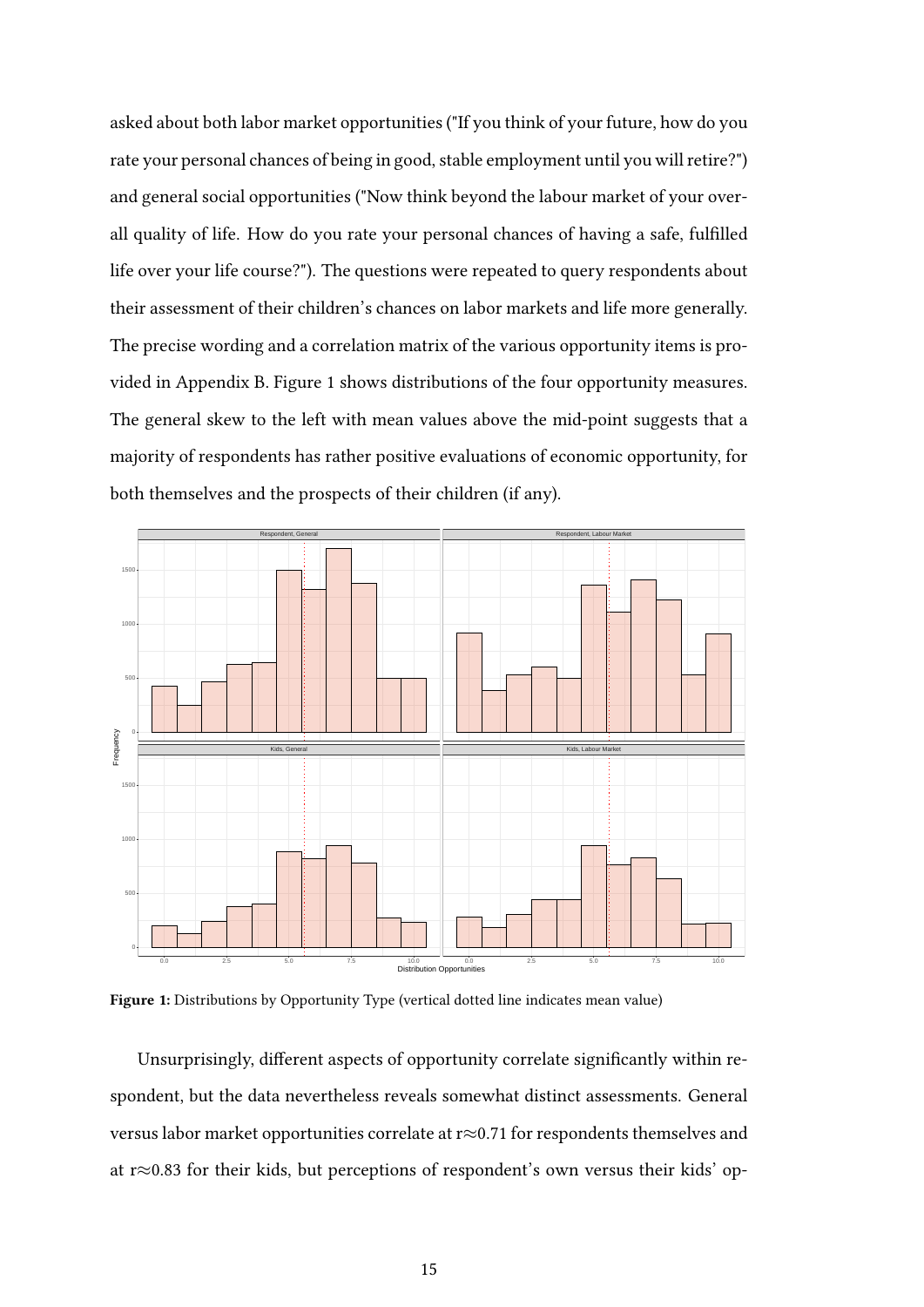portunities are less correlated (see Appendix Table [B.1](#page-40-1) for details).

Our procedure to test the theoretical expectations summarized in Table [1](#page-12-0) is twofold. In a first step, we create a categorical variable that emulates the four groups of voters at the center of interest (aspirational, apprehensive, burdened and comfortable voters). To do so, we combine a dichotomized measure of perceived opportunities (positive versus negative) and a dichotomous measure of income-level (above versus below the country-specific median income). In our main analysis, we rely on social opportunities for respondents themselves as the main indicator of positive/negative prospective evaluations. In additional analyses, we also define these groups on the basis of respondents' perceived labor market opportunities and on the basis of perceived opportunities for respondents' children to probe the robustness of our results and to discuss implications of the varying strength of the relationship depending on the precise operationalization of opportunity perceptions.

In a second step, we use the full, continuous information on respondents' income and opportunity perceptions and run regression models that include the interaction of these two explanatory variables that are central to our theoretical framework. Note that, regardless of the level of current socio-economic status, our framework suggests that positive evaluations of future opportunities should relate to higher mainstream party support (either incumbents or opposition). We consider a possible interactive effect, in the sense that high socio-economic status and positive evaluations of future prospects may reinforce each other in how they relate to support for incumbents, and mainstream parties more generally. However, our most important expectation is that negative opportunity perceptions relate to radical opposition support at high as well as low levels of socio-economic status (i.e. that 'apprehensive voters' constitute an important group alongside 'aspirational voters').

#### Socio-demographic control variables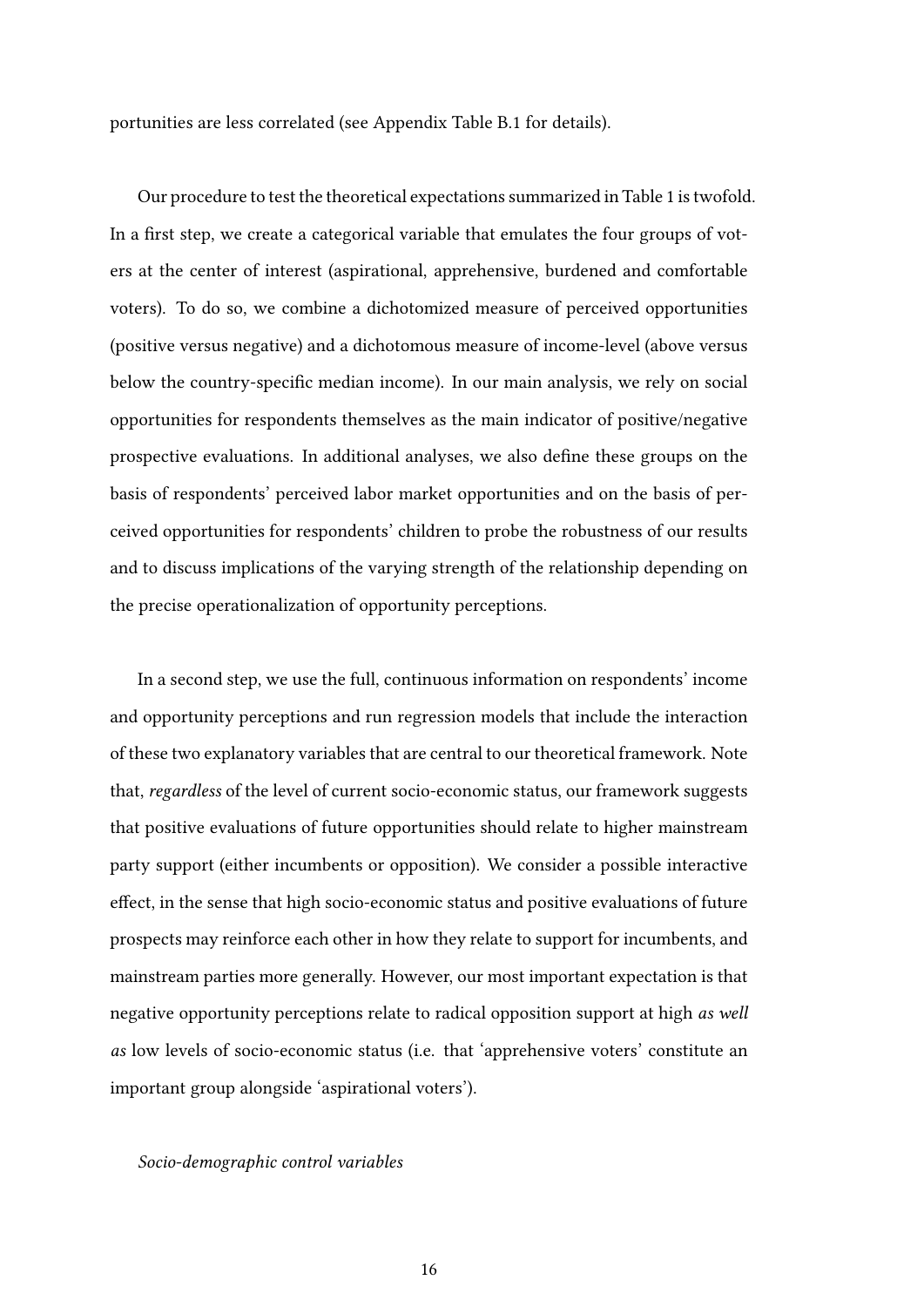In order to assess how evaluations of opportunities affect electoral preferences at different levels of economic conditions, we must control for the socio-demographic profile of aspirational, apprehensive, burdened and comfortable voters. While we cannot establish the importance of opportunity perceptions without controlling for the composition of these groups, these socio-demographic profiles themselves are of interest. In advancing their original "aspirational voter" argument, Iversen and Soskice [\(2019\)](#page-37-5) hardly characterize aspirational voters other than saying that they want to join the ranks of skilled workers. However, for the stability of advanced democratic capitalism, the question of who occupies our four quadrants is critical.

Figure [2](#page-18-0) provides a general sense of each group's defining socio-demographic characteristics. The presented attributes try to give a qualitative summary of the characteristics of a "typical" representative of the respective quadrant. The presented typical attributes are the result of a large number of descriptive quantitative analyses in which we "predict" belonging to one of the four groups (see Appendix [F\)](#page-57-0). As "predictors" we consider education, age, gender, occupational class (following the Oesch [2008](#page-37-13) class scheme), and occupational task group (routine versus non-routine), which has become a key job characteristic in the age of automation (Autor et al. [2003\)](#page-36-11).

Although our four voter groups are, of course, heterogeneous in all of these respects, specific socio-demographic groups are clearly over-represented in each quadrant. Over-represented among comfortable voters are managers, technicians as well as socio-cultural specialists. More generally speaking, these are people with nonroutine cognitive work. Meanwhile, the lower-educated, service workers, production workers (and to a lesser extent small business owners) – in other words, people with non-routine manual or routine task profiles – are typical burdened voters. Comfortable voters are also disproportionately male and older (>55) while burdened voters tend to be younger and female. These two quadrants encompass a contrast between direct beneficiaries of the knowledge economy (knowledge workers) and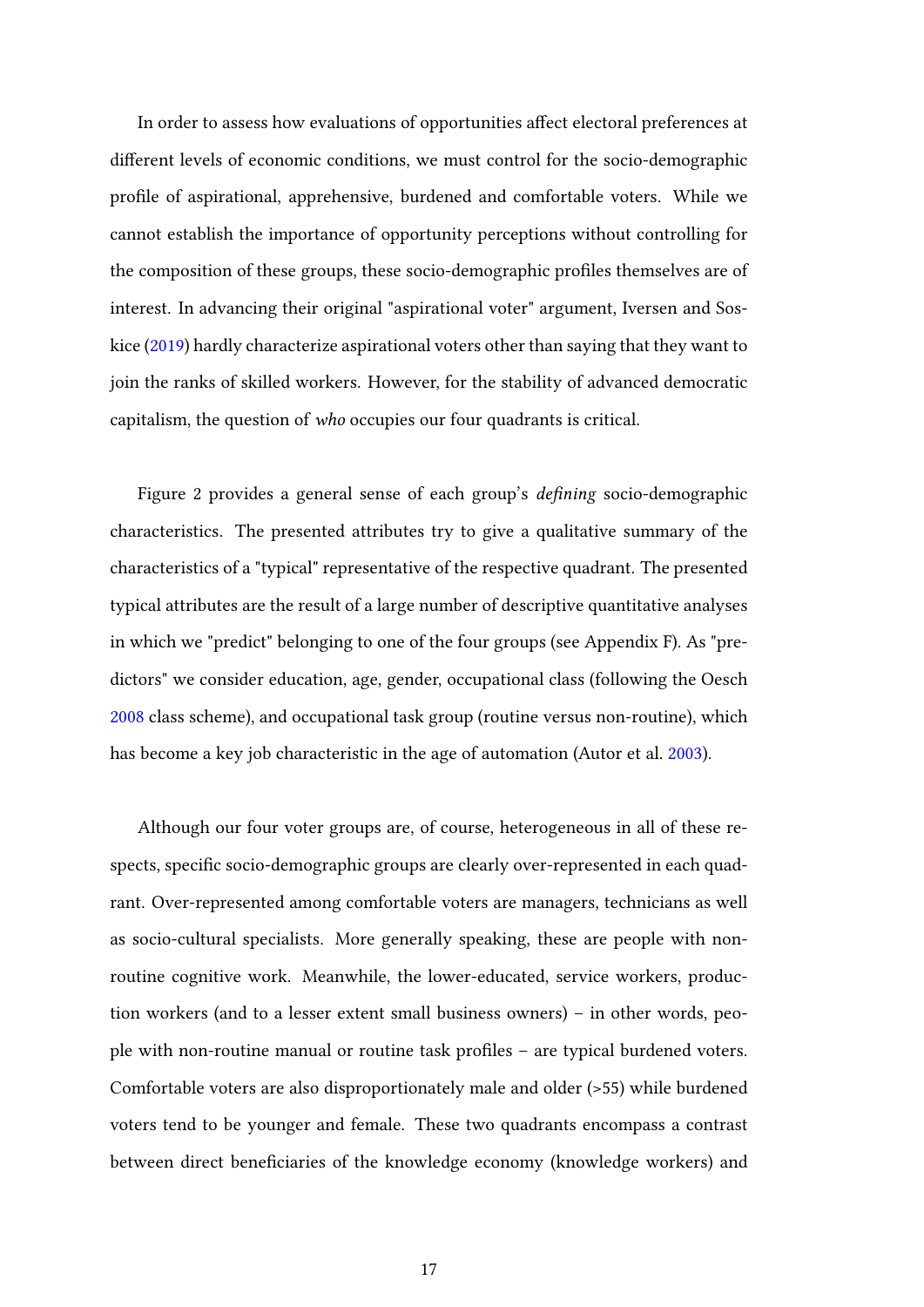those groups most clearly excluded from knowledge-intensive sectors of the economy (unskilled workers), providing a first validation of how we operationalize our two-by-two table.

Age emerges as a key difference between aspirational and apprehensive voters. Aspirational voters are typically rather young (18-35), while apprehensive voters are typically middle-aged (36-55). Service workers (and small business owners, but not production workers) or people in non-routine manual work are also well-represented in the aspirational group, as are people with medium levels of education. Routine work is typical for apprehensive voters, who also have a slight above average probability of being managers, employers, and clerks (they are average in terms of gender and education). The resulting, somewhat simplified contrast between aspirational young service employees and apprehensive middle-aged routine employees bolsters our confidence in the operationalization of these quadrants.

#### Dependent variable: Party Preference

Following our theoretical framework, we group our dependent variable into three broad categories of political parties: mainstream incumbent parties, mainstream opposition parties and radical parties. Party type dominates incumbency status so that incumbent radical parties are coded as radical (in line with the view that long-term evaluations of economic and social change are associated with more fundamental endoresement versus rejection of the status quo<sup> $5$ </sup> Note that we file green parties (present in Denmark, Germany, the Netherlands and Sweden) under mainstream party. While ecological movements entered the political scene as radical parties challenging the status quo, we count them among the mainstream (left) here, because they take a reformist stance to economic policies and democratic governance in the knowledge economy. Treating the greens as part of the mainstream left is consistent with our

<span id="page-17-0"></span><sup>&</sup>lt;sup>5</sup>This concerns Lega and the Five Star Movement in Italy, as well as the Danish People's Party.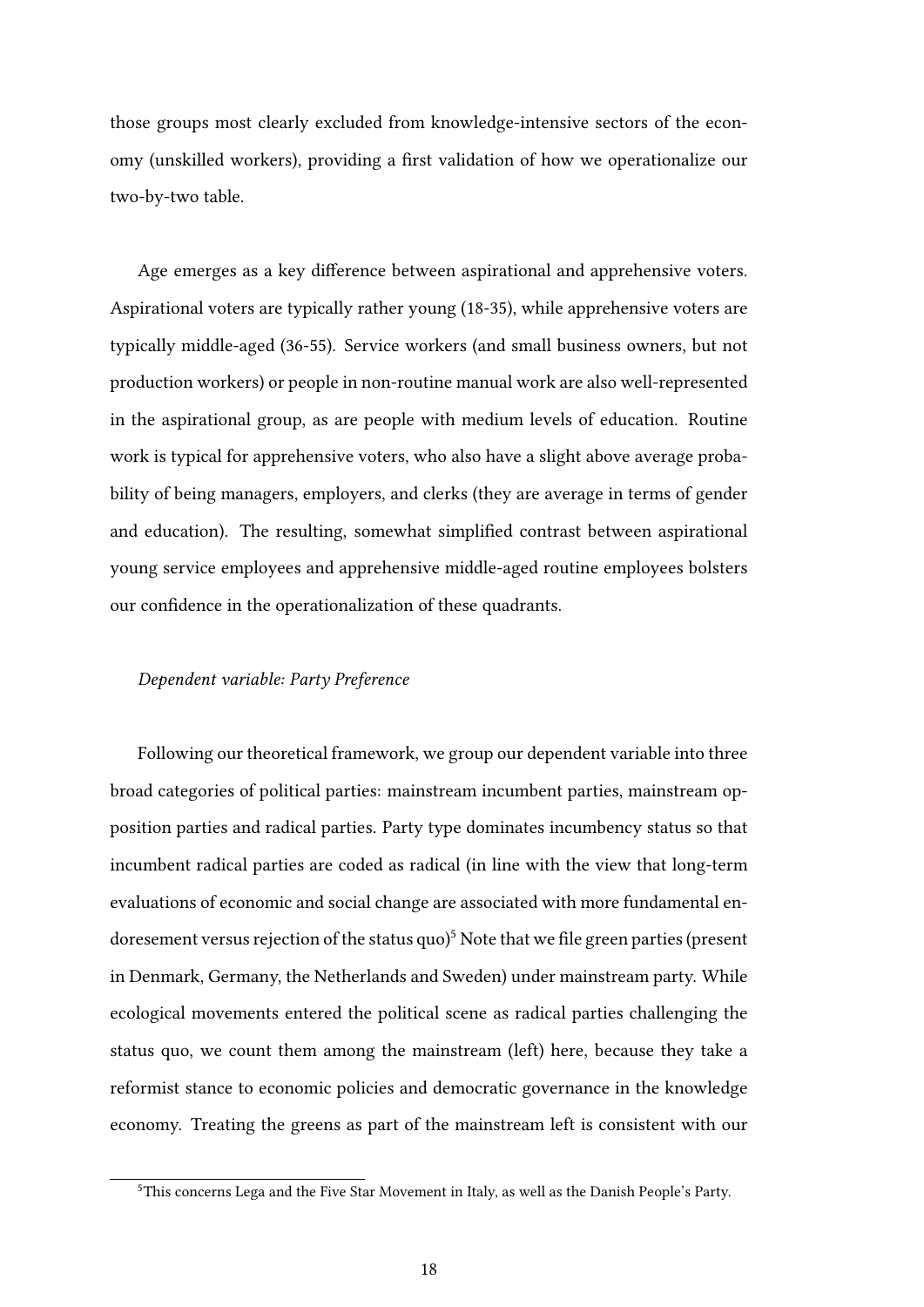#### <span id="page-18-0"></span>Qualitative Summary of Over−representation in Quadrant Socio−Democraphic Characteristics

|                  | comfortable<br>apprehensive            |                                                 |  |
|------------------|----------------------------------------|-------------------------------------------------|--|
| Education        | <b>High</b>                            | Education                                       |  |
| Age              | $Old \left( > 55 \right)$              | Middle Aged (36-55)<br>Age                      |  |
| Gender           | Male                                   | Gender                                          |  |
| Class            | <b>MAN</b><br><b>TEC</b><br><b>SCS</b> | Class<br><b>EMP</b><br><b>CLK</b><br><b>MAN</b> |  |
| Task             | <b>NR Cognitive</b>                    | Task<br>Routine                                 |  |
| Countries        | NL DK<br><b>SE</b><br>DE<br>UK         | Countries IT<br>ES                              |  |
|                  |                                        |                                                 |  |
|                  | aspirational                           | burdened                                        |  |
| Education Medium |                                        | Education Low                                   |  |
| Age              | <b>Young (18-35)</b>                   | Young (18-35)<br>Age                            |  |
| Gender           | Female                                 | Gender<br>Female                                |  |
| Class            | SER SBO                                | <b>SER</b><br><b>PRO</b><br><b>SBO</b><br>Class |  |
| Task             | <b>NR Manual Routine</b>               | <b>NR Manual Routine</b><br>Task                |  |

Note: Class Scheme following Oesch (2008): MAN=Managers, SCS=Socio-Cultural Specialists, TEC=Technicians, CLK=Clerks, SER=Service, PRO=Production, SBO= Small Business Owners, EMP=Employers. Overrepresentation: Normal font=weak; bold=moderate; background=strong.

Figure 2: Socio-Demographic and Socio-Economic Characteristics of Voter Groups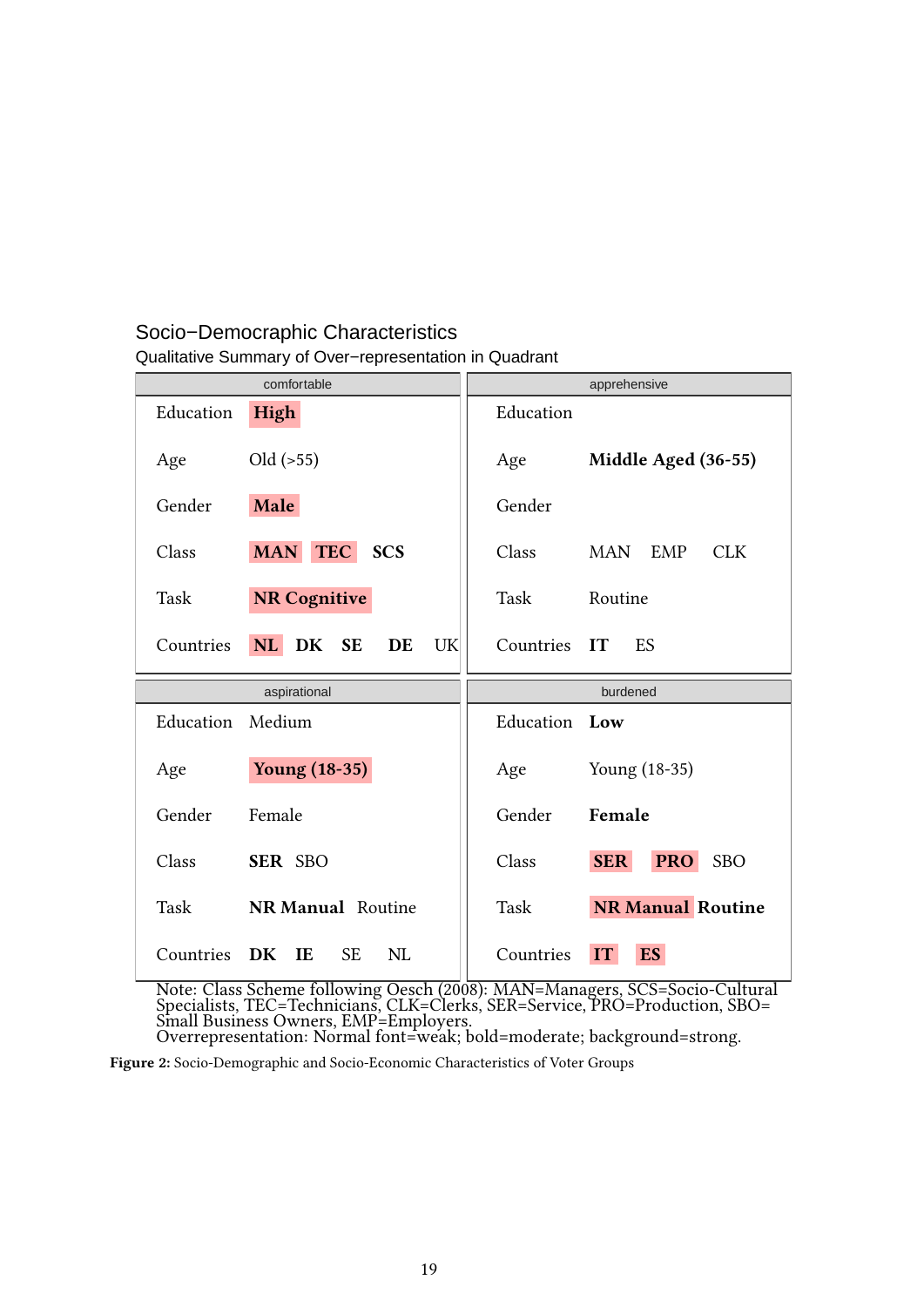theoretical argument but we want to emphasize that our findings are robust to excluding them from the mainstream category (see Appendix Figure [D.1\)](#page-47-0). We provide the full classification of parties in Appendix Table [A.1.](#page-39-0) The presented results are based on respondents' vote choice in past elections, but they are robust to studying respondents' vote intention if there were elections next Sunday instead. The main difference is lower baseline levels of radical opposition support in vote intentions compared to past vote choice.

Due to the categorical nature of the dependent variable, the main analysis relies on multinomial logistic regression models. We can recover all our results when using a set of separate logistic or linear probability models, in which the vote choice for each party is coded as either voting for a party or not. Note that the main difference of our set-up compared to traditional economic voting models is in the differentiation within the zero-category: rather than studying whether or not a respondent supports the incumbent party, we are also interested in different types of incumbent defection (mainstream vs. radical opposition parties).

#### 5. Results

We start by presenting the direct relationship between prospective economic opportunities and individual vote choice. We then take a closer look at the voting behavior of "aspirational voters", "apprehensive voters", as well as at interactions between continuous measures of income and opportunity perceptions. This allows us to assess our hypothesized expectations in the presented two-dimensional framework (see Table [1\)](#page-12-0). It also sets the stage for a subsequent investigation of the political implications of our findings, for which we will first break down our outcome variable into parties on the left and right, and then discuss the relative importance of the four groups of voters across countries.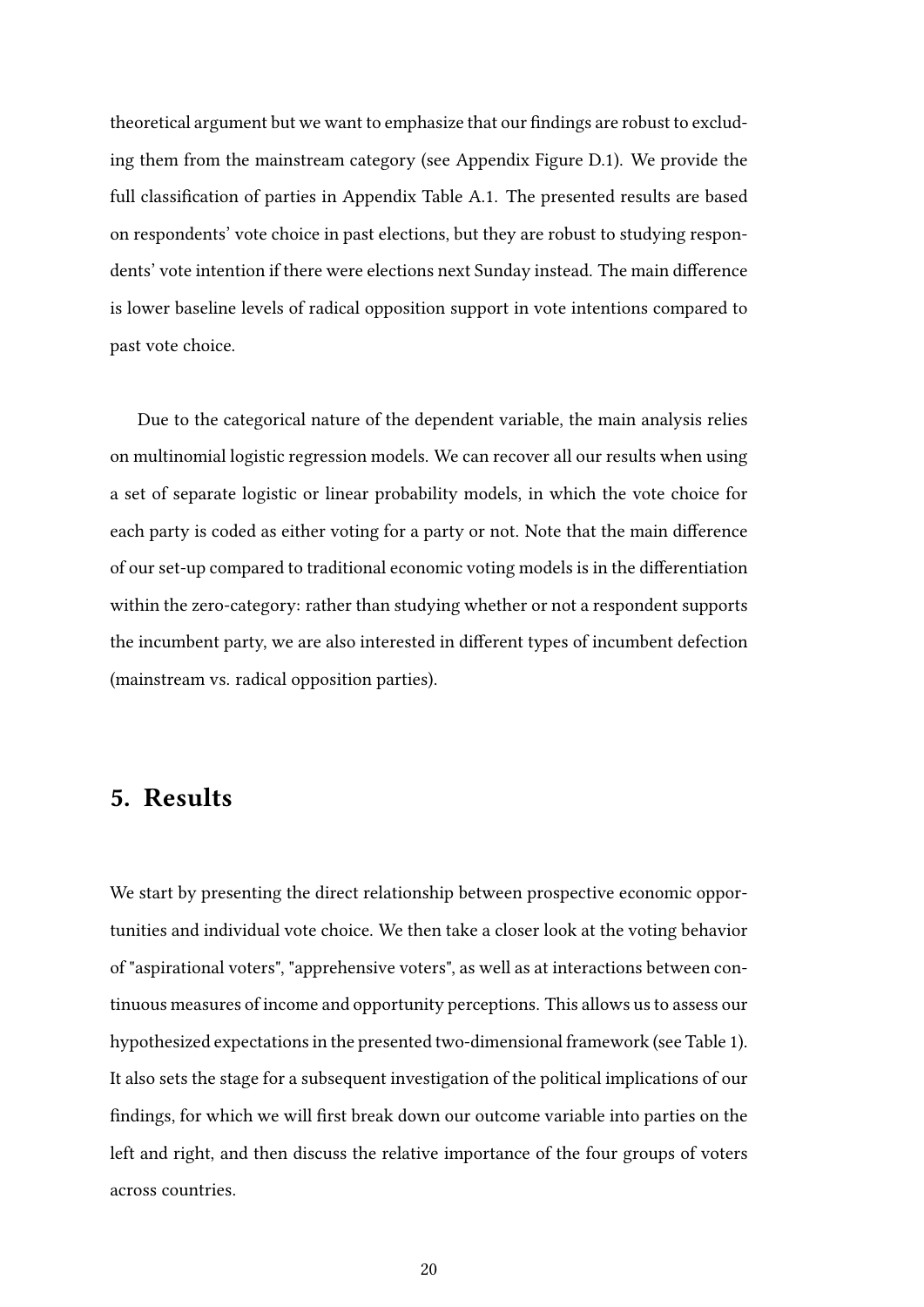#### 5.1. "Aspirational" versus "apprehensive" voting

Table [2](#page-21-0) (visualized in Panel (a) in Figure [3\)](#page-22-0) provides initial evidence that vote choice in favor of mainstream incumbent and opposition parties as opposed to radical parties is structured along a dimension of perceptions about future economic and social opportunity. Among respondents with more pessimistic views of future prospects, support for mainstream opposition parties is only marginally significantly higher than for incumbents (the reference category in the underlying multinomial model), but these voters are significantly more likely to vote for radical parties.

Within country and net of income, age, gender, education and occupational class, positive evaluations of opportunity are hence clearly associated with higher support for parties who broadly buy into the existing political economic system (whether or not they are currently in government). Panel (b) in Figure [3](#page-22-0) demonstrates that these patterns are similar irrespective of whether voters were asked about their own or their children's general social prospects.

Figure [4](#page-22-1) illustrates the importance of extending the economic voting literature's traditional measure of rejection/endorsement of the incumbent with the radical versus mainstream opposition distinction that is of key interest to the literature on structural transformations of party systems in advanced democracies. Negative prospective opportunities appear to be associated with a quite fundamental rejection of the political mainstream as a whole, not just with rejection of government incumbent parties. As is evident from Figure [4,](#page-22-1) failing to disentangle mainstream versus radical opposition to mainstream incumbents yields a moderately negative effect of perceived opportunities on support for the opposition as a whole. However, this moderate effect is in fact an average of a strong negative association with radical party voting and a weak negative relation with mainstream opposition support. These findings thus provide initial support for the idea that positive evaluations of future opportunity among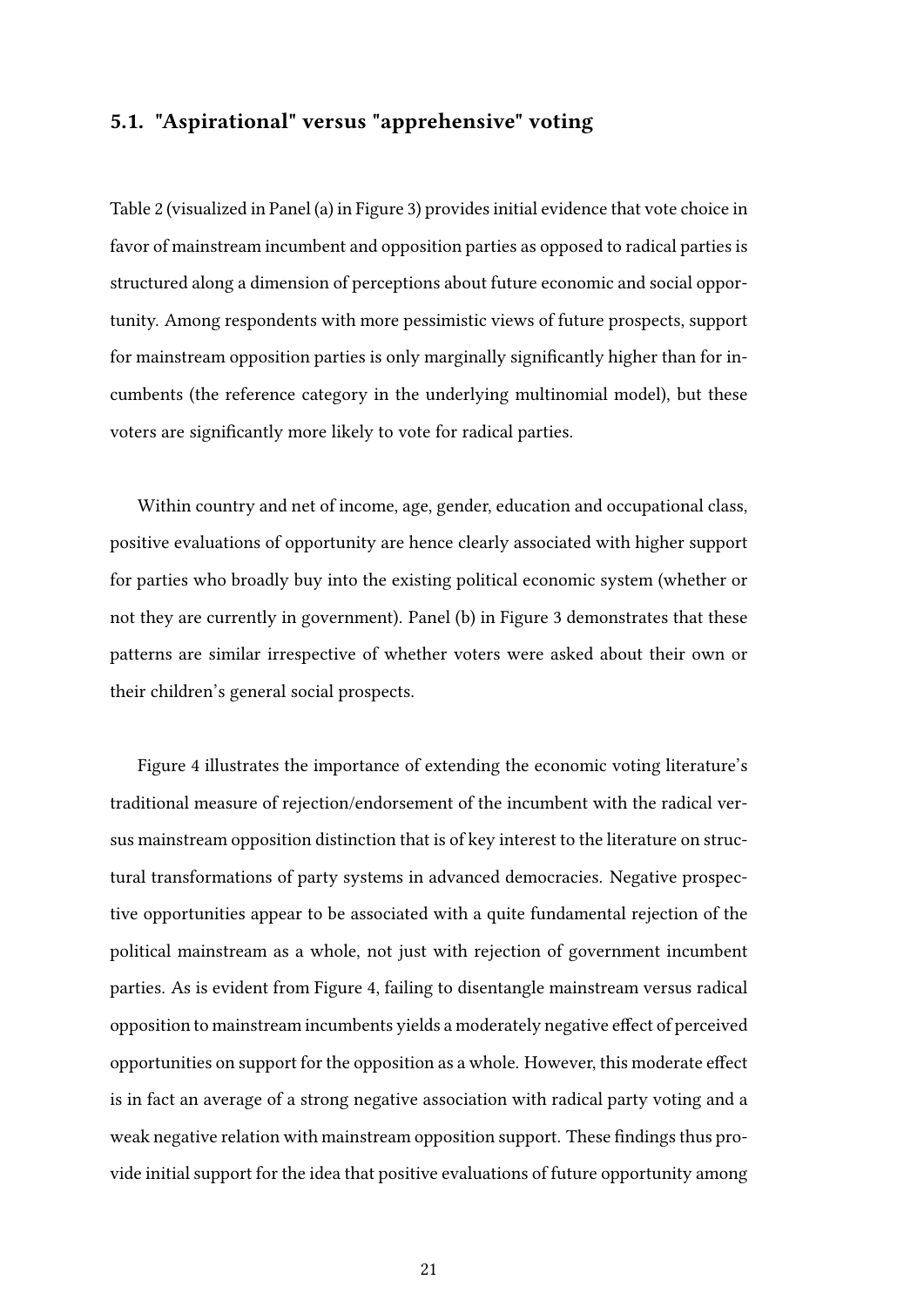|                              | Mainstream Opposition | Radical     |
|------------------------------|-----------------------|-------------|
| Social Opportunity           | $-0.034*$             | $-0.165***$ |
|                              | (0.017)               | (0.018)     |
| Income                       | $-0.047**$            | $-0.063***$ |
|                              | (0.014)               | (0.016)     |
| Age                          | $-0.007**$            | $-0.009**$  |
|                              | (0.003)               | (0.003)     |
| Female                       | 0.080                 | $-0.170*$   |
|                              | (0.072)               | (0.079)     |
| Educ: Primary                | $-1.398$              | 0.111       |
|                              | (0.729)               | (0.569)     |
| Educ: Secondary I            | $-1.309$              | 0.063       |
|                              | (0.681)               | (0.501)     |
| Educ: Secondary II           | $-1.257$              | 0.017       |
|                              | (0.679)               | (0.497)     |
| Educ: Post-Secondary         | $-1.337$              | $-0.041$    |
|                              | (0.683)               | (0.502)     |
| Educ: Short Tertiary         | $-1.403*$             | $-0.301$    |
|                              | (0.685)               | (0.506)     |
| Educ: Tertiary I             | $-1.294$              | $-0.186$    |
|                              | (0.681)               | (0.500)     |
| Educ: Tertiary II            | $-1.179$              | $-0.249$    |
|                              | (0.684)               | (0.506)     |
| <b>Class: Lower Service</b>  | $-0.199$              | 0.206       |
|                              | (0.110)               | (0.128)     |
| <b>Class: Small Business</b> | $-0.178$              | 0.169       |
|                              | (0.170)               | (0.188)     |
| Class: Skilled Worker        | $-0.041$              | $0.306*$    |
|                              | (0.108)               | (0.126)     |
| Class: Unskilled Worker      | $-0.314*$             | 0.300       |
|                              | (0.151)               | (0.162)     |
| AIC                          | 9841.759              | 9841.759    |
| <b>BIC</b>                   | 10142.397             | 10142.397   |
| Log Likelihood               | $-4874.879$           | $-4874.879$ |
| Deviance                     | 9749.759              | 9749.759    |
| Num. obs.                    | 5093                  | 5093        |
| K                            | 3                     | 3           |

<span id="page-21-0"></span>Table 2: Opportunity Respondent and Party Support (Multinomial, Reference: Incumbent Voting)

∗∗∗*p <* 0*.*001; ∗∗*p <* 0*.*01; <sup>∗</sup>*p <* 0*.*05. Multinomial Specification. All models include country-fixed effects.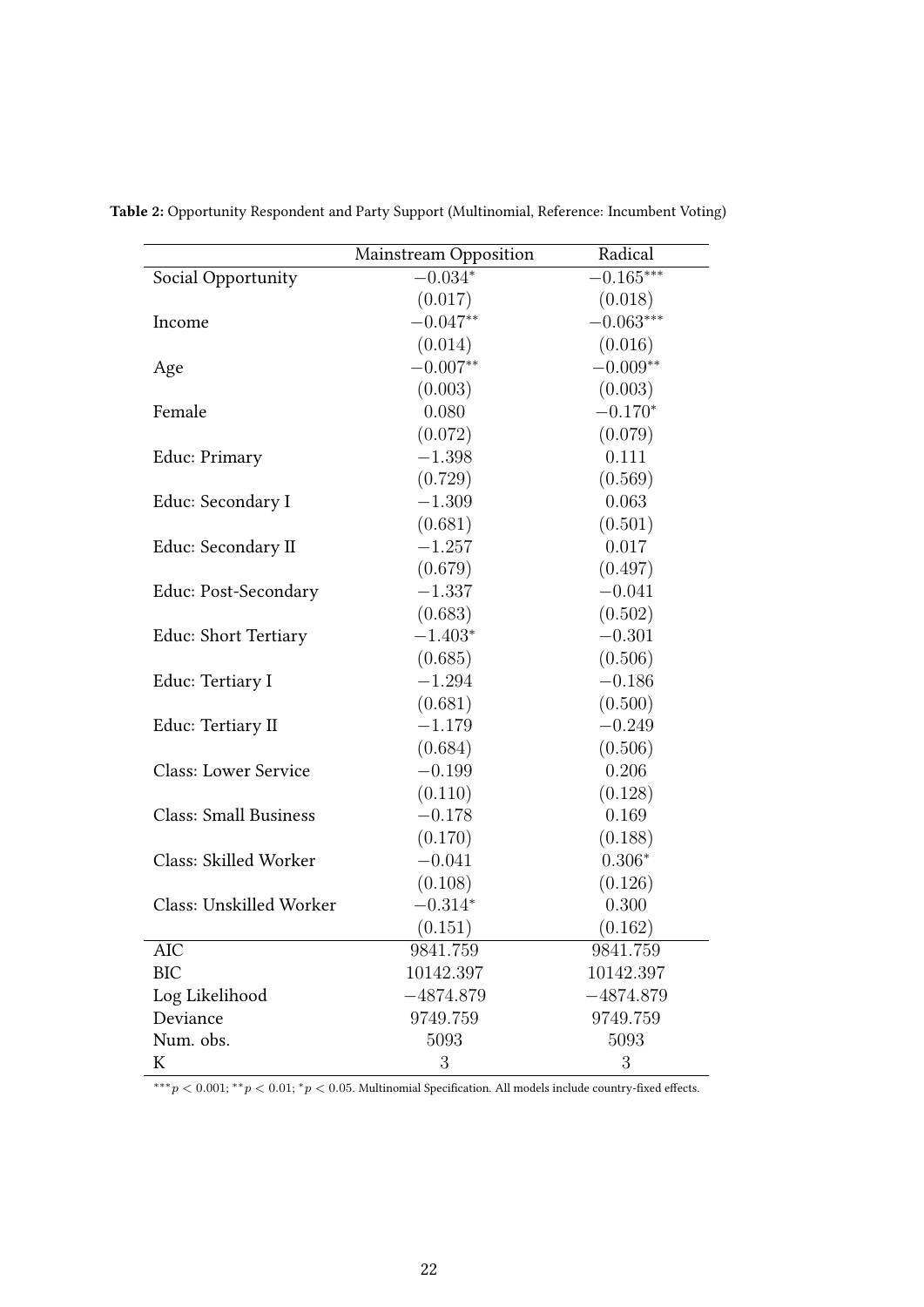"aspirational voters" may stabilize the political system by boosting mainstream party support in general.

<span id="page-22-0"></span>

Figure 3: General Social Opportunity and Party Choice (Multinomial)

<span id="page-22-1"></span>

Figure 4: Comparison to Traditional Economic Voting: Opportunity and Party Choice

Next, we further unpack the relationship between opportunity perceptions and electoral preferences by examining positive/negative expectations for voters at different levels of income. We are interested in the extent to which the electoral implications of prospective economic opportunity depend on current material circumstances. Do negative evaluations of future opportunity only increase support for radical parties among less well-off voters, or do their appeals also resonate with higher-status voters? Beyond support for the mainstream opposition, can negative perceptions of long-term life prospects turn such higher-status voters against the political mainstream overall?

To that aim, we look at voting behavior among the four types of voters introduced in the theory section: higher-income respondents with positive evaluations of future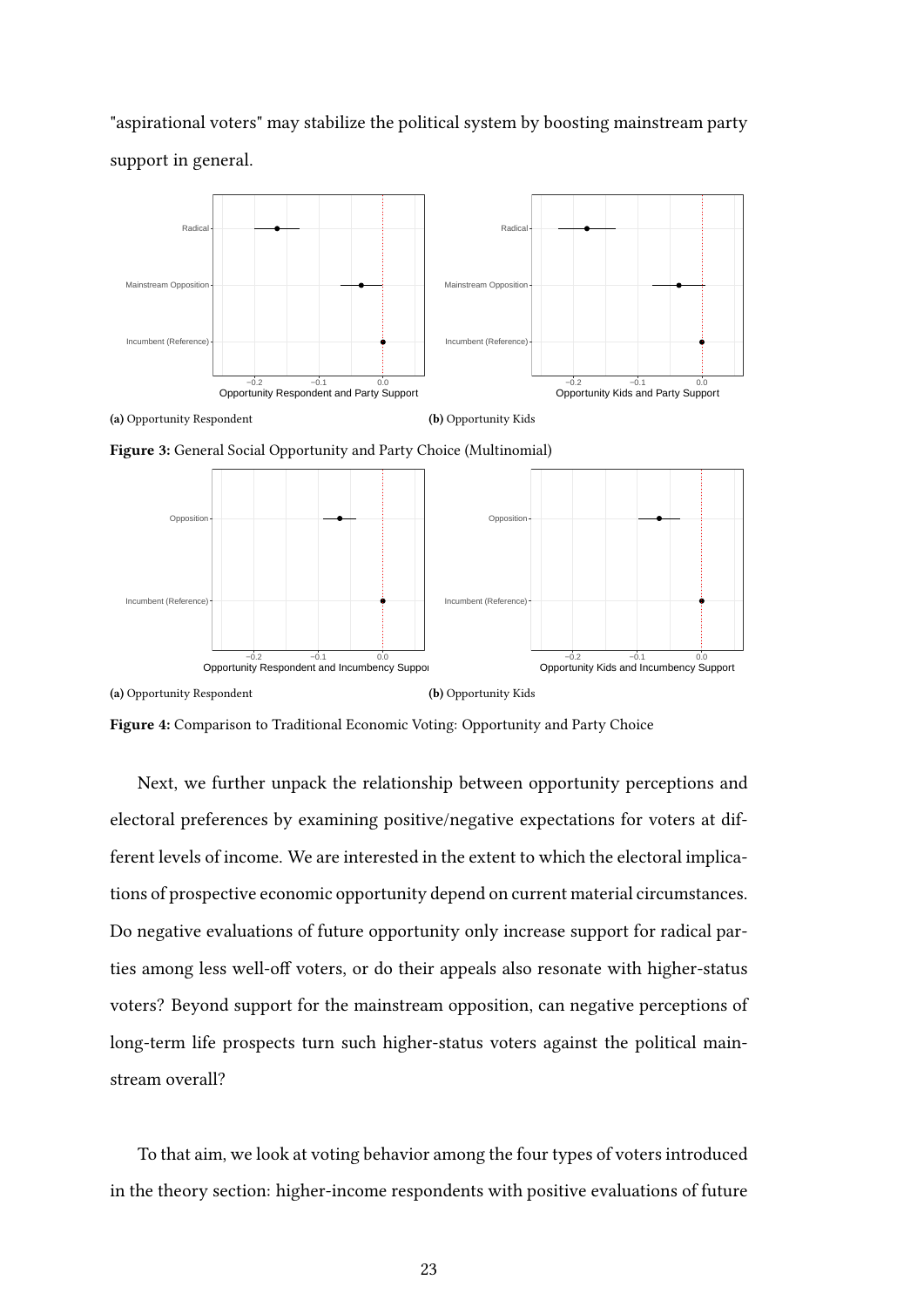<span id="page-23-0"></span>



Note: Probabilities are unweighted averages across all possible combinations of gender, class, education group, age group and country of residence. The baseline (white bars) are average predicted vote shares by party family across the entire sample.

.

opportunities (comfortable voters), higher-income respondents with negative evaluations (apprehensive voters), and analogously for lower-income respondents (aspirational voters and burdened voters). We do this by looking at predicted probabilities of party support by quadrant, controlling for age, gender, education, class, and country. Figure [5](#page-23-0) shows predicted probabilities based on a set of logistic models of support for mainstream incumbents, mainstream opposition, and radical parties (see Appendix Table [C.3](#page-44-0) for full regression results). The figure displays unweighted average probabilities across all possible combinations of gender, class, education group, age group and country of residence. The white bars in the figure represent average predicted vote shares for each of the three outcomes across the entire sample, hence offering a rough baseline probability of support. The shapes indicate quadrant-specific deviations from these baseline probabilities (corresponding to the 'distinctive' electoral preferences listed in Table [1\)](#page-12-0).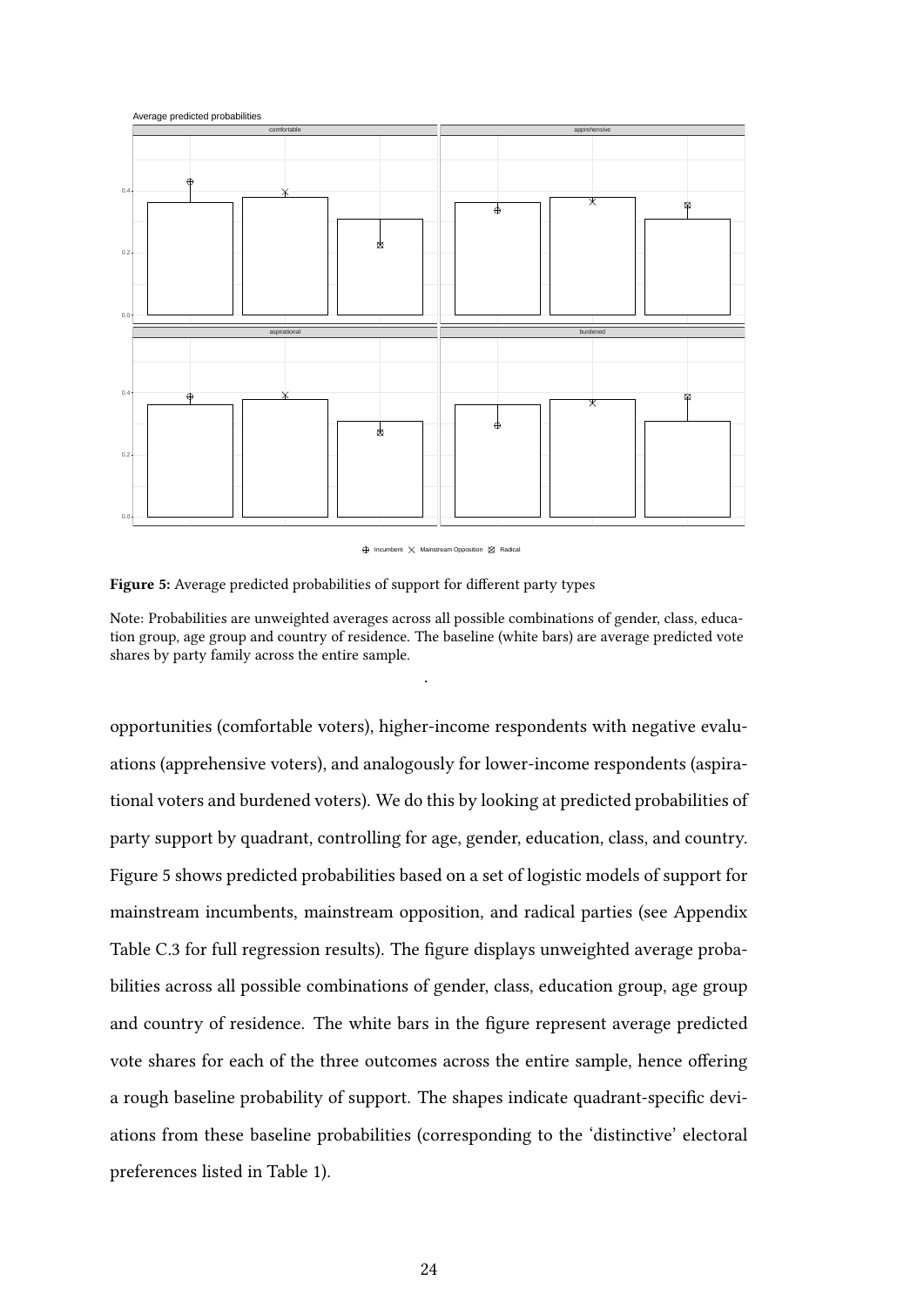These predicted probabilities confirm that negative evaluations of opportunity increase radical party support. Support for radical parties is always higher on the right hand-side (negative evaluations) than on the left hand-side (positive evaluations). The reverse is true for mainstream parties, especially for incumbents (in line with what the economic voting literature would suggest).

Notably, as hypothesized, comfortable voters display above-average support for incumbents, below-average support for radical parties, and more average support for the mainstream opposition. For burdened voters, this is broadly reversed. Next, among our cross-pressured voters (aspirational and apprehensive), the radical versus mainstream distinction appears to be more relevant than that between incumbents and mainstream opposition. Apprehensive voters support radical parties at aboveaverage rates (but not the mainstream opposition), while the opposite is true for aspirational voters. Also viewed in absolute terms, aspirational voters – like apprehensive voters – have a similarly high probability to support mainstream incumbent and opposition parties.<sup>[6](#page-24-0)</sup>

This brings us to an important observation, namely that only the combination of a high income and confidence in future opportunities appears to be associated with above-average levels of support for incumbent parties. This double-endorsement of the status quo is only truly characteristic of comfortable voters (and to a much smaller degree of aspirational voters). Voters who are well-off but 'apprehensive' about their future support incumbents at below-average rates (less clearly so than burdened vot-

<span id="page-24-0"></span><sup>&</sup>lt;sup>6</sup>Note that Figure [5](#page-23-0) likely underestimates differences in voting behavior across voter groups (since we know that "aspirational" voters, "burdened" voters etc. are by no means average in terms of sociodemographic and socio-economic characteristics). Hence, as an upper bound, we also show predicted probabilities for emblematic cases of the four quadrants in Appendix Figure [D.2:](#page-48-0) a "comfortable" older, male, high-skilled manager; an "aspirational" young, educated woman working in the service sector; an "apprehensive" middle-aged, medium-skilled male clerk; and a "burdened" younger, low-skilled male service worker.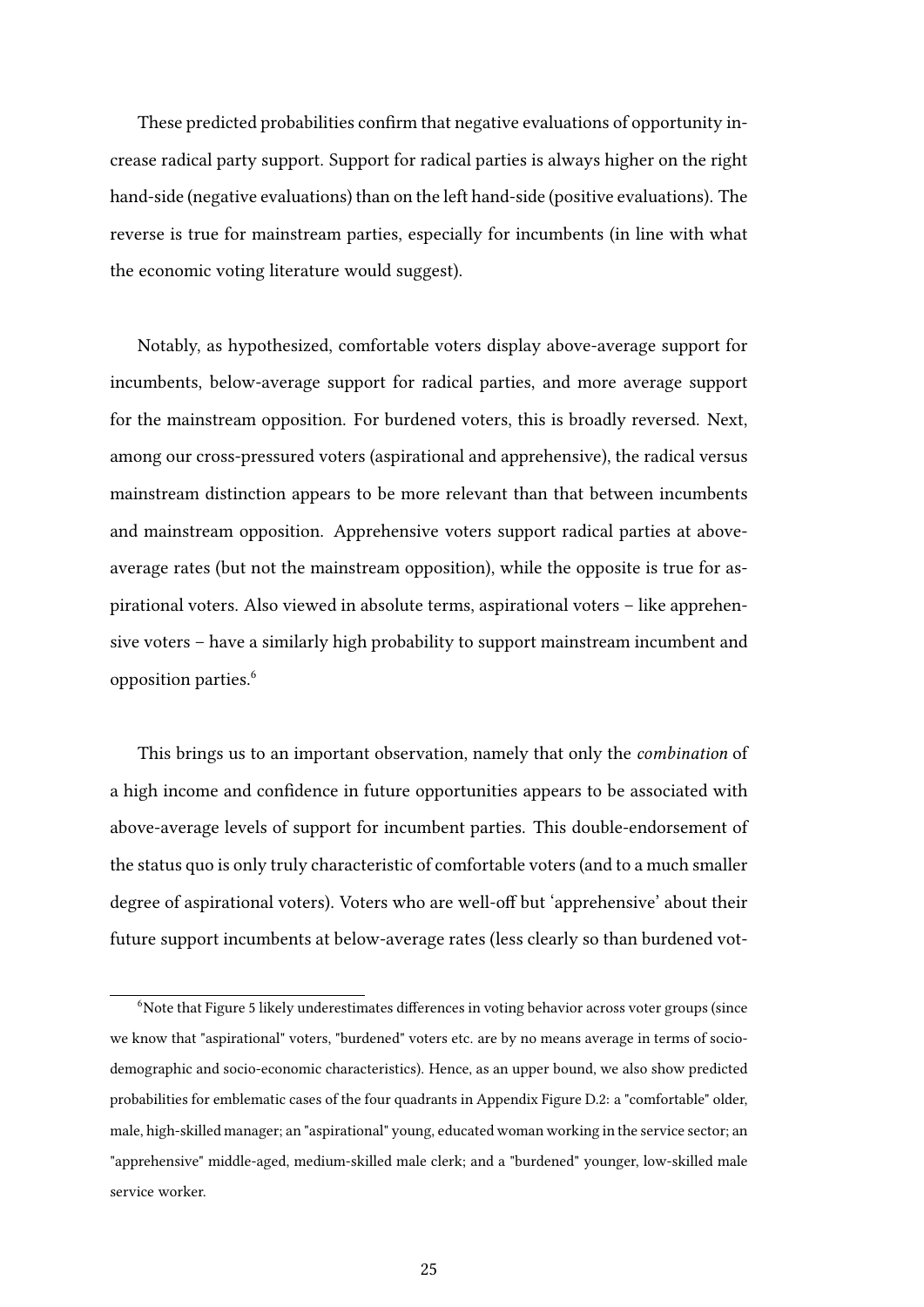ers, but in contrast to aspirational voters). This is in line with an important insight from the economic voting literature, namely that perceptions of economic conditions are particularly important for incumbent support.

Another important observation follows from this, but draws attention to radical parties. Importantly, and this is a crucial addition to the aspirational voter argument: while high socioeconomic status tends to reduce support for radical parties (comparing the top and bottom panels in Figure [5](#page-23-0) for both worried and confident voters), it only compensates negative evaluations of future opportunities to a limited extent. Above-average rates of radical party support among apprehensive voters, even though lower than among burdened voters, may well be politically consequential depending on this groups' size and political relevance (we discuss this in a next step).

In sum, these findings support the idea that aspirational voters may join the existing 'winners' of the knowledge society but they also highlight that it is not enough to ask whether the median voter is aspirational. Well-off voters, too, might punish the established political elite as a whole when disenchanted with their prospects. Negative views of future opportunities among higher-income voters are associated with a pattern of voting behavior that resembles that of burdened voters, the outright 'losers' of the knowledge society, more than that of comfortable voters.

#### 5.2. Interacting Income and Opportunity

Interaction models including the full range of both explanatory variables of interest are an evident alternative to creating discrete groups from dichotomized levels of income and opportunity (see Appendix Table [C.4](#page-45-0) for full regression results). Remember that our theoretical argument is consistent with, but does not require that income and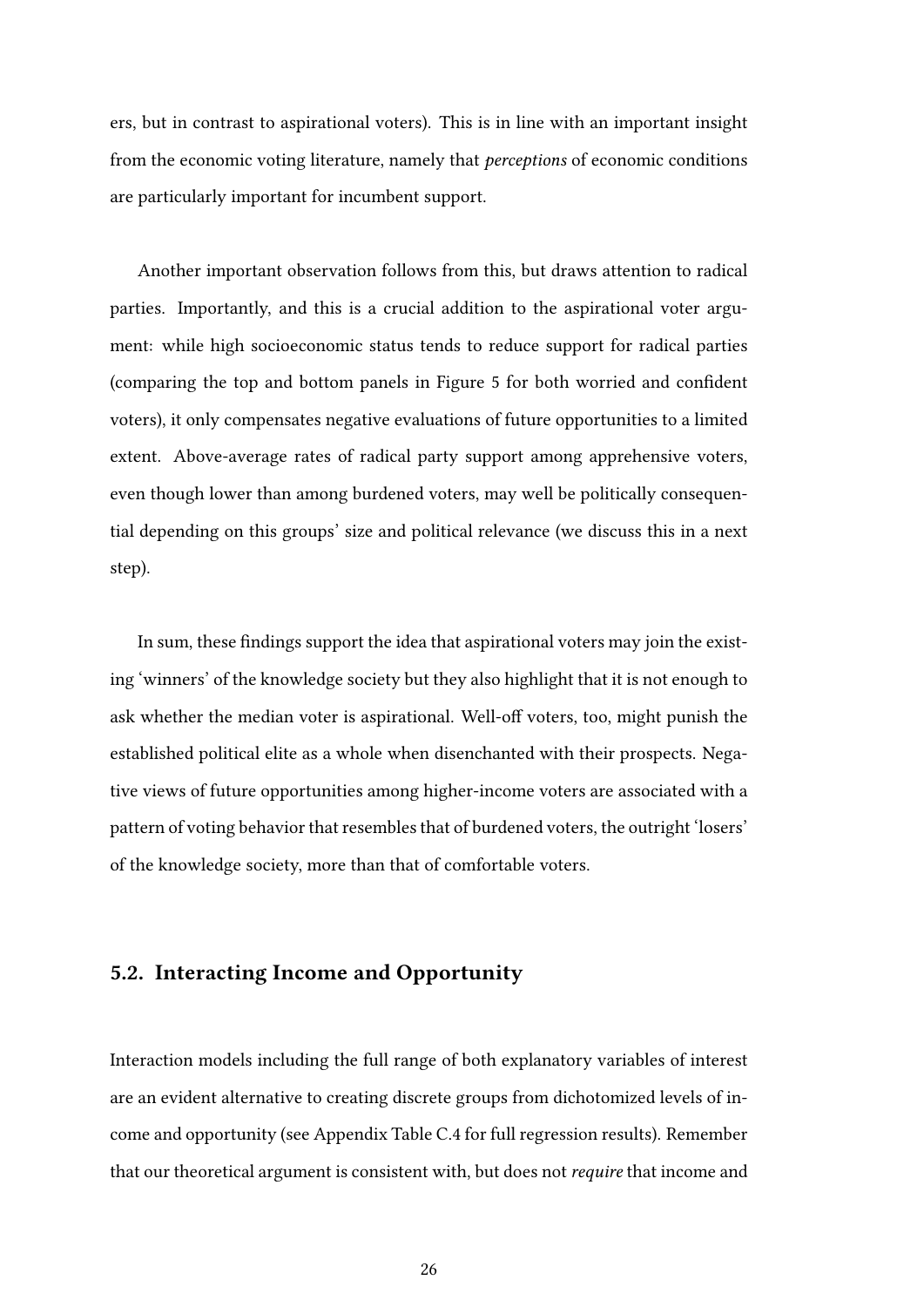opportunity perceptions reinforce each other's effects. The four stylized groups of voters could also result from an additive process, where one dimension simply comes on top of the other. In that case, current economic circumstances and evaluations of future opportunity would be robust, yet separate, predictors of vote choice, implying that they are substitutes rather than direct moderators of each other.

The first visualization in Figure [6](#page-26-0) emulates the theoretical framework by showing predicted probabilities only for combinations of high/low income and positive/negative social opportunity perceptions. For example, the estimate corresponding to low income/ positive opportunity is an approximation of the voting behavior of an aspirational voter. The three panels in Figure [6](#page-26-0) indeed provide some evidence for a mutual and partly reinforcing impact of our two explanatory variables. With respect to incumbent voting, Panel (a) confirms our interpretation that it is only the combination of high income and positive opportunity perceptions that markedly increases support for parties in government. The pattern regarding mainstream opposition support is less pronounced and does not suggest significant interaction effects. When it comes to radical voting, Panel (c) confirms that opportunity perceptions are a key determinant of support. Clearly, voters with positive opportunity perceptions are much less likely to support radical parties and this difference is even slightly accentuated among high-income voters.

<span id="page-26-0"></span>

Figure 6: Interaction Income X Opportunity Perception

Figure [7](#page-27-0) provides another illustration of the same interaction model by showing the slope of opportunity perceptions over the full range of respondents' income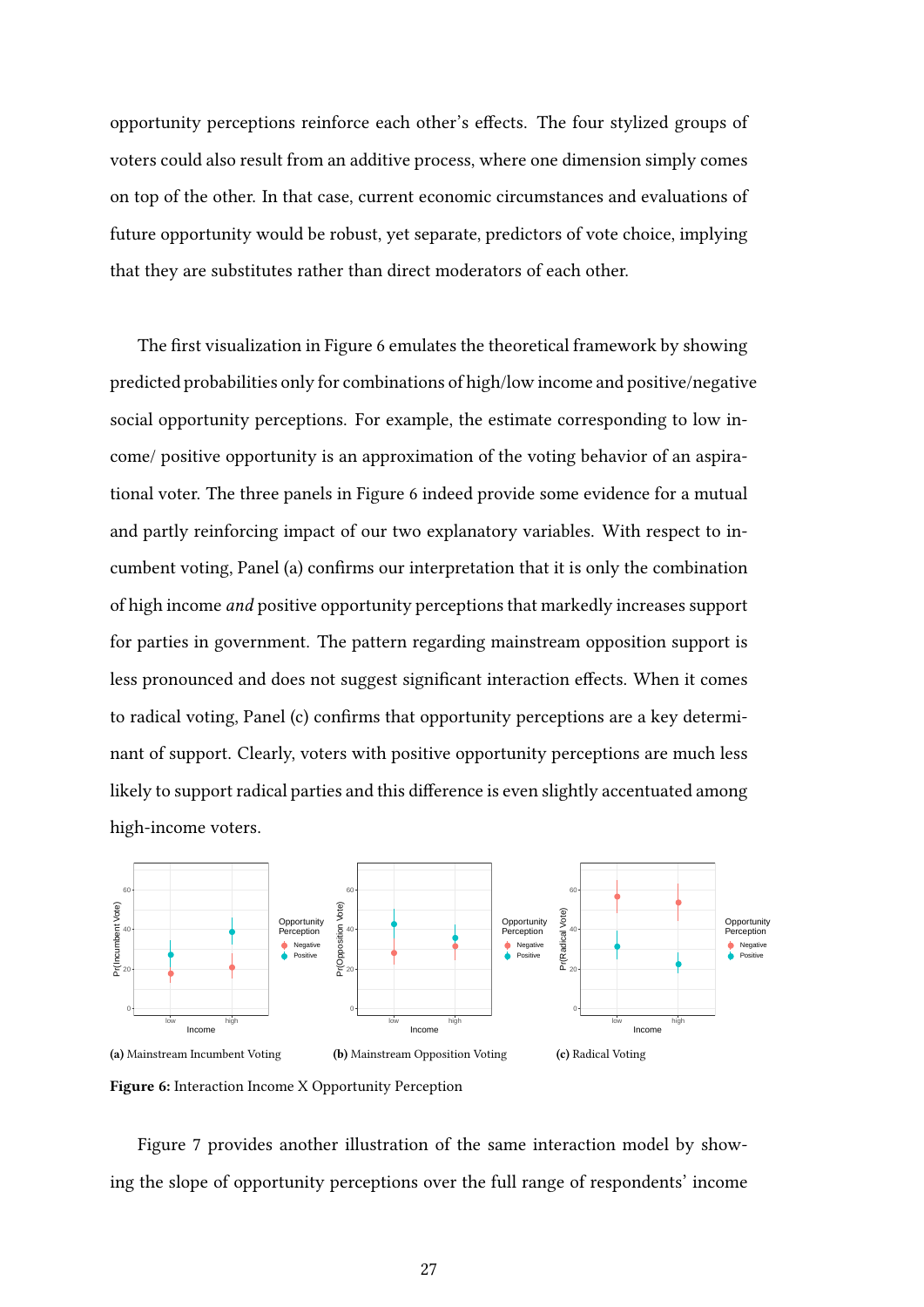levels (measured in deciles). Again, the results suggest that the interaction of both dimensions is particularly relevant to explain incumbent voting. Positive opportunities significantly reinforce support for government parties but only among mid-income and high-income earners. The evidence with respect to mainstream opposition voting is weaker and not suggestive of a clear interactive relationship between income and opportunity. Finally, we see that respondents with positive social opportunity evaluations on any level of income are less likely to vote radical and particularly so if they are of higher socio-economic status. The one important implication that Figures [6](#page-26-0) and [7](#page-27-0) jointly provide is that higher socio-economic status proxied by income levels cannot effectively compensate for the lack of positive opportunity perceptions when it comes to radical voting. The interaction models hence again highlight the societal and political relevance of the group of apprehensive voters who might feel attracted by anti-system appeals in spite of their relatively comfortable socio-economic status.

<span id="page-27-0"></span>

Figure 7: Interaction Income X Social Opportunity Perception (Continous)

#### 5.3. Implications and Robustness

With regard to the groups that are of primary interest in this paper – aspirational and apprehensive voters – we might of course ask whether voting for radical left and/or radical right parties drives these groups' divergent propensity to support the political mainstream. This distinction is furthermore likely to provide important implications regarding the mechanisms through which negative opportunity perceptions are mo-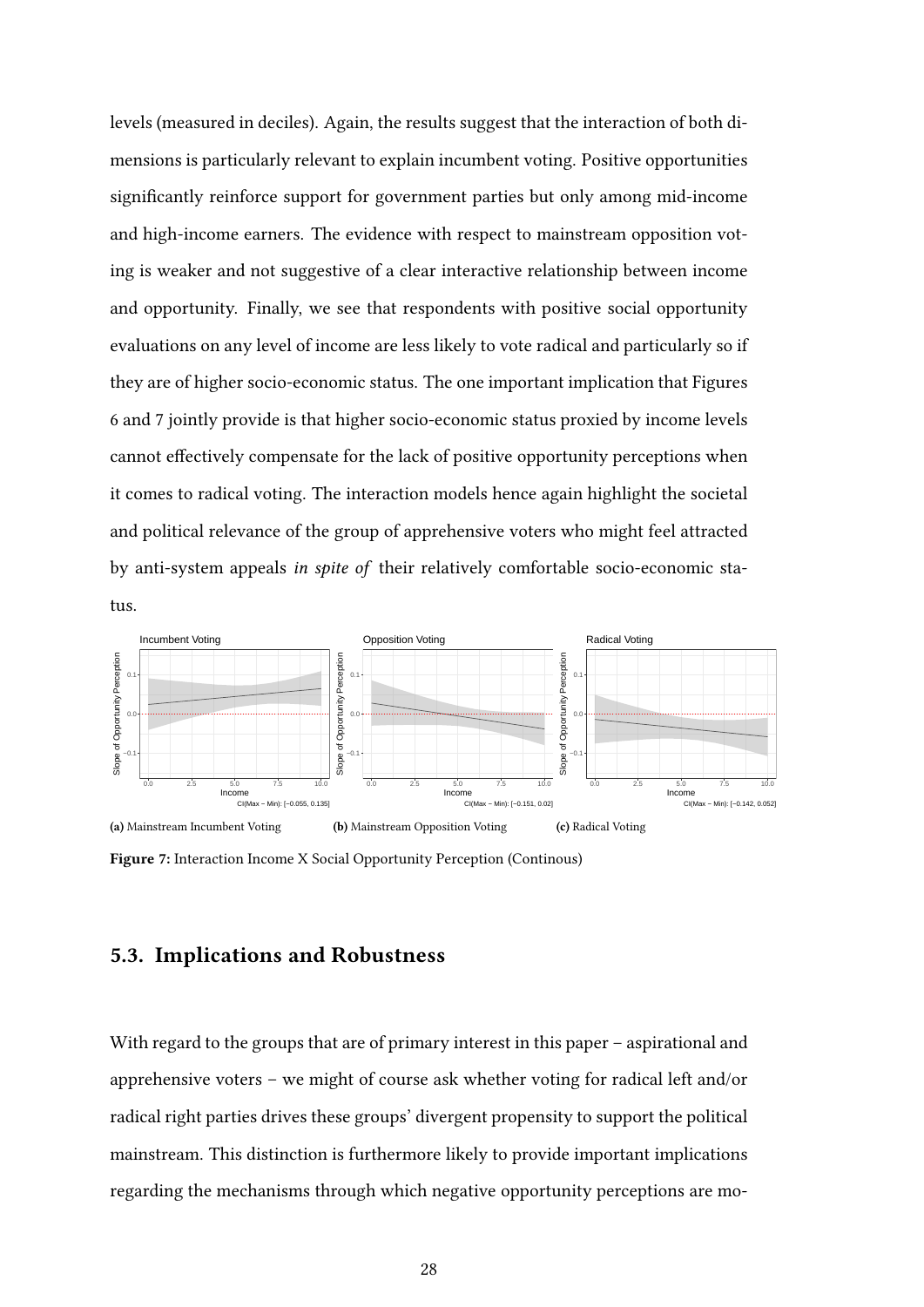bilized among well-off voters in particular. In line with the literature discussed at the outset of this study, we would expect apprehensive voters to turn specifically to radical right parties. Indeed, the appeals of nativist-traditionalist radical right parties are supposed to resonate well with apprehensive voters, because their negative perceptions of opportunities are likely to take the form of a more diffuse sense of unease with, resentment at, and rejection of broader economic and social change among these voters. Precisely because these apprehensive voters are well-off, and often wellprotected by the labor market institutions and welfare states in the countries we study, their sense of dislocation is unlikely to be fully mitigated by further material protection and compensation (as radical left parties would claim). Prospects of precarity or unemployment are likely not foremost on the minds of apprehensive voters who turn to the radical right (especially where apprehensive voters enjoy protected "insider" labor market status). Rather, as occupational status hierarchies, family models, gender roles, or children's mobility prospects change in the knowledge economy, forwardlooking concerns related to social position, a sense of dignity and societal worth, and identity present a somewhat more obvious link to radical right parties programmatic profile.

From this development follows the observable implication that our results should be particularly clear and strong for radical right parties. Figure [8](#page-29-0) decomposes the mainstream and radical categories into left and right. Indeed, we see that aspirational voters and apprehensive voters differ clearly with regard to radical right support (with apprehensive voters displaying higher support) but not regarding radical left support, where these groups are fairly average. While comfortable and burdened voters differ with regard to radical party support *in general* (and, unsurprisingly, regarding mainstream right support), the story of aspirational and apprehensive voters is clearly one about the radical right.

We further probe the robustness and validity of our main results with various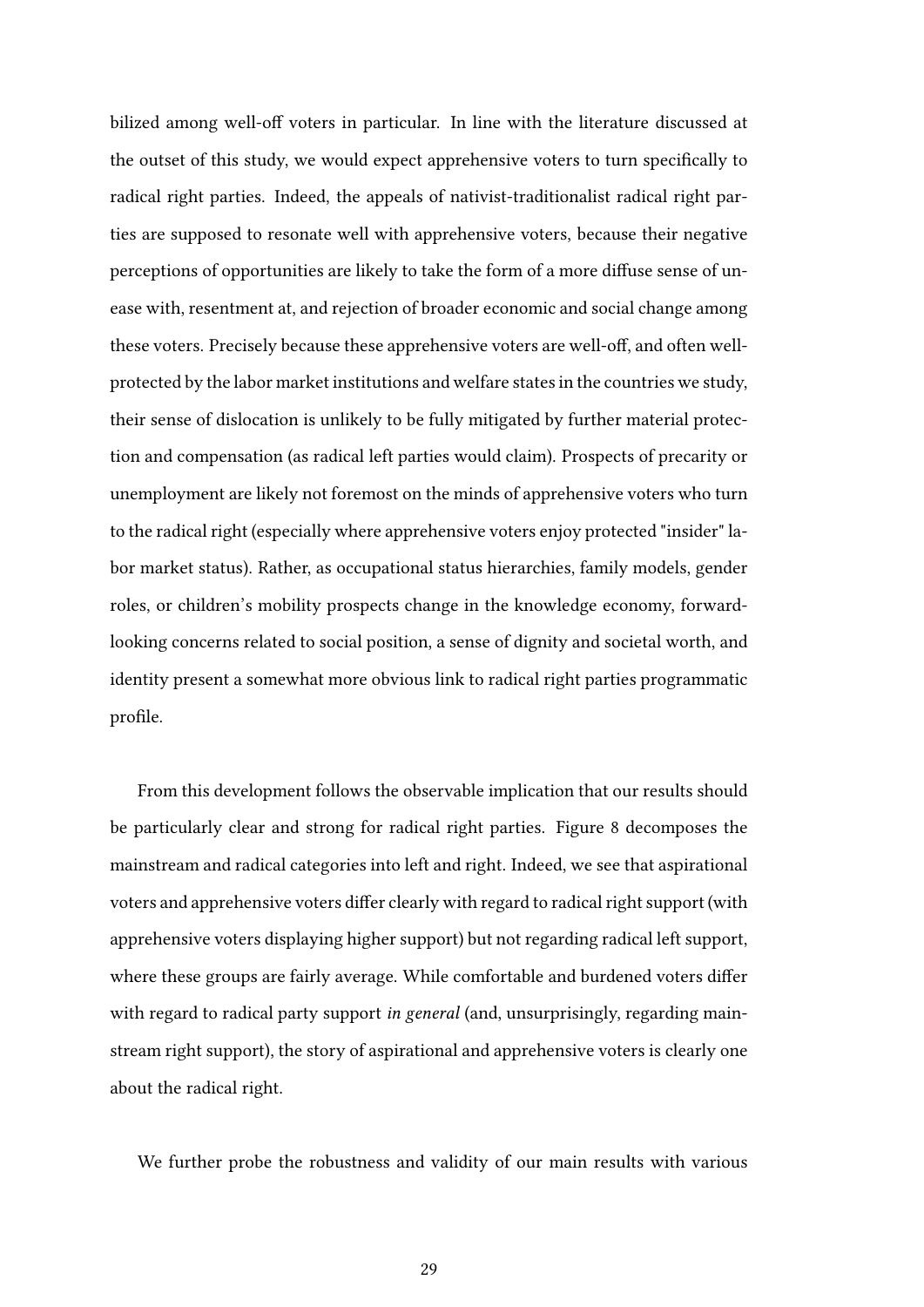<span id="page-29-0"></span>

 $\oplus$  Rad Left  $\times$  MS Left  $\times$  MS Right  $\otimes$  Rad Right

Figure 8: Average predicted probabilities of support for different party families

Note: Probabilities are unweighted averages across all possible combinations of gender, class, education group, age group and country of residence. The baseline (white bars) are average predicted vote shares by party family across the entire sample.

.

additional analyses. The following paragraphs provides a compact verbal summary, the respective Figures and Tables can be found in Appendix [D.](#page-47-1)

As mentioned above, Figure [D.1](#page-47-0) shows that our results do not depend on our classification of Green parties as mainstream parties. The results of the main analysis hold when treating Green parties (present in Germany, Denmark, the Netherlands and Sweden) as a separate party group. Next, Figure [D.2](#page-48-0) shows that the pattern presented in Figure [5](#page-23-0) is even more pronounced if we look at "emblematic" representatives of each of our quadrants rather than a respondent with averaged characteristics. In addition, we show in Figure [D.3](#page-49-0) that the predictions visualized in Figure [5](#page-23-0) hold in a standard (multinomial) regression framework. We also demonstrate that our results do not hinge on a specific set of countries included in the analysis. The pattern of results presented above are robust to a jackknife-like procedure of excluding countries one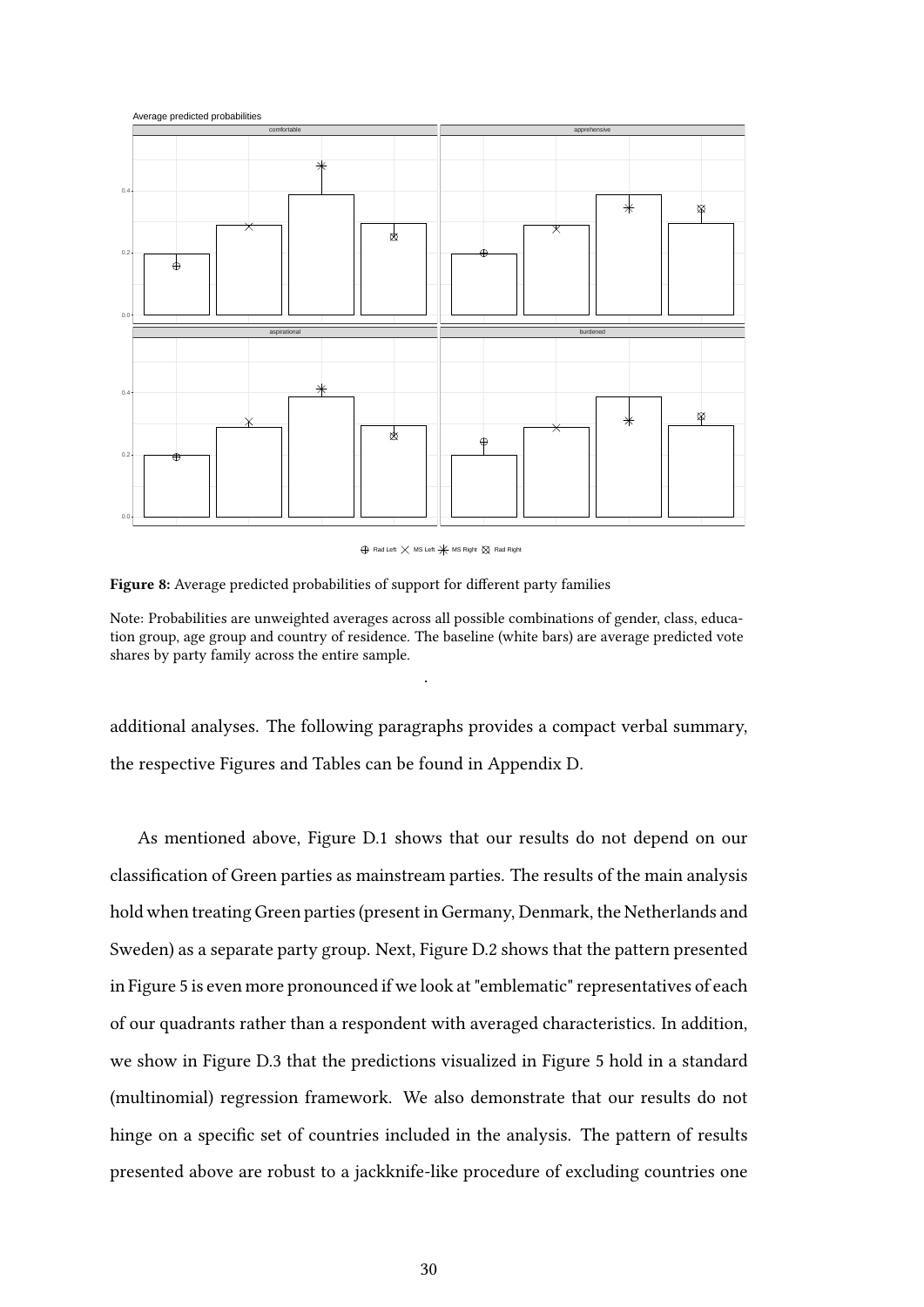by one (Figure [D.4\)](#page-50-0).

Next, we extend our admittedly simplistic dichotomous framework differentiating between "rich" and "poor" voters by breaking average predicted probabilities down for three income levels (i.e. for six different groups). The integration of a socioeconomic middle category allows for some further refinements of these results. The main difference, however, is between high-income voters and the rest. The pattern among mid-income and low-income voters is relatively similar.

Finally, we exploit our detailed questionnaire to show that our results hold when looking at perceptions with respect to respondents' kids rather than their own prospects (Appendix Figures [D.6](#page-52-0) and [D.8\)](#page-54-0). The general pattern is very similar. We also show that we can recover most of our results with an item capturing opportunity perceptions that more specifically tap into prospects on labor markets rather than general social life chances (Appendix Figures [D.7](#page-53-0) and [D.9\)](#page-55-0). This alternative operationalization produces similar but somewhat weaker results, especially with regard to apprehensive voters. Their political grievances seem to be more strongly motivated by a general negative view about social opportunities rather than their view on prospects at the workplace.

#### 6. Electoral Coalitions in the Knowledge Economy

We have suggested a conceptual framework in which beneficiaries of post-industrial knowledge economies are understood not only on the basis of their objective socioeconomic standing, but also on the basis of their subjective perception of future economic opportunities in a changing economy and society. Hence, as a final step, we wish to get back to the two contrasting narratives about political contestation in post-industrial societies outlined above. As a direct implication of our analysis, the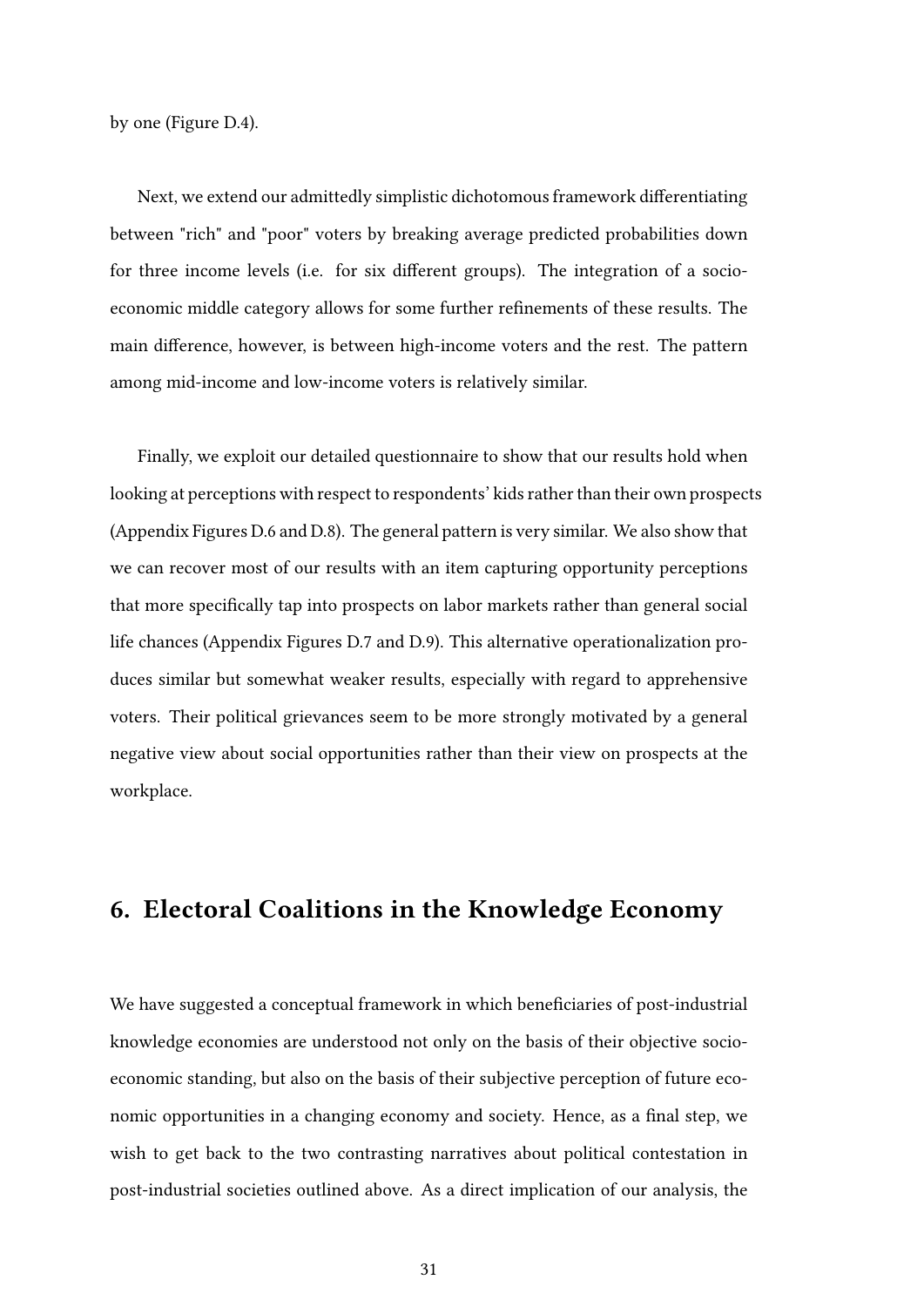prospects of structural change and political stability depend on the relative size and political relevance of each of the four groups. If more confident pro-system forces, consisting of comfortable but also of aspirational voters, dominate democratic competition, modern knowledge economies have a fairly stable backing among the population and will be able to avoid potential disruption from the minority of voters who are and/or feel left behind by economic modernization. Figure [9](#page-32-0) shows the relative importance of each of the four constituencies in each country under study. On average, the more confident coalition indeed clearly outweighs the pessimistic coalition.

At the same time, however, the plot reveals striking and highly relevant variation in relative group sizes. Continental and Northern European countries are characterized by a large share of voters (60-70%) who believe in economic opportunity for themselves and their children. However, much in contrast, voters in the European South show a much stronger prevalence of a negative perceptions of economic opportunity. In both Italy and Spain, pro-system aspirational and comfortable voters represent a minority coalition. They are outnumbered by burdened and apprehensive voters who are relatively more likely to support radical parties. The relative strength of the four groups in Southern Europe represents a political configuration with much more limited support for creating and sustaining modern knowledge economies. Of course, this also points towards a potentially self-reinforcing dynamic, whereby less knowledge-based economies are less likely to create and sustain the electoral coalitions that might support pro-system agendas set to further deepen the knowledge economy within the existing framework. What is more, the share of burdened and apprehensive voters in the Southern European countries is so high that they even represent a relevant share of mainstream party electorates (around 50%), whereas they are mostly confined to the more radical party constituencies in the Continental and Northern European countries (see Appendix [E\)](#page-56-0). Thereby their impact on government formation and policies is even more likely, reinforcing the suggested self-reinforcing dynamics. The two Anglo-Saxon countries in our sample, Ireland and the United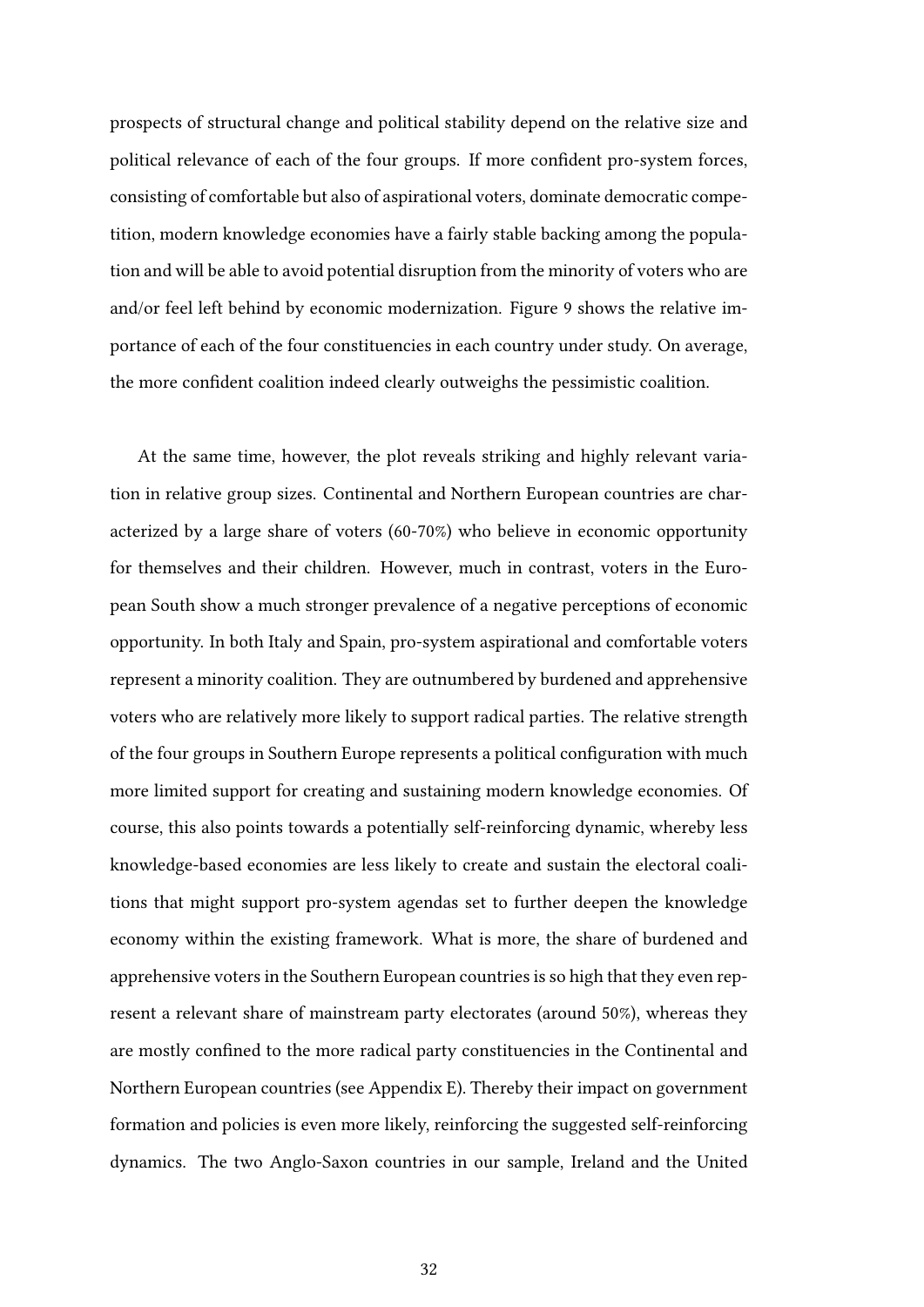Kingdom, represent a middle ground between the two ends of the spectrum with a slight majority for the pro-system coalition.<sup>[7](#page-32-1)</sup>

<span id="page-32-0"></span>

Figure 9: Cross-National Variation in Relative Importance of Groups

### 7. Conclusion

Widespread political disruption and the ascent of radical parties critical of the establishment in almost all advanced capitalist democracies has led to renewed interest in the structural determinants behind these electoral challenges to the political economic status quo. The most recent body of work has produced a near consensus among scholars that studying voters' objective and immediate socio-economic circumstances falls short of explaining radical or populist voting. Instead, researchers have highlighted the importance of relative, dynamic and subjective perceptions of economic and social conditions. We add to this strand of research by demonstrating

<span id="page-32-1"></span> $7$ Of course, we do not directly equalize group size and political influence. Even if the size of the apprehensive voter group we highlight in this paper may be moderate in numerical terms, their historically strong but threatened social and political position likely predisposes them to be politically active and vocal.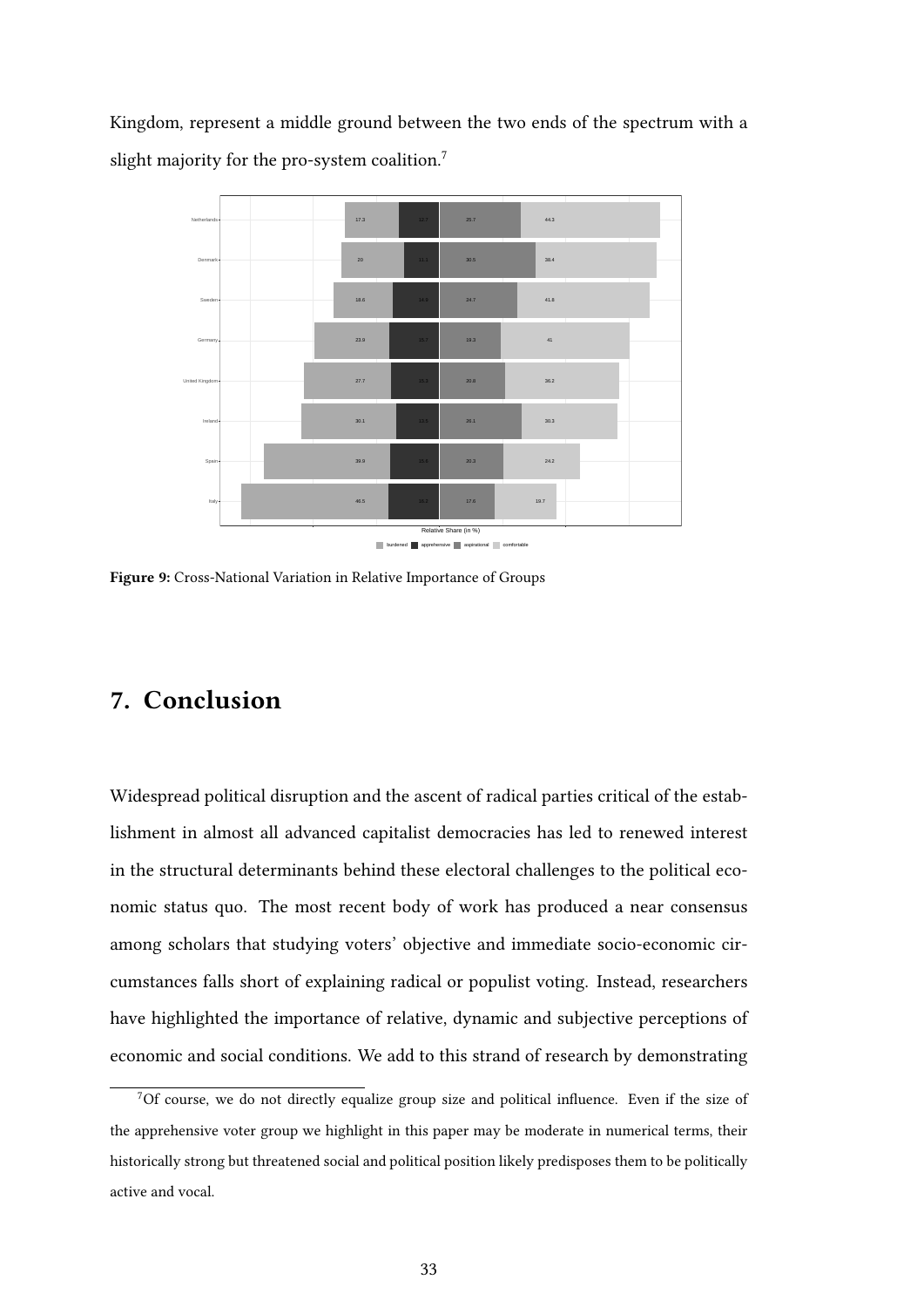the electoral implications of prospective evaluations of economic opportunity for voters themselves, as well as for their offspring. We further complement the economic voting literature by taking a long-term structural perspective on the idea of electoral rejection/endorsement of the status quo (distinguishing between mainstream versus radical opposition to incumbent parties).

Our empirical analysis provides robust evidence that prospective economic opportunity, net of objective material conditions, is an important channel through which radical political disruption works and, potentially, can be mitigated. "Aspirational voters" (Iversen and Soskice [2019\)](#page-37-5) who might not do well themselves but positively evaluate economic or social opportunities in the future, not least for their children, tend to be clearly less supportive of radical parties (even though they may support the mainstream opposition). To some extent, prospective economic opportunity and current material conditions represent substitutable factors that reduce the likelihood of supporting radical parties. Positive evaluations of opportunity could even mitigate the success and possibly the further rise of such parties. However, this prospect appears more tenuous in the long term when we take the socio-demographic profile of aspirational voters into account: much appears to depend on whether this sizeable group characterized by its youth, mid-level education, and non-routine manual work in the service sector maintains high hopes for the future, and this – within the framework of advanced democratic capitalism – depends largely on future growth and job creation to match continuing educational expansion. These macro-conditions can shape both the subjective prospects of today's young aspirational voters, and of tomorrow's potentially aspirational youth. Disappointed status expectations could make people more prone than ever to vote for radical parties (Kurer and van Staalduinen [2020\)](#page-37-14).

Another cautionary note regarding the potential of evaluations of opportunities to bolster support for the political mainstream concerns what we call "apprehensive voters": We show that negative social and economic expectations are associ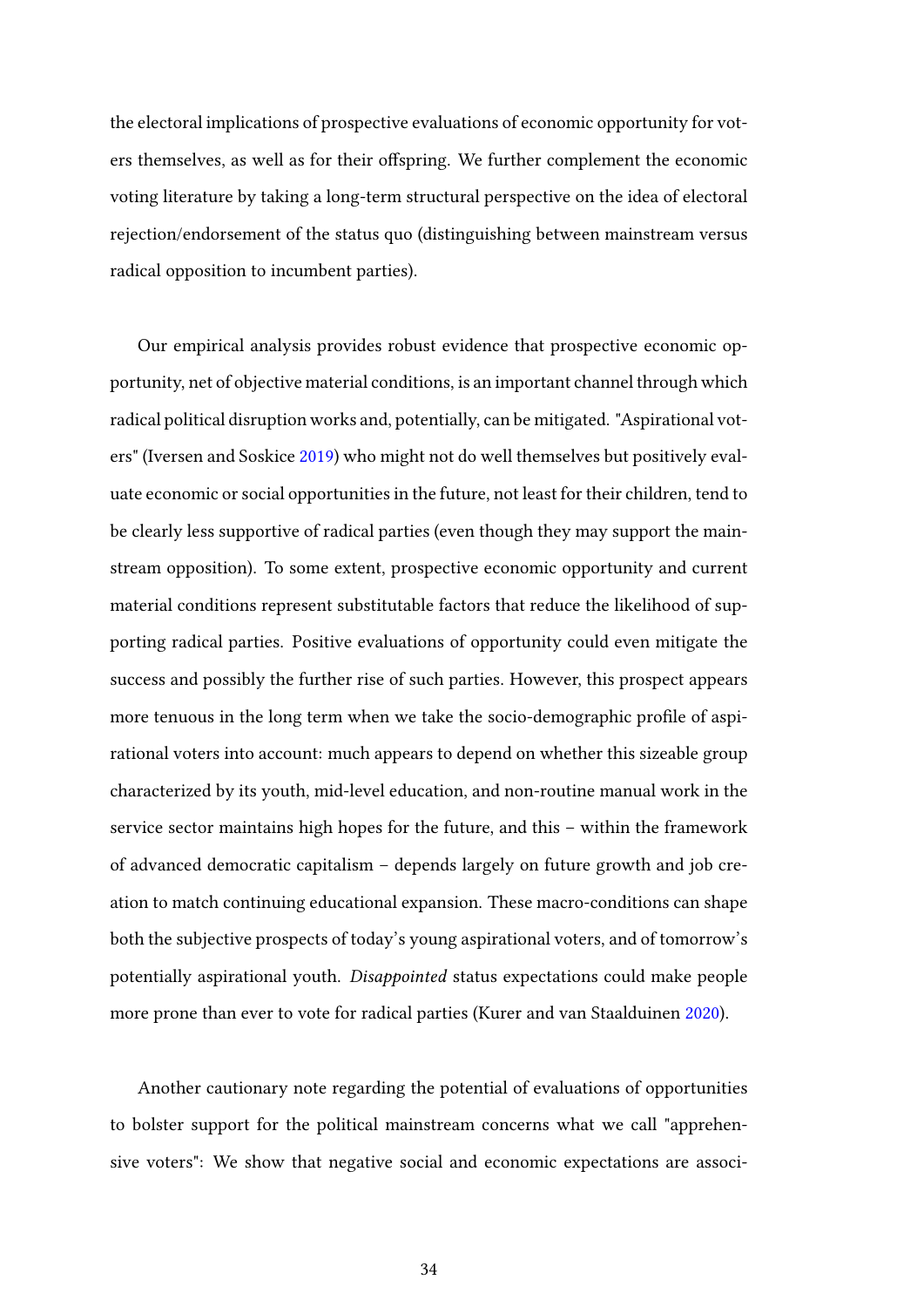ated with higher support for radical parties even among well-off voters, suggesting that the aspirational voter argument might also be reversed. Well-off apprehensive voters are in fact highly susceptible to the appeals of radical parties, in particular the nativist-traditionalist appeals of radical right parties. Only the combination of both factors (high status and positive evaluations of opportunities) is associated with above-average support for mainstream incumbents. From the perspective of the political mainstream, it may be considered reassuring that the socio-demographic groups that typically belong to "apprehensive" and also lower-income "burdened" voters – routine workers, production workers, or the lower-educated – tend to be shrinking. Meanwhile, our "comfortable" voters who staunchly support mainstream parties (especially incumbents) are made up of groups of knowledge workers that tend to be growing in the occupational structure. Our analyses at least indicate that young people, the highly educated, and high-skilled voters are not (yet) overly "apprehensive" about their own and their children's future opportunities.

A key reason why we contend it is worthwhile investigating prospective evaluations relates to their policy implications: While nostalgic visions of the past may not be impossible to combat, people's prospective evaluations are arguably the more important political battleground: unlike with retrospective views, parties in principle have the chance of improving people's evaluations of opportunities not just by supplying narratives of promise and hope, but through policies that will have a tangible impact on people's lives. Hence, these findings obviously raise the question of which policies affect evaluations of future opportunities. If open education systems, social investment and opportunities for social mobility in the labor market and the educational system affect these evaluations positively, this implies certain policy leverage to limit support for radical parties. In such a case, policies potentially could even have a double effect on political preferences, via perceptions of parents on the one hand, and via both immediate economic circumstances as well as perceptions among their children on the other hand. The varying size of the aspirational voter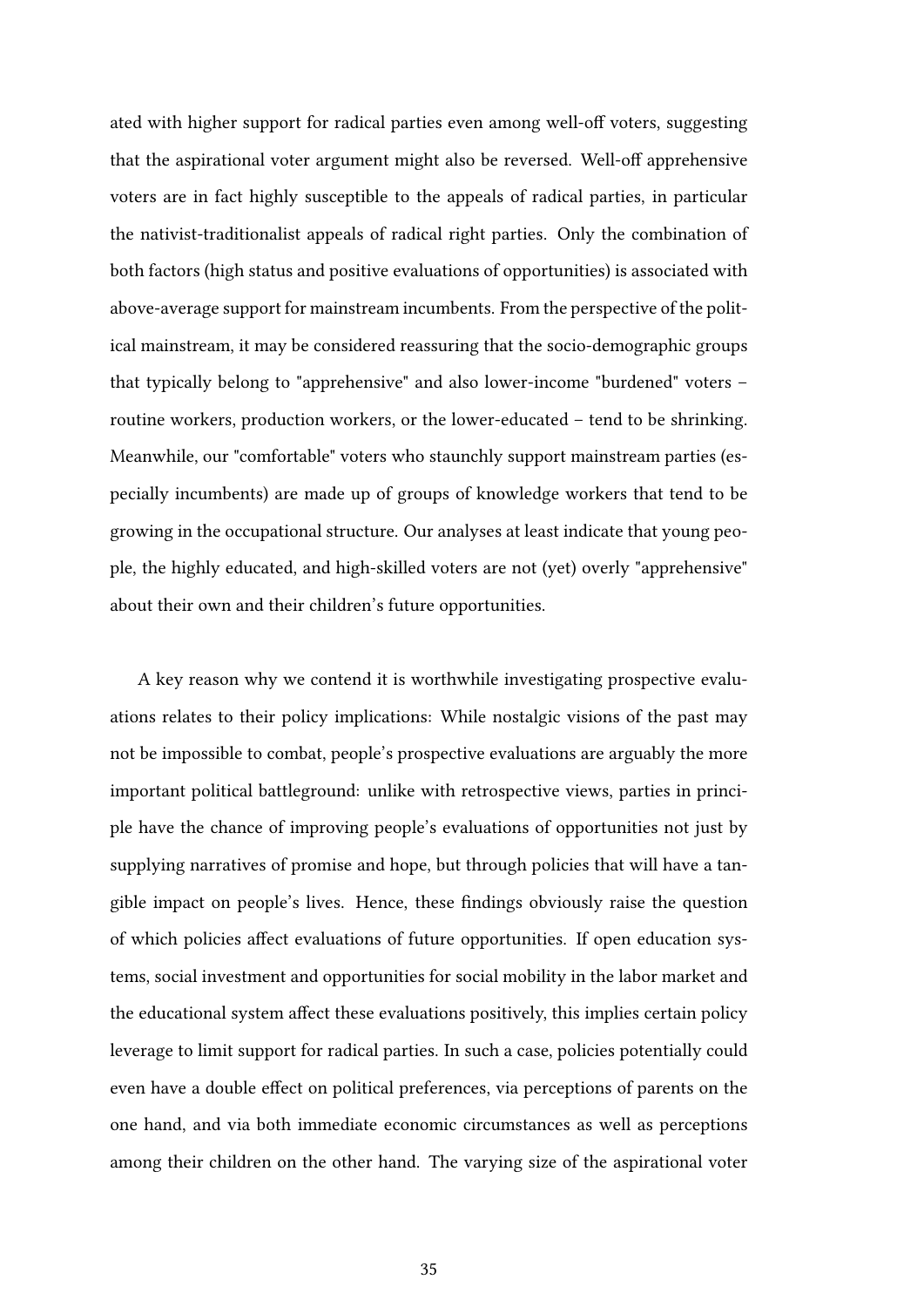group across the countries in our study indicates that some policy leverage may indeed exist for how e.g. younger voters, people with medium levels of education, or service sector workers view their future opportunities. However, so far, the empirical evidence (e.g. Gingrich [2019\)](#page-36-12) shows only very limited effects of investments in human capital and even social transfers on voters of radical parties, as well as very low levels of support for social investment policies precisely among the voters of the radical left and right Häusermann et al. [\(2019\)](#page-36-13). These findings cast doubt on the idea that economic-distributive public investments in labor market capacities effectively improve the subjective evaluation of these opportunities among voters of radical parties.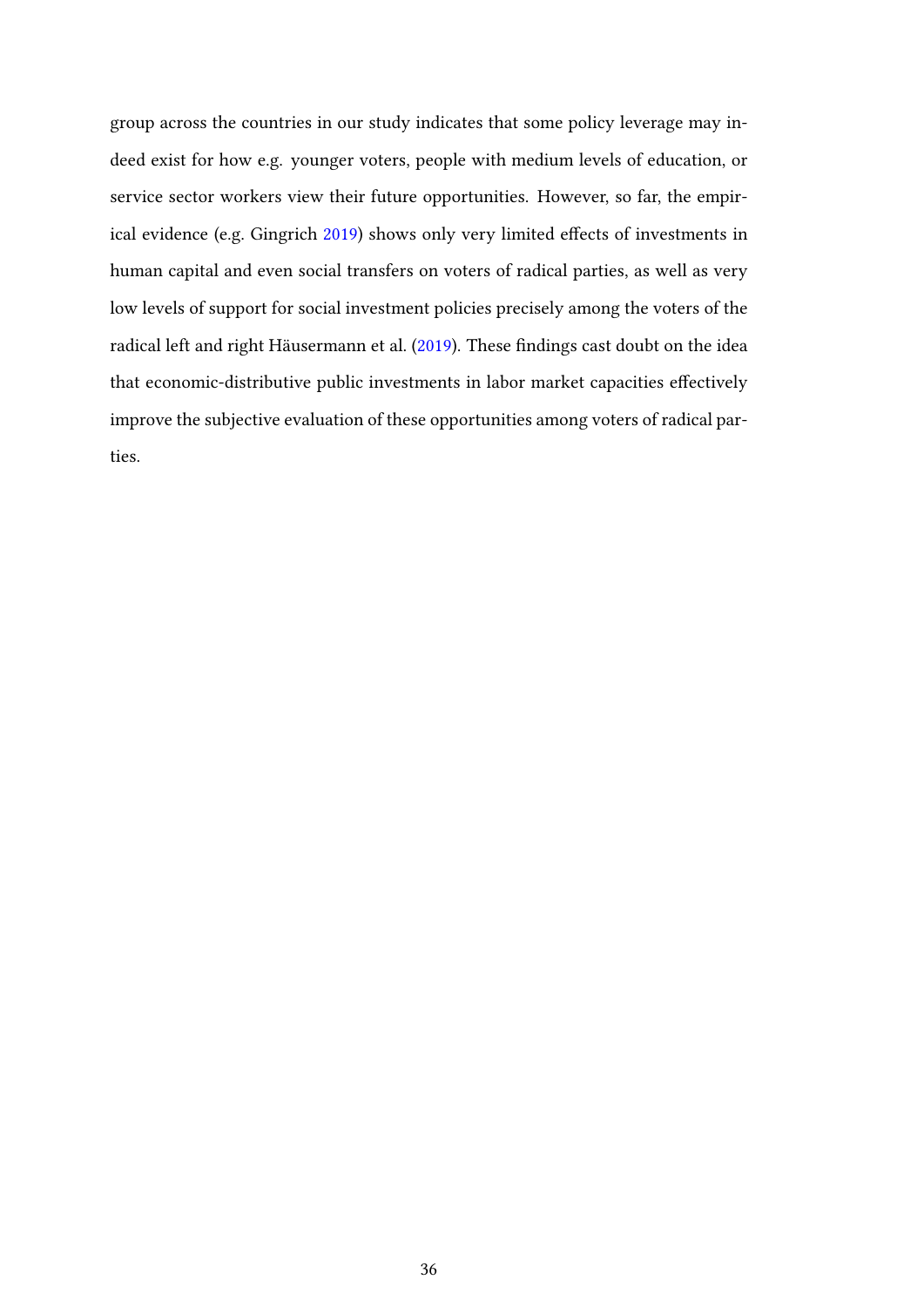### References

- <span id="page-36-11"></span>Autor, D., Levy, F., and Murnane, R. J. (2003). The Skill Content of Recent Technological Change: An Empirical Exploration. The Quarterly Journal of Economics, pages 1279–1333.
- <span id="page-36-8"></span>Betz, H.-G. (1993). The New Politics of Resentment: Radical Right-Wing Populist Parties in Western Europe. Comparative Politics, 25(4):413.
- <span id="page-36-1"></span>Burgoon, B., van Noort, S., Rooduijn, M., and Underhill, G. (2019). Positional deprivation and support for radical right and radical left parties\*. Economic Policy, 34(97):49–93.
- <span id="page-36-6"></span>Clarke, H. D., Sanders, D., Stewart, M. C., and Whiteley, P. (2004). Political choice in Britain. Oxford University Press.
- <span id="page-36-4"></span>Cramer, K. J. (2016). The Politics of Resentment: Rural Consciousness in Wisconsin and the Rise of Scott Walker. University of Chicago Press. Google-Books-ID: Rg2ZCwAAQBAJ.
- <span id="page-36-0"></span>De Vries, C. and Hobolt, S. (2020). Political Entrepreneurs. The Rise of Challenger Parties in Europe. Princeton University Press, Princeton, NJ.
- <span id="page-36-3"></span>De Vries, C. and Hoffmann, I. (2018). The Power of Past. How Nostalgia Shapes European Public Opinion. Bertelsmann Stiftung 2018/2.
- <span id="page-36-7"></span>Duch, R. M. and Stevenson, R. T. (2008). The economic vote: How political and economic institutions condition election results. Cambridge University Press. tex.ids: duch economic 2008-1.
- <span id="page-36-9"></span>Esping-Andersen, G. (1999). Social foundations of postindustrial economies. Oxford University Press, Oxford.
- <span id="page-36-2"></span>Gest, J. (2016). The New Minority: White Working Class Politics in an Age of Immigration and Inequality. Oxford University Press. Google-Books-ID: 1jPKDAAAQBAJ.
- <span id="page-36-10"></span>Gest, J., Reny, T., and Mayer, J. (2017). Roots of the Radical Right: Nostalgic Deprivation in the United States and Britain. Comparative Political Studies, 51(13):1694– 1719.
- <span id="page-36-5"></span>Gidron, N. and Hall, P. A. (2017). The politics of social status: economic and cultural roots of the populist right. The British Journal of Sociology, 68:S57–S84.
- <span id="page-36-12"></span>Gingrich, J. (2019). Did State Responses to Automation Matter for Voters? Research & Politics, 6(1).

<span id="page-36-13"></span>Häusermann, S., Pinggera, M., Ares, M., and Enggist, M. (2019). The Limits of Sol-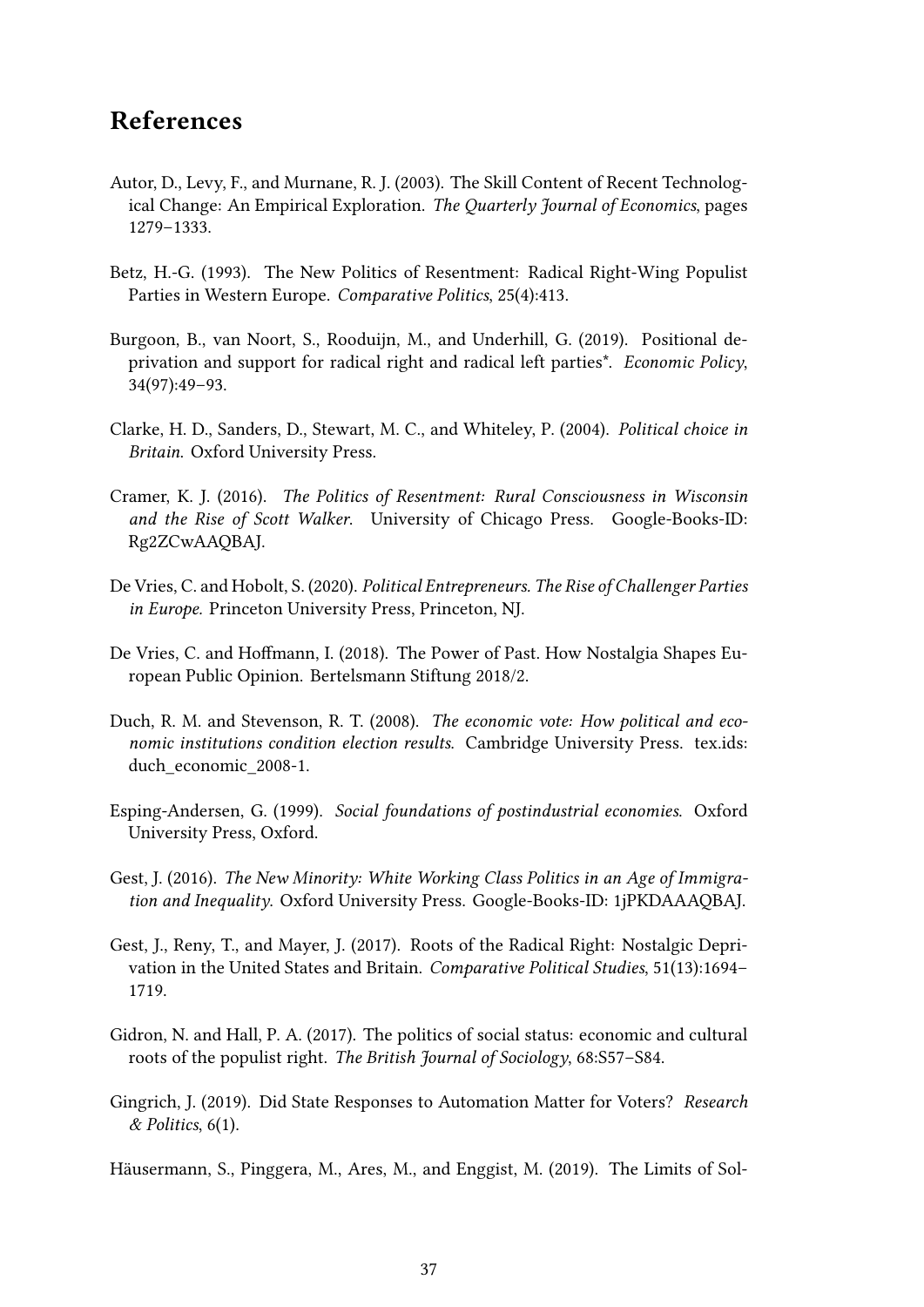idarity. Changing welfare coalitions in a transforming European party system. Manuscript, page 28.

- <span id="page-37-12"></span>Hernández, E. and Kriesi, H. (2016). The electoral consequences of the financial and economic crisis in Europe. European Journal of Political Research, 55(2):203–224.
- <span id="page-37-4"></span>Hernández, E. and Kriesi, H. (2016). The electoral consequences of the financial and economic crisis in Europe. European Journal of Political Research, 55(2):203–224.
- <span id="page-37-2"></span>Hochschild, A. R. (2016). Strangers in Their Own Land: Anger and Mourning on the American Right. New Press, The.
- <span id="page-37-5"></span>Iversen, T. and Soskice, D. (2019). Democracy and Prosperity Reinventing Capitalism through a Turbulent Century. Princeton University Press.
- <span id="page-37-8"></span>King, D. and Rueda, D. (2008). Cheap Labor: The New Politics of "Bread and Roses" in Industrial Democracies. Perspectives on Politics, 6(2):279–297.
- <span id="page-37-1"></span>Kurer, T. (2020). The Declining Middle: Occupational Change, Social Status, and the Populist Right. Comparative Political Studies, 53(10-11):1798–1835.
- <span id="page-37-9"></span>Kurer, T. and Gallego, A. (2019). Distributional consequences of technological change: Worker-level evidence. Research & Politics, 6(1).
- <span id="page-37-14"></span>Kurer, T. and van Staalduinen, B. (2020). Disappointed Expectations: Downward Mobility and Electoral Change. page 44.
- <span id="page-37-3"></span>Lewis-Beck, M. S. and Stegmaier, M. (2007). Economic models of voting. In The Oxford handbook of political behavior.
- <span id="page-37-6"></span>Lubbers, M., Gijsberts, M., and Scheepers, P. (2002). Extreme right-wing voting in Western Europe. European Journal of Political Research, 41(3):345–378.
- <span id="page-37-7"></span>Mughan, A., Bean, C., and McAllister, I. (2003). Economic globalization, job insecurity and the populist reaction. Electoral Studies, 22(4):617–633.
- <span id="page-37-11"></span>Mutz, D. C. (2018). Status threat, not economic hardship, explains the 2016 presidential vote. Proceedings of the National Academy of Sciences, 115(19):E4330–E4339.
- <span id="page-37-10"></span>Nachtwey, O. (2016). Die Abstiegsgesellschaft: Über das Aufbegehren in der regressiven Moderne. Suhrkamp Verlag, Berlin.
- <span id="page-37-13"></span>Oesch, D. (2008). The Changing Shape of Class Voting. European Societies, 10(3):329– 355.
- <span id="page-37-0"></span>Pettigrew, T. F. (2017). Social psychological perspectives on Trump supporters. Journal of Social and Political Psychology, 5(1):107–116.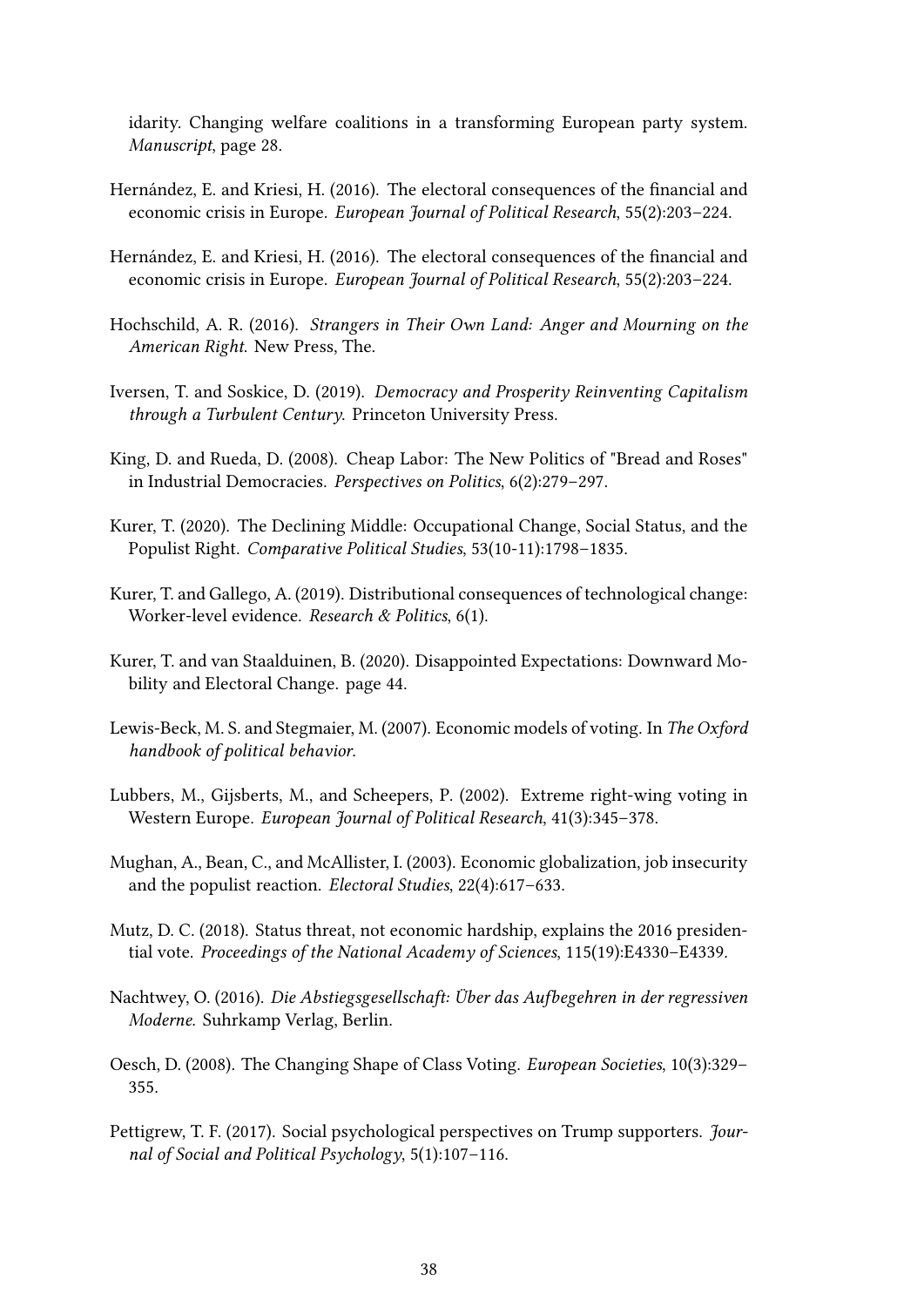- <span id="page-38-0"></span>Rooduijn, M. and Burgoon, B. (2018). The Paradox of Wellbeing: Do unfavorable socioeconomic and sociocultural contexts deepen or dampen radical left and right voting among the less well-off? Comparative Political Studies, 51(13):1720–1753.
- <span id="page-38-4"></span>Runciman, W. G. (1966). Relative deprivation and social justice. Reports of the Institute of community studies. London.
- <span id="page-38-1"></span>Smith, H. J. and Pettigrew, T. F. (2015). Advances in Relative Deprivation Theory and Research. Social Justice Research, 28(1):1–6.
- <span id="page-38-2"></span>Steenvoorden, E. and Harteveld, E. (2018). The appeal of nostalgia: the influence of societal pessimism on support for populist radical right parties. West European Politics, 41(1):28–52.
- <span id="page-38-3"></span>Teney, C., Lacewell, O. P., and Wilde, P. D. (2014). Winners and losers of globalization in Europe: attitudes and ideologies. European Political Science Review, 6(4):575–595.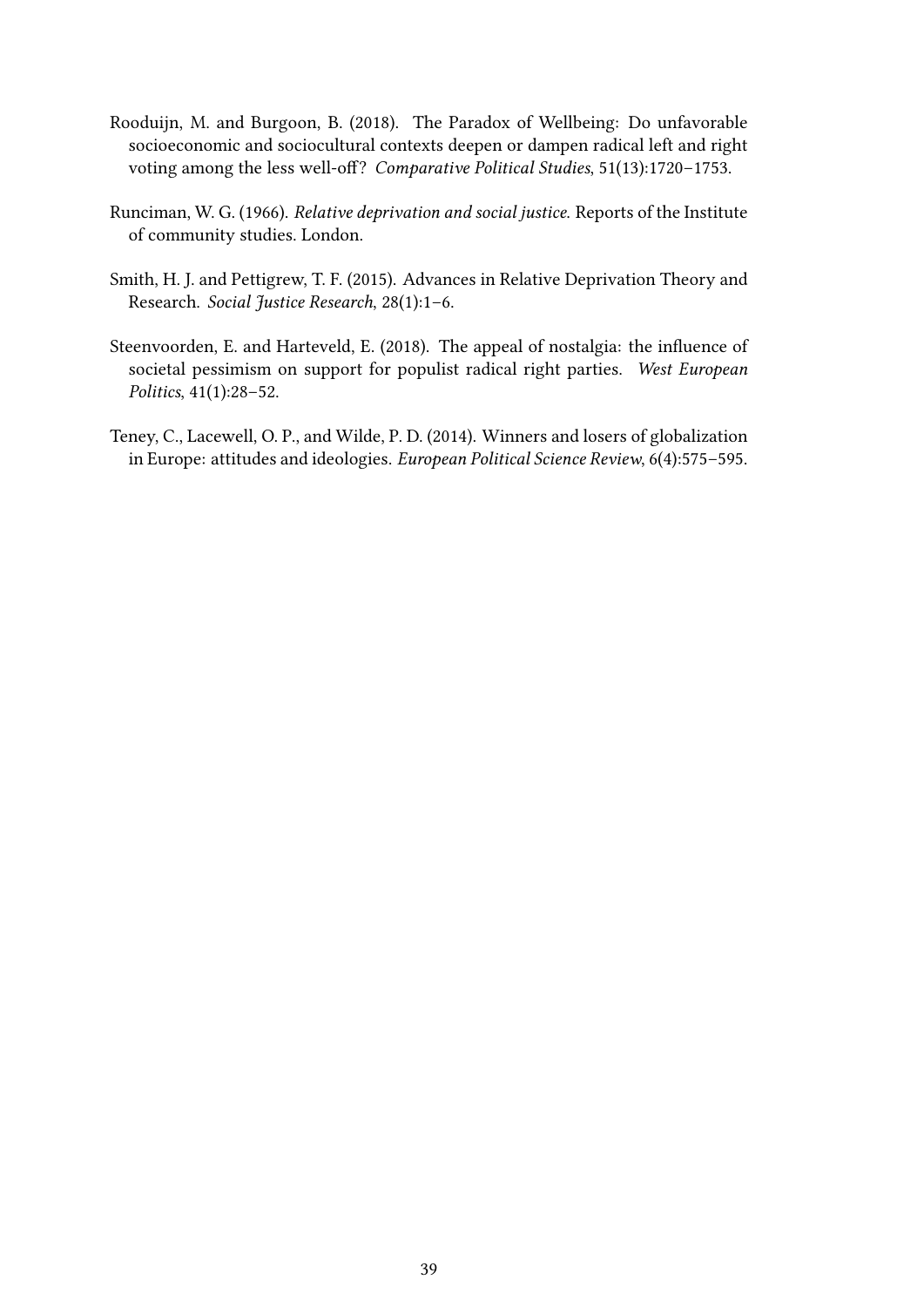## Supplementary Material

## A. Party Coding

| Country            | Incumbent        | Opposition           | Radical            |
|--------------------|------------------|----------------------|--------------------|
| Denmark            | Liberal Alliance | Social Democrats     | <b>RG</b> Alliance |
|                    | Venstre          | D Soc-Lib Party      | Socialist PP       |
|                    | Conservative PP  | The Alternative      | Danish PP          |
| Germany            | <b>SPD</b>       | <b>FDP</b>           | <b>AFD</b>         |
|                    | CDU/CSU          | Greens               | Left               |
| Ireland            | <b>Fine Gael</b> | Fianna Fail          | Sinn Fein          |
|                    |                  | Labour Party         | Solidarity         |
|                    |                  | Social Democrats     |                    |
| Italy              |                  | Forza Italia         | Lega Nord          |
|                    |                  | Liberi e Uguali      | M <sub>5</sub> S   |
|                    |                  | Fratelli d'Italia    |                    |
| <b>Netherlands</b> | Democrats 66     | 50plus               | <b>PVV</b>         |
|                    | <b>VVD</b>       | <b>Groen Links</b>   | Socialist Party    |
|                    | Chr-Dem Appeal   | <b>PVDA</b>          |                    |
|                    | Christian Union  |                      |                    |
| Spain              | <b>PSOE</b>      | <b>CDC</b>           | Podemos            |
|                    |                  | Ciudadanos           |                    |
|                    |                  | <b>PP</b>            |                    |
| Sweden             | <b>SAP</b>       | <b>Center Party</b>  | Sweden             |
|                    | <b>MP</b>        | <b>Liberal Party</b> | Democrats          |
|                    |                  | Moderates            | Vänsterpartiet     |
|                    |                  | KD                   |                    |
| United Kingdom     | Conservatives    | Labour               | <b>UKIP</b>        |
|                    |                  | LibDem               |                    |
|                    |                  | <b>SNP</b>           |                    |

<span id="page-39-0"></span>Table A.1: Party Family Classification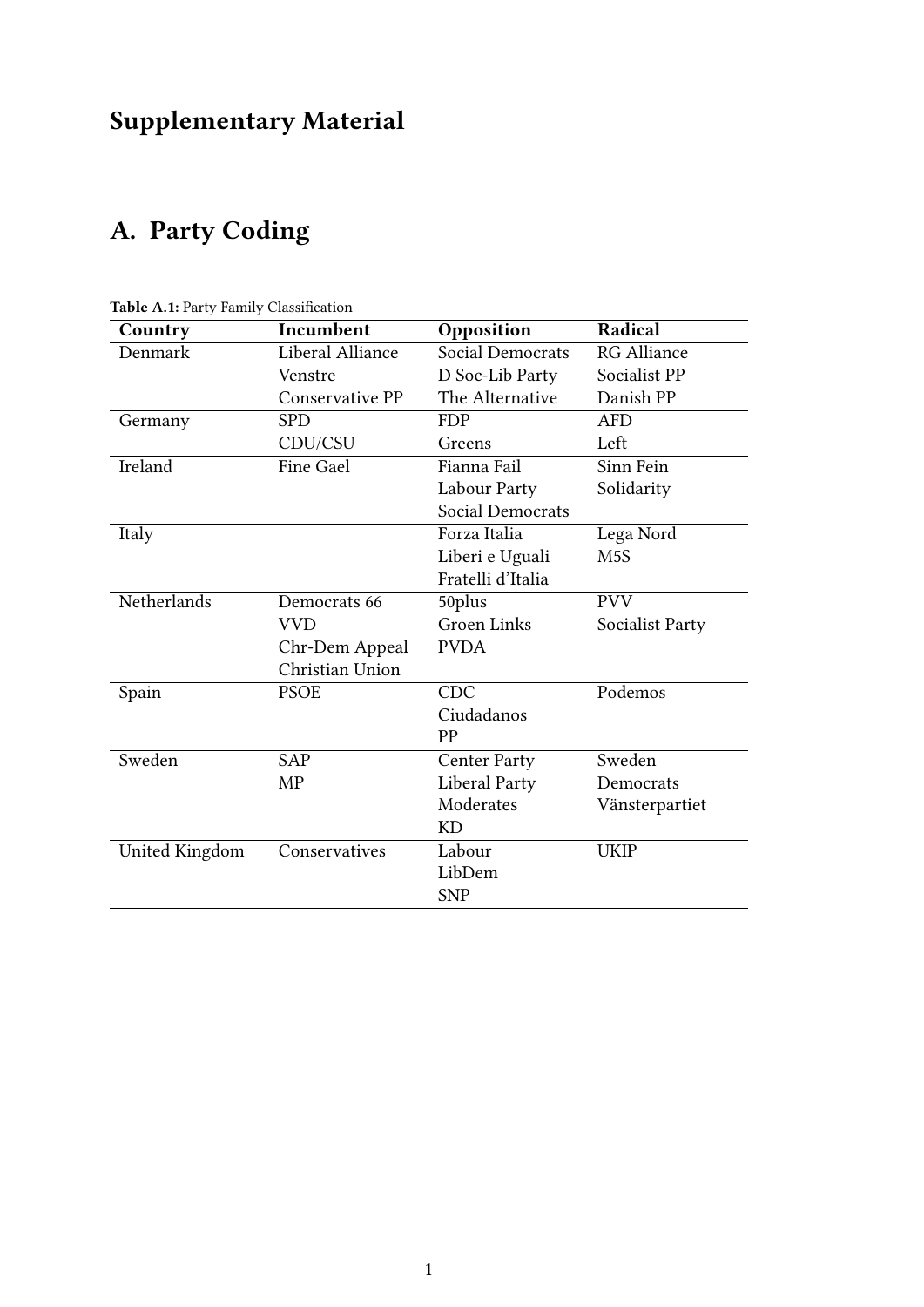## <span id="page-40-0"></span>B. Description of Different Opportunity Measures

Item Wording:

- Labor Market Opportunity (Respondent): The world is changing fast. When you think about the future, how do you rate your personal chances of having a good, stable job until you retire?
- General Opportunity (Respondent): Now please think beyond the job market to your overall quality of life. How do you rate your personal chances for a secure, fulfilling life?
- Labor Market Opportunity (Children): Please think now about the life your child will face in this changing world. How do you assess your child's chances of finding good, stable employment until retirement?
- General Opportunity (Children): Now please think beyond the job market to your child's overall quality of life. How do you rate your child's chances for a secure, fulfilling life?

<span id="page-40-1"></span>Correlation Matrix:

|              | General Self | LM Self | General Kids LM Kids |      |
|--------------|--------------|---------|----------------------|------|
| General Self | 1.00         | 0.71    | 0.66                 | 0.62 |
| LM Self      | 0.71         | 1.00    | 0.44                 | 0.49 |
| General Kids | 0.66         | 0.44    | 1.00                 | 0.83 |
| LM Kids      | 0.62         | 0.49    | 0.83                 | 1.00 |

Table B.1: Correlation between Opportunity Measures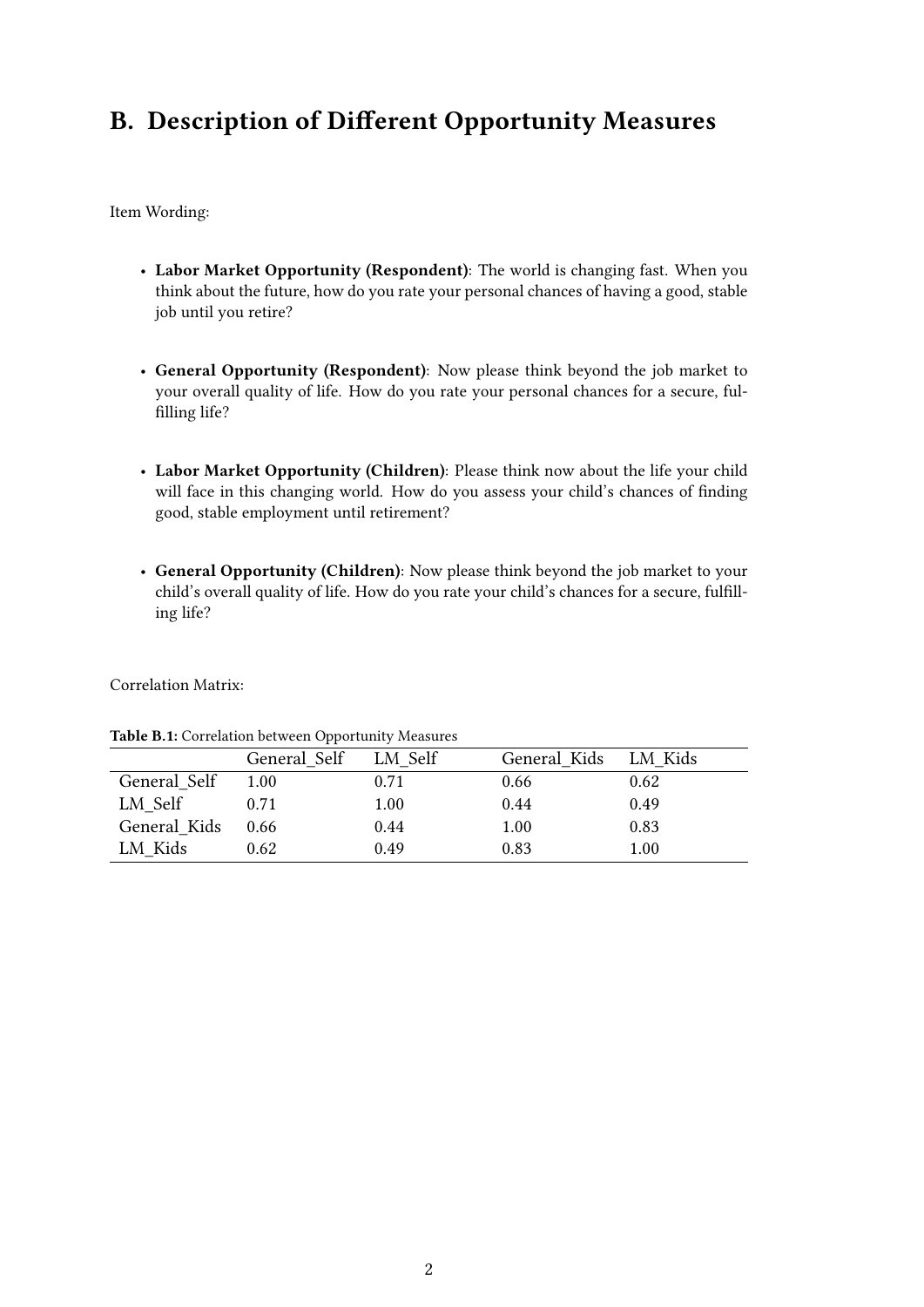## C. Regression Tables

The following tables provide full regression results for the analyses shown and/or discussed in the main body of the manuscript.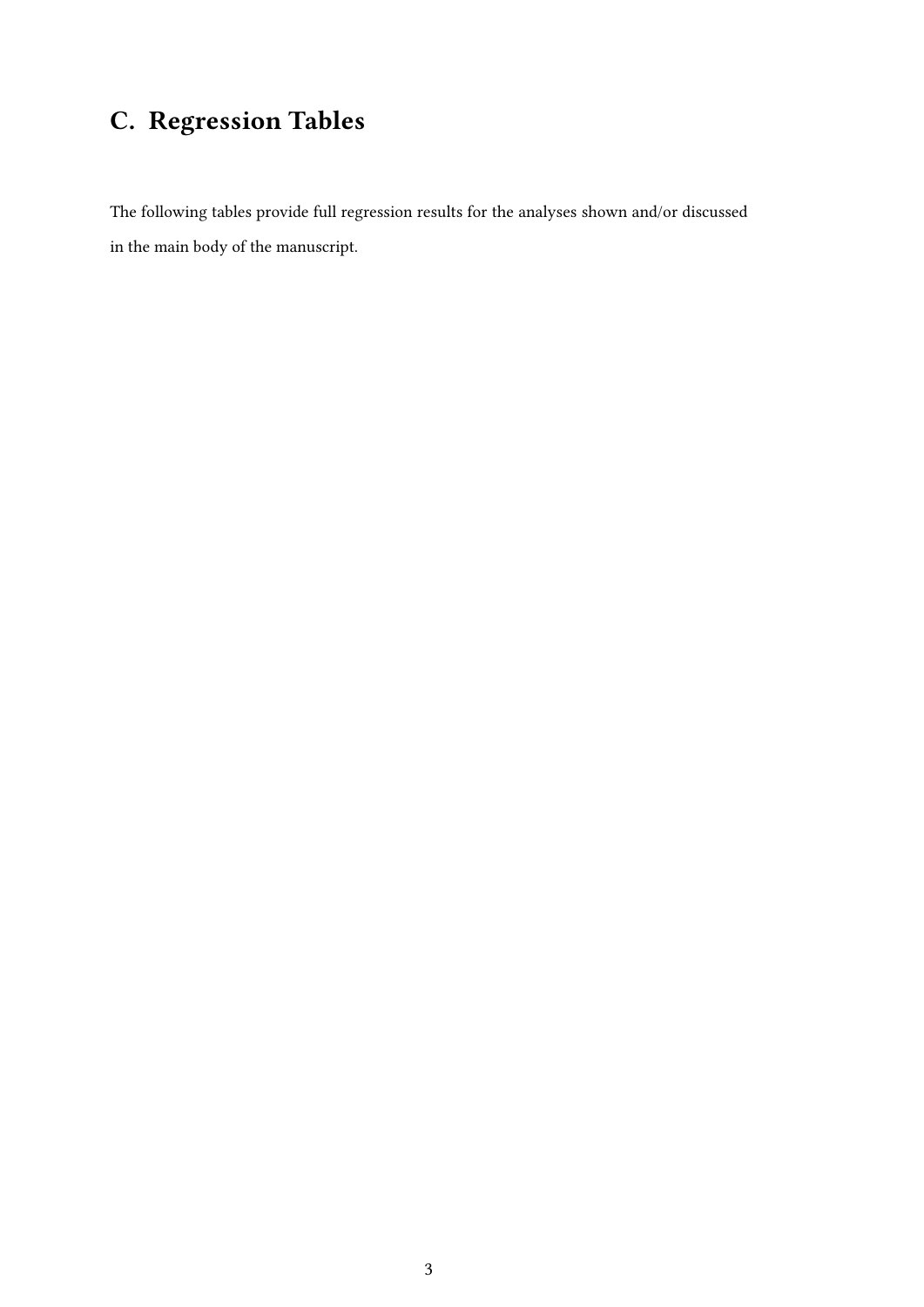## Tables Section: Aspirational vs apprehensive voting

Table [C.1](#page-42-0) shows results visualized in Figure [3](#page-22-0) (Panel (b)).

|                              | Mainstream Opposition | Radical     |
|------------------------------|-----------------------|-------------|
| Kids Opportunity             | $-0.036$              | $-0.179***$ |
|                              | (0.021)               | (0.023)     |
| Income                       | $-0.015$              | $-0.081***$ |
|                              | (0.019)               | (0.020)     |
| Age                          | $-0.005$              | $-0.011*$   |
|                              | (0.004)               | (0.004)     |
| Educ: Primary                | $-1.052$              | 0.323       |
|                              | (1.234)               | (1.488)     |
| Educ: Secondary I            | $-1.275$              | $-0.047$    |
|                              | (1.192)               | (1.447)     |
| Educ: Secondary II           | $-1.482$              | $-0.241$    |
|                              | (1.193)               | (1.447)     |
| Educ: Post-Secondary         | $-1.505$              | $-0.274$    |
|                              | (1.196)               | (1.450)     |
| Educ: Short Tertiary         | $-1.519$              | $-0.491$    |
|                              | (1.200)               | (1.456)     |
| Educ: Tertiary I             | $-1.457$              | $-0.250$    |
|                              | (1.195)               | (1.450)     |
| Educ: Tertiary II            | $-1.193$              | $-0.320$    |
|                              | (1.200)               | (1.457)     |
| <b>Class: Lower Service</b>  | 0.000                 | $0.348*$    |
|                              | (0.140)               | (0.162)     |
| <b>Class: Small Business</b> | $-0.203$              | 0.235       |
|                              | (0.208)               | (0.229)     |
| Class: Skilled Worker        | 0.179                 | $0.520**$   |
|                              | (0.139)               | (0.161)     |
| Class: Unskilled Worker      | $-0.182$              | $0.422*$    |
|                              | (0.192)               | (0.207)     |
| <b>AIC</b>                   | 6262.462              | 6262.462    |
| <b>BIC</b>                   | 6541.767              | 6541.767    |
| Log Likelihood               | $-3085.231$           | $-3085.231$ |
| Deviance                     | 6170.462              | 6170.462    |
| Num. obs.                    | 3203                  | 3203        |
| К                            | 3                     | 3           |

<span id="page-42-0"></span>Table C.1: Opportunity Kids and Party Support (Multinomial, Reference: Incumbent Voting)

∗∗∗*p <* 0*.*001; ∗∗*p <* 0*.*01; <sup>∗</sup>*p <* 0*.*05. Multinomial Specification. All models include country-fixed effects.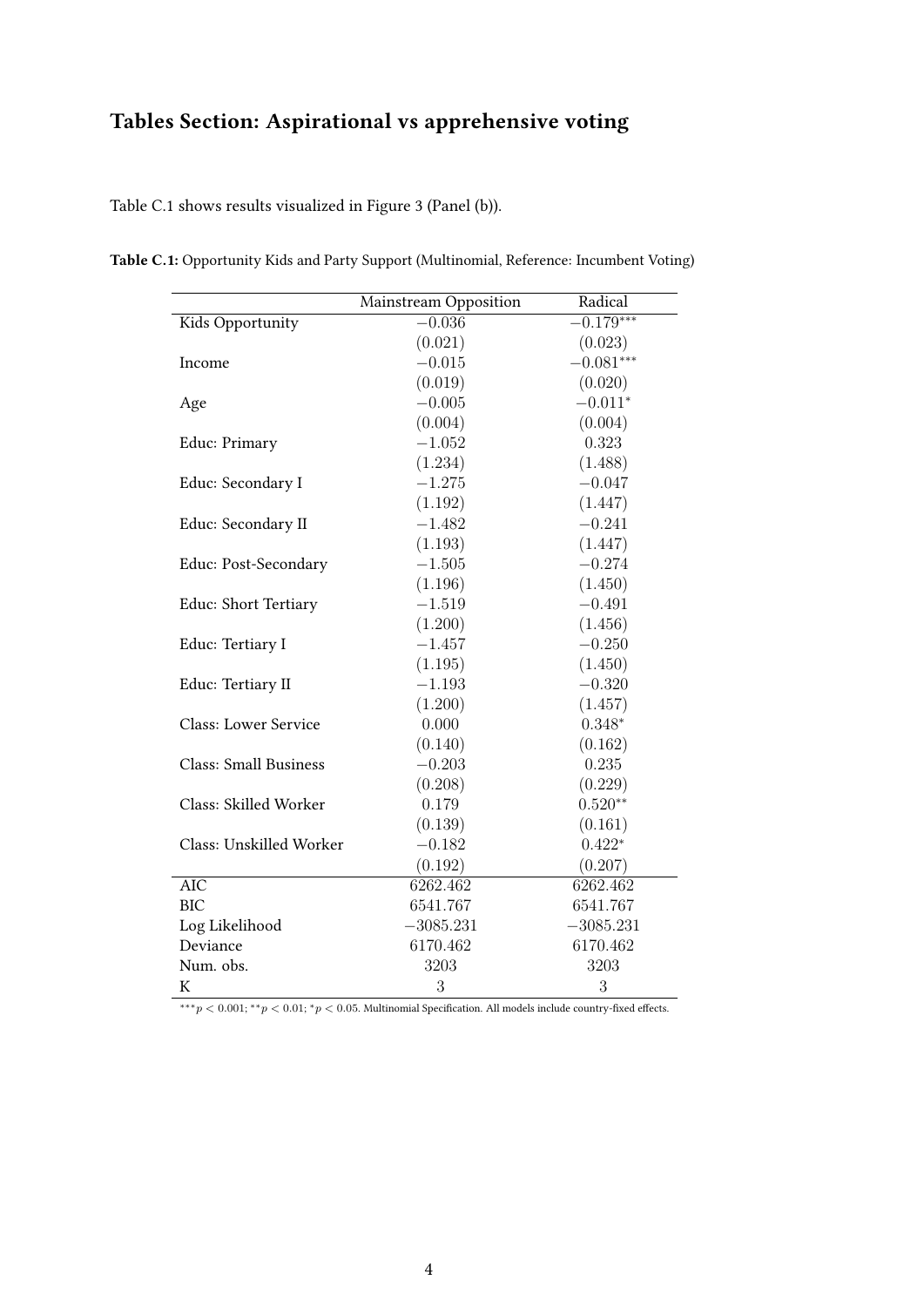The two models in table [C.2](#page-43-0) show results visualized in Figure [4](#page-22-1) (Panels (a) and (b), respectively).

|                                  | Opportunity Respondent | Opportunity Kids |
|----------------------------------|------------------------|------------------|
| General Opportunity (Respondent) | $-0.067***$            |                  |
|                                  | (0.013)                |                  |
| General Opportunity (Kids)       |                        | $-0.066***$      |
|                                  |                        | (0.016)          |
| Income                           | $-0.046***$            | $-0.032*$        |
|                                  | (0.012)                | (0.015)          |
| Age                              | $-0.006**$             | $-0.006*$        |
|                                  | (0.002)                | (0.003)          |
| Female                           | 0.025                  | 0.013            |
|                                  | (0.057)                | (0.073)          |
| Educ: Primary                    | $-0.631$               | $-0.477$         |
|                                  | (1.158)                | (1.161)          |
| Educ: Secondary I                | $-0.596$               | $-0.646$         |
|                                  | (1.135)                | (1.131)          |
| Educ: Secondary II               | $-0.493$               | $-0.711$         |
|                                  | (1.135)                | (1.131)          |
| Educ: Post-Secondary             | $-0.506$               | $-0.703$         |
|                                  | (1.137)                | (1.133)          |
| Educ: Short Tertiary             | $-0.644$               | $-0.828$         |
|                                  | (1.139)                | (1.137)          |
| Educ: Tertiary I                 | $-0.547$               | $-0.746$         |
|                                  | (1.137)                | (1.133)          |
| Educ: Tertiary II                | $-0.358$               | $-0.452$         |
|                                  | (1.138)                | (1.136)          |
| <b>Class: Lower Service</b>      | $-0.036$               | 0.071            |
|                                  | (0.091)                | (0.115)          |
| <b>Class: Small Business</b>     | $-0.045$               | $-0.065$         |
|                                  | (0.131)                | (0.159)          |
| Class: Skilled Worker            | 0.032                  | 0.166            |
|                                  | (0.090)                | (0.115)          |
| Class: Unskilled Worker          | $-0.130$               | $-0.079$         |
|                                  | (0.118)                | (0.152)          |
| <b>AIC</b>                       | 7379.221               | 4698.373         |
| <b>BIC</b>                       | 7532.696               | 4841.011         |
| Log Likelihood                   | $-3666.611$            | $-2326.187$      |
| Deviance                         | 7333.221               | 4652.373         |
| Num. obs.                        | 5842                   | 3647             |

<span id="page-43-0"></span>Table C.2: Opportunity and Incumbent Support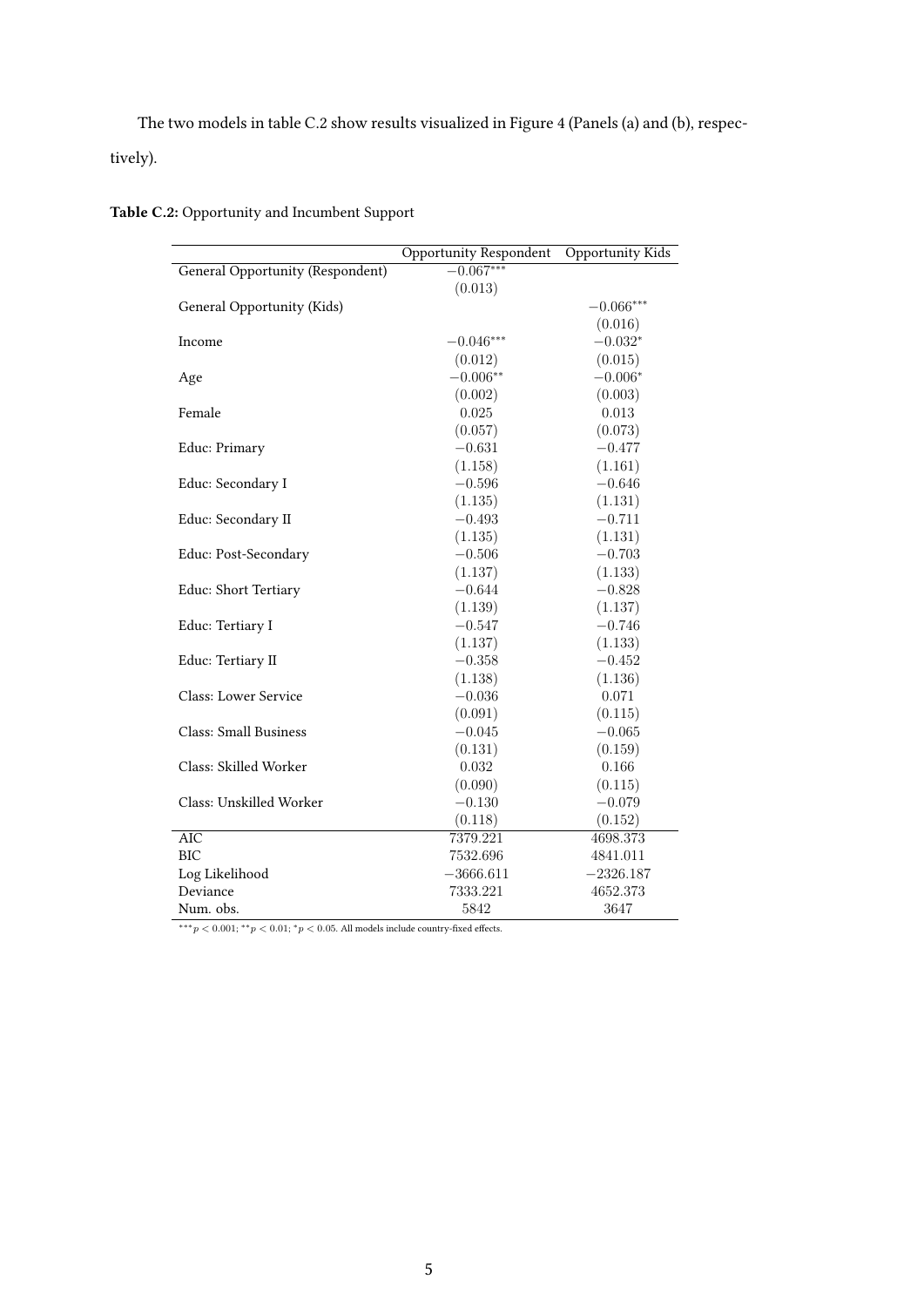#### Table [C.3](#page-44-0) shows results visualized in Figure [5.](#page-23-0)

<span id="page-44-0"></span>Table C.3: Opportunity Types and Party Support

|                                     | Incumbent   | Mainstream Opposition | Radical     |
|-------------------------------------|-------------|-----------------------|-------------|
| Type: Apprehensive                  | $-0.478***$ | $-0.149$              | $0.719***$  |
|                                     | (0.097)     | (0.092)               | (0.098)     |
| Type: Aspirational                  | $-0.207*$   | $-0.017$              | $0.280**$   |
|                                     | (0.087)     | (0.084)               | (0.095)     |
| Type: Burdened                      | $-0.721***$ | $-0.139$              | $0.883***$  |
|                                     | (0.098)     | (0.087)               | (0.094)     |
| Age: 26-35                          | $-0.009$    | $-0.242$              | $0.318*$    |
|                                     | (0.143)     | (0.130)               | (0.151)     |
| Age: 36-45                          | 0.233       | $-0.378**$            | 0.226       |
|                                     | (0.141)     | (0.128)               | (0.149)     |
| Age: 46-55                          | 0.220       | $-0.335**$            | 0.181       |
|                                     | (0.139)     | (0.127)               | (0.147)     |
| Age: 56-65                          | 0.224       | $-0.313*$             | 0.169       |
|                                     | (0.145)     | (0.133)               | (0.153)     |
| Age: 66 and older                   | $0.513**$   | $-0.280$              | $-0.244$    |
|                                     | (0.184)     | (0.171)               | (0.207)     |
| Female                              | $-0.041$    | $0.146*$              | $-0.147*$   |
|                                     | (0.068)     | (0.064)               | (0.071)     |
| Educ: Medium                        | 0.044       | $0.143*$              | $-0.240**$  |
|                                     | (0.077)     | (0.073)               | (0.080)     |
| Educ: High                          | 0.048       | $0.021\,$             | $-0.098$    |
|                                     | (0.057)     | (0.054)               | (0.058)     |
| Class: Employers                    | $-0.158$    | 0.290                 | $-0.205$    |
|                                     | (0.205)     | (0.184)               | (0.222)     |
| Class: Managers                     | $0.263*$    | $-0.119$              | $-0.178$    |
|                                     | (0.107)     | (0.103)               | (0.118)     |
| <b>Class: Production Workers</b>    | $-0.238$    | $-0.165$              | $0.340**$   |
|                                     | (0.131)     | (0.118)               | (0.122)     |
| <b>Class: Service Workers</b>       | 0.171       | $-0.249*$             | 0.102       |
|                                     | (0.107)     | (0.101)               | (0.109)     |
| <b>Class: Small Business Owners</b> | 0.116       | $-0.146$              | 0.032       |
|                                     | (0.157)     | (0.146)               | (0.158)     |
| Class: Soc. Cult. Profs             | 0.078       | $-0.073$              | $0.017\,$   |
|                                     | (0.118)     | (0.114)               | (0.127)     |
| Class: Tech. Profs                  | $-0.093$    | 0.137                 | $-0.062$    |
|                                     | (0.131)     | (0.123)               | (0.141)     |
| $\overline{AIC}$                    | 5720.125    | 6396.536              | 5437.642    |
| <b>BIC</b>                          | 5890.051    | 6566.462              | 5607.568    |
| Log Likelihood                      | $-2834.062$ | $-3172.268$           | $-2692.821$ |
| Deviance                            | 5668.125    | 6344.536              | 5385.642    |
| Num. obs.                           | 5093        | 5093                  | 5093        |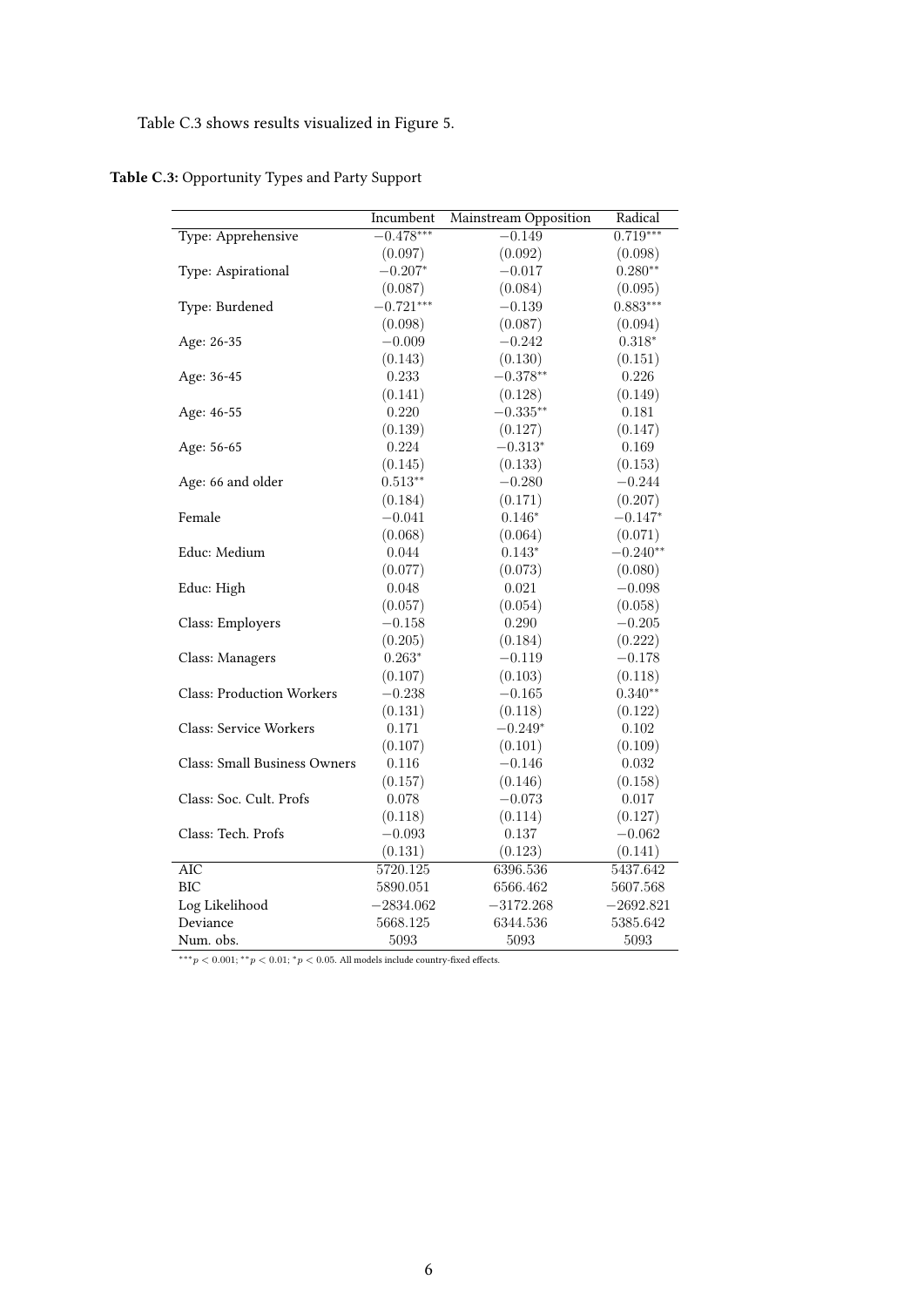## Tables Section: Interacting Income and Opportunity

Table [C.4](#page-45-0) shows results visualized in Figures [6](#page-26-0) and [7.](#page-27-0)

|                                     | Incumbent   | MS Opposition | Radical     |
|-------------------------------------|-------------|---------------|-------------|
| Social Opportunity                  | $0.065*$    | $0.084**$     | $-0.121***$ |
|                                     | (0.032)     | (0.028)       | (0.030)     |
| Income                              | 0.024       | 0.028         | $-0.014$    |
|                                     | (0.034)     | (0.030)       | (0.032)     |
| Income X Opportunity                | 0.004       | $-0.007$      | $-0.004$    |
|                                     | (0.005)     | (0.004)       | (0.005)     |
| Age                                 | $0.008**$   | $-0.003$      | $-0.004$    |
|                                     | (0.003)     | (0.002)       | (0.003)     |
| Female                              | $-0.030$    | $0.153*$      | $-0.162*$   |
|                                     | (0.068)     | (0.064)       | (0.071)     |
| Education                           | 0.011       | $0.056**$     | $-0.086***$ |
|                                     | (0.022)     | (0.021)       | (0.024)     |
| Class: Employers                    | $-0.137$    | 0.274         | $-0.223$    |
|                                     | (0.205)     | (0.185)       | (0.222)     |
| Class: Managers                     | $0.236*$    | $-0.138$      | $-0.126$    |
|                                     | (0.107)     | (0.104)       | (0.119)     |
| <b>Class: Production Workers</b>    | $-0.240$    | $-0.159$      | $0.335**$   |
|                                     | (0.130)     | (0.117)       | (0.121)     |
| Class: Service Workers              | 0.176       | $-0.241*$     | 0.085       |
|                                     | (0.107)     | (0.101)       | (0.109)     |
| <b>Class: Small Business Owners</b> | 0.111       | $-0.137$      | 0.038       |
|                                     | (0.156)     | (0.145)       | (0.157)     |
| Class: Soc. Cult. Profs             | 0.083       | $-0.100$      | 0.037       |
|                                     | (0.119)     | (0.114)       | (0.127)     |
| Class: Tech. Profs                  | $-0.098$    | 0.117         | $-0.038$    |
|                                     | (0.131)     | (0.124)       | (0.141)     |
| <b>AIC</b>                          | 5717.006    | 6381.774      | 5420.340    |
| <b>BIC</b>                          | 5854.254    | 6519.022      | 5557.588    |
| Log Likelihood                      | $-2837.503$ | $-3169.887$   | $-2689.170$ |
| Deviance                            | 5675.006    | 6339.774      | 5378.340    |
| Num. obs.                           | 5093        | 5093          | 5093        |

<span id="page-45-0"></span>Table C.4: Interacting Opportunity and Income (Continuous)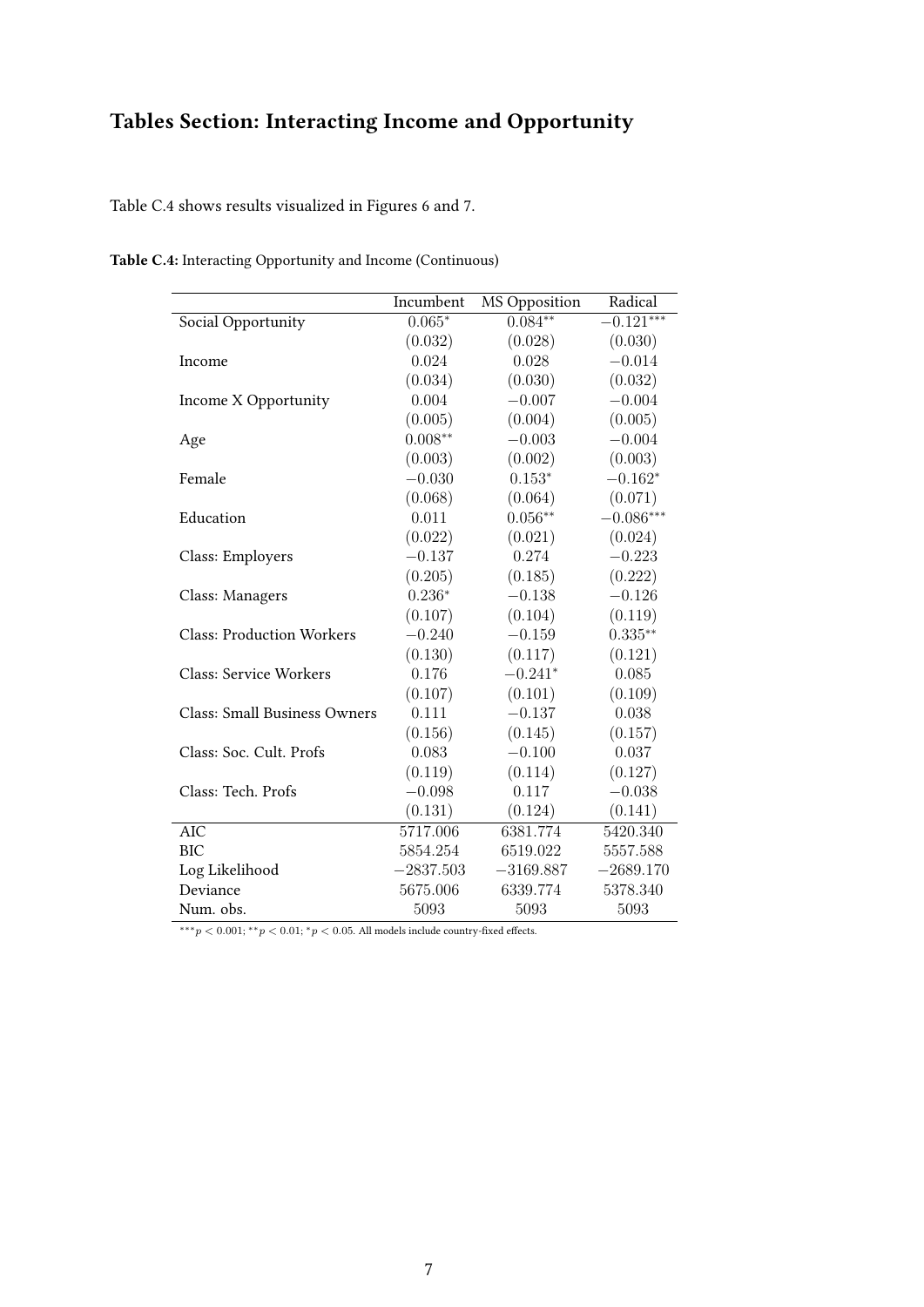## Tables Section: Implications [Robustness see below]

Table [C.5](#page-46-0) shows results visualized in Figure [8.](#page-29-0)

<span id="page-46-0"></span>

| Table C.5: Opportunity Types and Party Support |  |  |
|------------------------------------------------|--|--|
|                                                |  |  |

|                                     | Rad Left    | MS Left     | MS Right    | Rad Right   |
|-------------------------------------|-------------|-------------|-------------|-------------|
| Type: Apprehensive                  | $0.432**$   | $-0.045$    | $-0.622***$ | $0.774***$  |
|                                     | (0.134)     | (0.100)     | (0.096)     | (0.119)     |
| Type: Aspirational                  | $0.370**$   | 0.114       | $-0.308***$ | 0.081       |
|                                     | (0.121)     | (0.088)     | (0.084)     | (0.120)     |
| Type: Burdened                      | $0.788***$  | 0.011       | $-0.795***$ | $0.637***$  |
|                                     | (0.123)     | (0.094)     | (0.094)     | (0.118)     |
| Age: 26-35                          | 0.266       | 0.082       | $-0.543***$ | $0.646***$  |
|                                     | (0.181)     | (0.128)     | (0.126)     | (0.184)     |
| Age: 36-45                          | 0.218       | $-0.242$    | $-0.171$    | $0.579**$   |
|                                     | (0.180)     | (0.130)     | (0.123)     | (0.182)     |
| Age: 46-55                          | 0.227       | $-0.094$    | $-0.253*$   | $0.487**$   |
|                                     | (0.178)     | (0.127)     | (0.122)     | (0.180)     |
| Age: 56-65                          | 0.080       | $-0.063$    | $-0.197$    | $0.449*$    |
|                                     | (0.190)     | (0.134)     | (0.129)     | (0.188)     |
| Age: 66 and older                   | $-0.346$    | $-0.090$    | 0.156       | $\,0.024\,$ |
|                                     | (0.299)     | (0.180)     | (0.171)     | (0.265)     |
| Female                              | $-0.042$    | $0.199**$   | $-0.021$    | $-0.296**$  |
|                                     | (0.093)     | (0.069)     | (0.066)     | (0.090)     |
| Educ: Medium                        | $-0.081$    | 0.072       | $0.212**$   | $-0.504***$ |
|                                     | (0.103)     | (0.077)     | (0.075)     | (0.100)     |
| Educ: High                          | 0.065       | $-0.033$    | 0.048       | $-0.140*$   |
|                                     | (0.077)     | (0.057)     | (0.056)     | (0.070)     |
| Class: Employers                    | $-0.467$    | 0.315       | 0.065       | $-0.232$    |
|                                     | (0.334)     | (0.206)     | (0.197)     | (0.299)     |
| Class: Managers                     | $-0.424**$  | 0.091       | 0.116       | $-0.026$    |
|                                     | (0.162)     | (0.114)     | (0.105)     | (0.148)     |
| <b>Class: Production Workers</b>    | 0.011       | 0.142       | $-0.487***$ | $0.437**$   |
|                                     | (0.164)     | (0.128)     | (0.126)     | (0.150)     |
| <b>Class: Service Workers</b>       | 0.059       | 0.173       | $-0.326**$  | 0.250       |
|                                     | (0.139)     | (0.109)     | (0.104)     | (0.139)     |
| <b>Class: Small Business Owners</b> | $-0.281$    | $-0.105$    | 0.144       | 0.117       |
|                                     | (0.228)     | (0.162)     | (0.148)     | (0.194)     |
| Class: Soc. Cult. Profs             | $0.402**$   | $0.346**$   | $-0.450***$ | $-0.106$    |
|                                     | (0.155)     | (0.121)     | (0.117)     | (0.164)     |
| Class: Tech. Profs                  | $-0.292$    | 0.240       | $-0.054$    | $-0.006$    |
|                                     | (0.187)     | (0.133)     | (0.124)     | (0.177)     |
| <b>AIC</b>                          | 3418.452    | 5742.215    | 6100.390    | 3656.072    |
| <b>BIC</b>                          | 3587.485    | 5911.247    | 6269.423    | 3825.105    |
| Log Likelihood                      | $-1683.226$ | $-2845.107$ | $-3024.195$ | $-1802.036$ |
| Deviance                            | 3366.452    | 5690.215    | 6048.390    | 3604.072    |
| Num. obs.                           | 4921        | 4921        | 4921        | 4921        |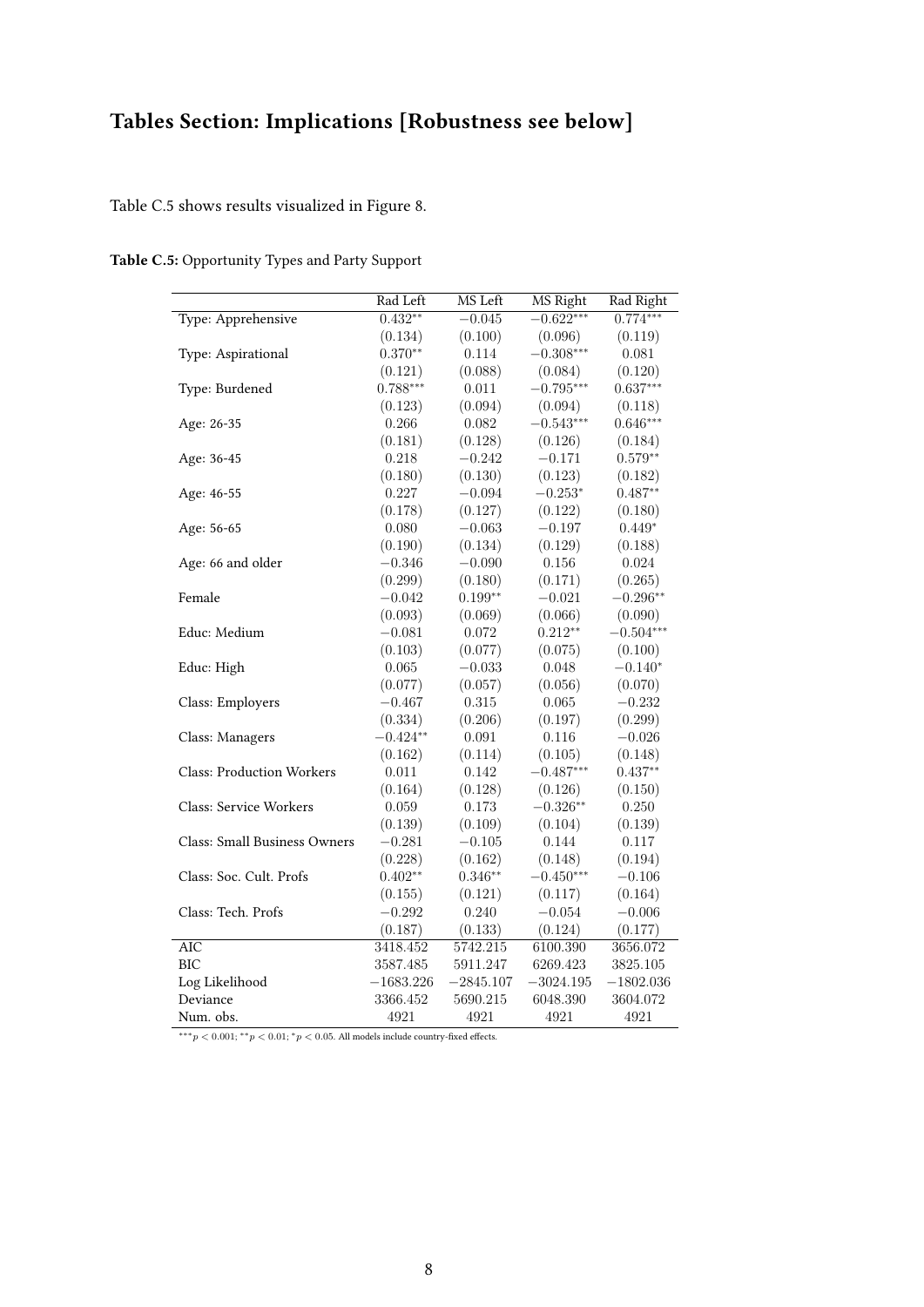## <span id="page-47-1"></span>D. Robustness

(a) Opportunity Respondent

<span id="page-47-0"></span>

−0.2 −0.1 0.0 0.1 0.2 Opportunity Kids and Party Support

Figure [D.1](#page-47-0) shows results when treating Green parties as a separate party group (analoguous to Figure [3](#page-22-0) in the main body).

Figure D.1: General Social Opportunity and Party Choice (Multinomial, Green party separately)

(b) Opportunity Kids

−0.2 −0.1 0.0 0.1 0.2 Opportunity Respondent and Party Support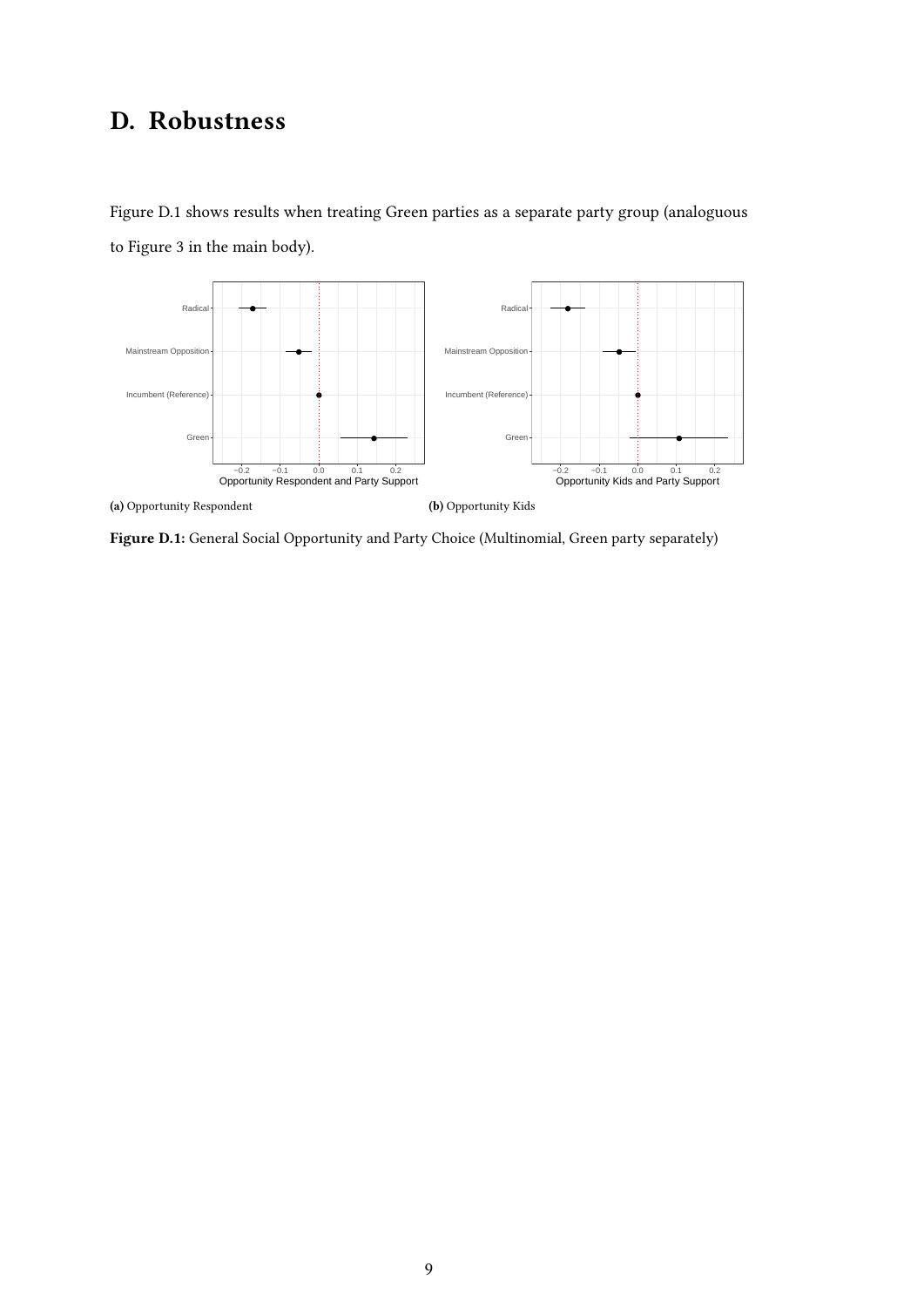Figure [D.2](#page-48-0) shows that the pattern presented in Figure [5](#page-23-0) is even more pronounced if we look at "emblematic" representatives of each of our quadrants rather than a respondent with averaged characteristics.

<span id="page-48-0"></span>

Predicted probabilities of emblematic cases

 $\bigoplus$  Incumbent  $\times$  Mainstream Opposition  $\boxtimes$  Radical

Figure D.2: Predicted probabilities of support for different party families for emblematic cases of comfortable, aspirational, apprehensive, and burdened voters

Note: Probabilities are unweighted averages across country of residence. The baseline (white bars) are average predicted vote shares by party family across the entire sample.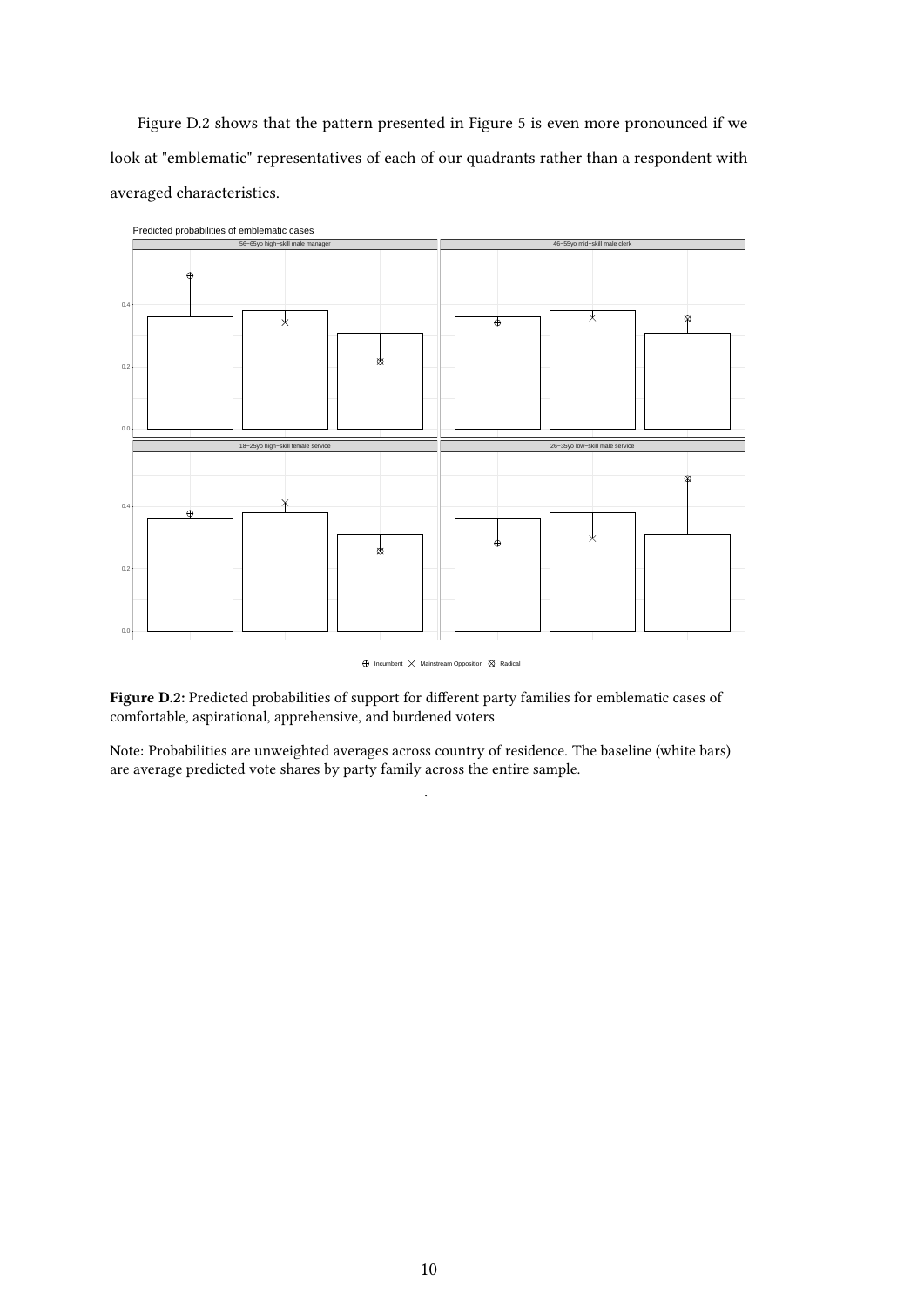Figure [D.3](#page-49-0) shows that the predictions visualized in Figure [5](#page-23-0) hold in a standard (multinomial) regression framework.

<span id="page-49-0"></span>

Figure D.3: Quadrant and Party Choice (Multinomial)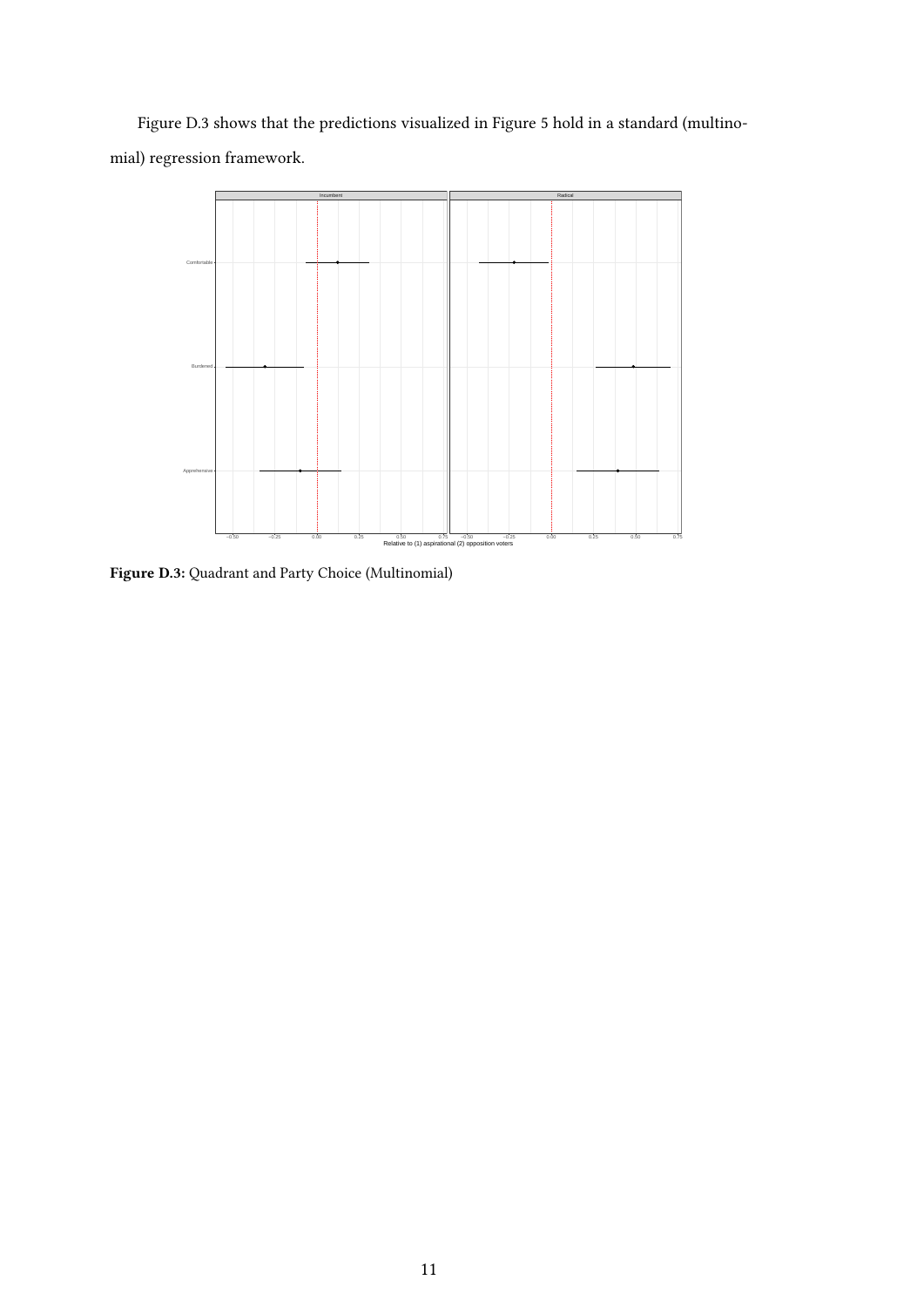Figure [D.4](#page-50-0) demonstrates that our results do not hinge on a specific set of countries included in the analysis. The pattern of results presented above are robust to a jackknife-like procedure of excluding countries one by one.

<span id="page-50-0"></span>

Figure D.4: Quadrant and Party Choice (Multinomial, Country Jackknife)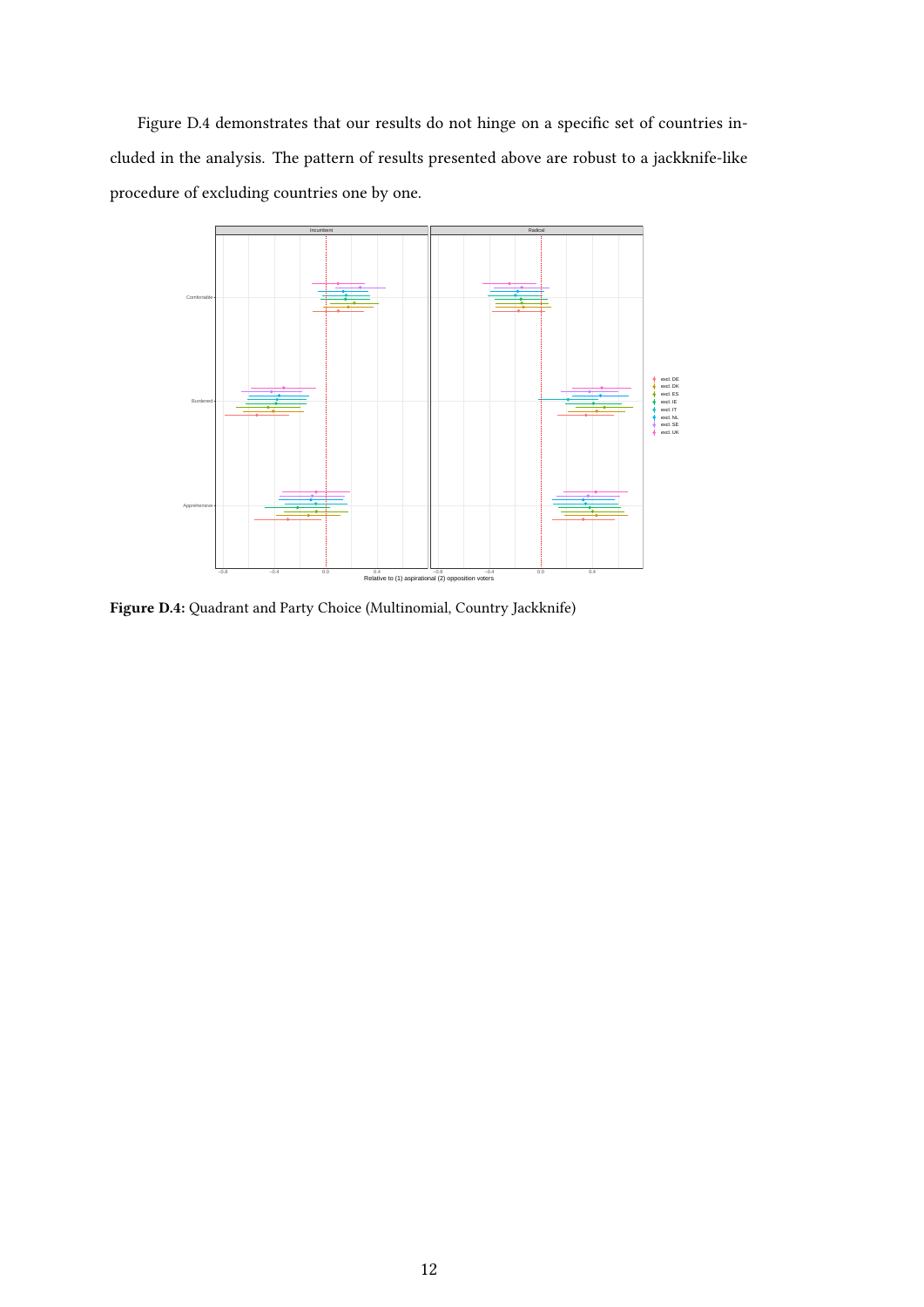Figure [D.5](#page-51-0) extends our admittedly simplistic dichotomous framework differentiating between "rich" and "poor" voters by breaking average predicted probabilities down for three income levels (i.e. for six different groups). The integration of a socio-economic middle category allows for some further refinements of these results.

<span id="page-51-0"></span>

Figure D.5: Robustness: Income in 3 Categories (low, mid, high)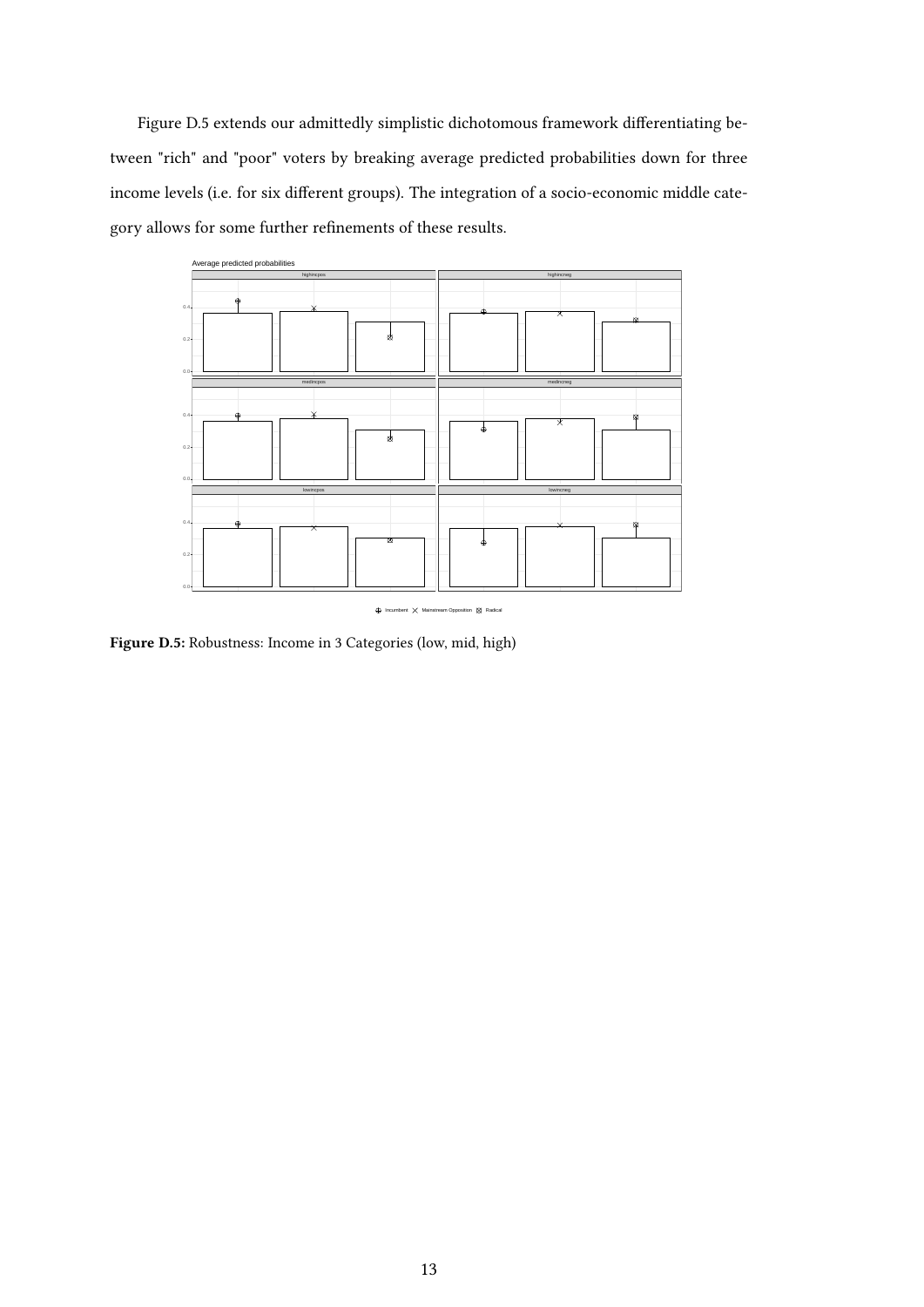Figure [D.6](#page-52-0) shows that our results regarding incumbent vs. opposition vs. radical voting hold when looking at perceptions with respect to respondents' kids rather than their own prospects. Figure [D.8](#page-54-0) shows the same results with respect to support for different party families.

Figures [D.7](#page-53-0) and [D.9](#page-55-0) show that we can recover most of our results with an item capturing opportunity perceptions that more specifically tap into prospects on labor markets rather than general social life chances. This alternative operationalization produces similar but somewhat weaker results, especially with regard to apprehensive voters. Their political grievances seem to be more strongly motivated by a general negative view about social opportunities rather than their view on prospects at the workplace.

<span id="page-52-0"></span>

Figure D.6: Average predicted probabilities of support for different party types (Kids Social Opportunity)

Note: Probabilities are unweighted averages across all possible combinations of gender, class, education group, age group and country of residence. The baseline (white bars) are average predicted vote shares by party family across the entire sample.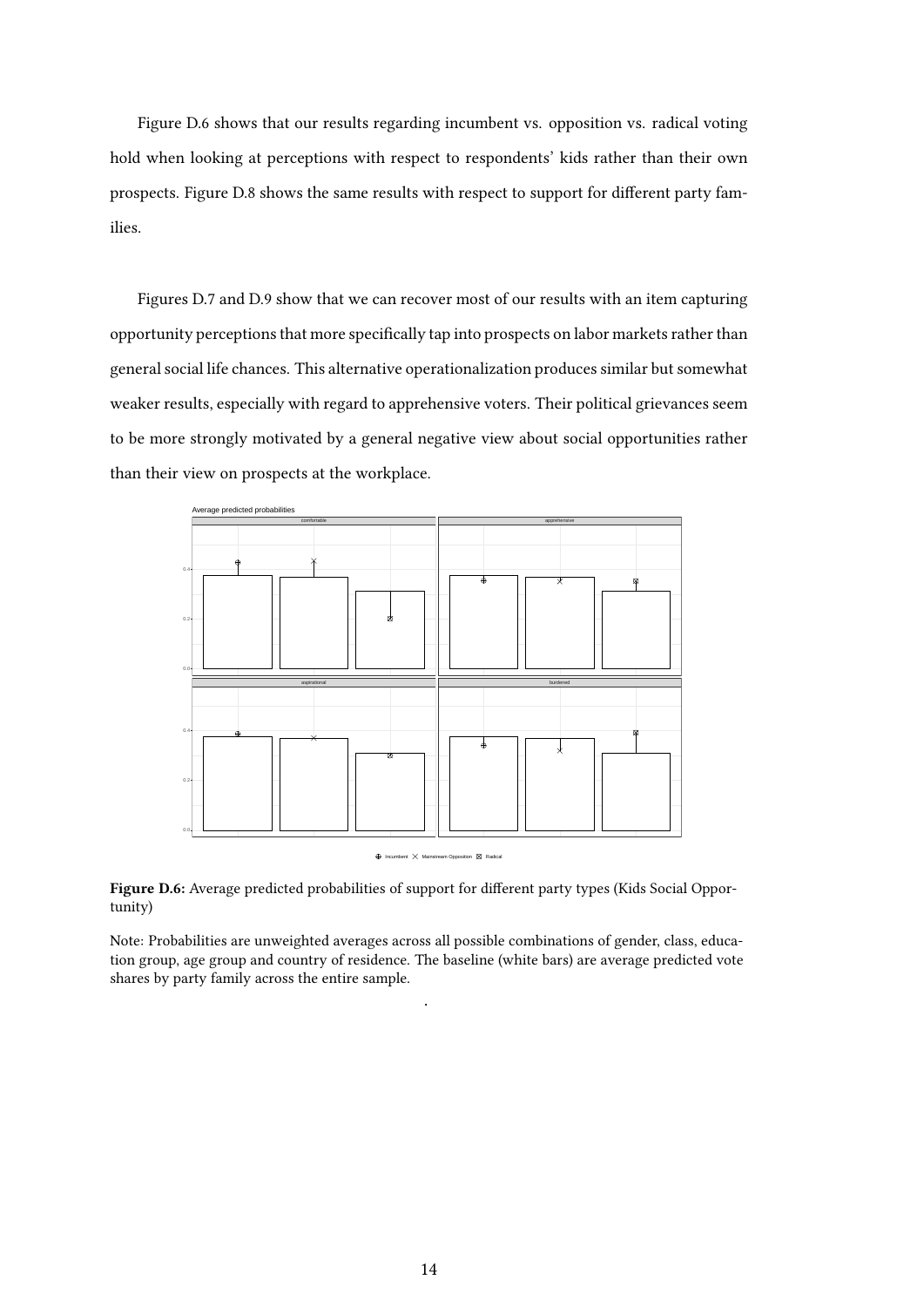<span id="page-53-0"></span>

Figure D.7: Average predicted probabilities of support for different party types (Labor Market Opportunity)

Note: Probabilities are unweighted averages across all possible combinations of gender, class, education group, age group and country of residence. The baseline (white bars) are average predicted vote shares by party family across the entire sample.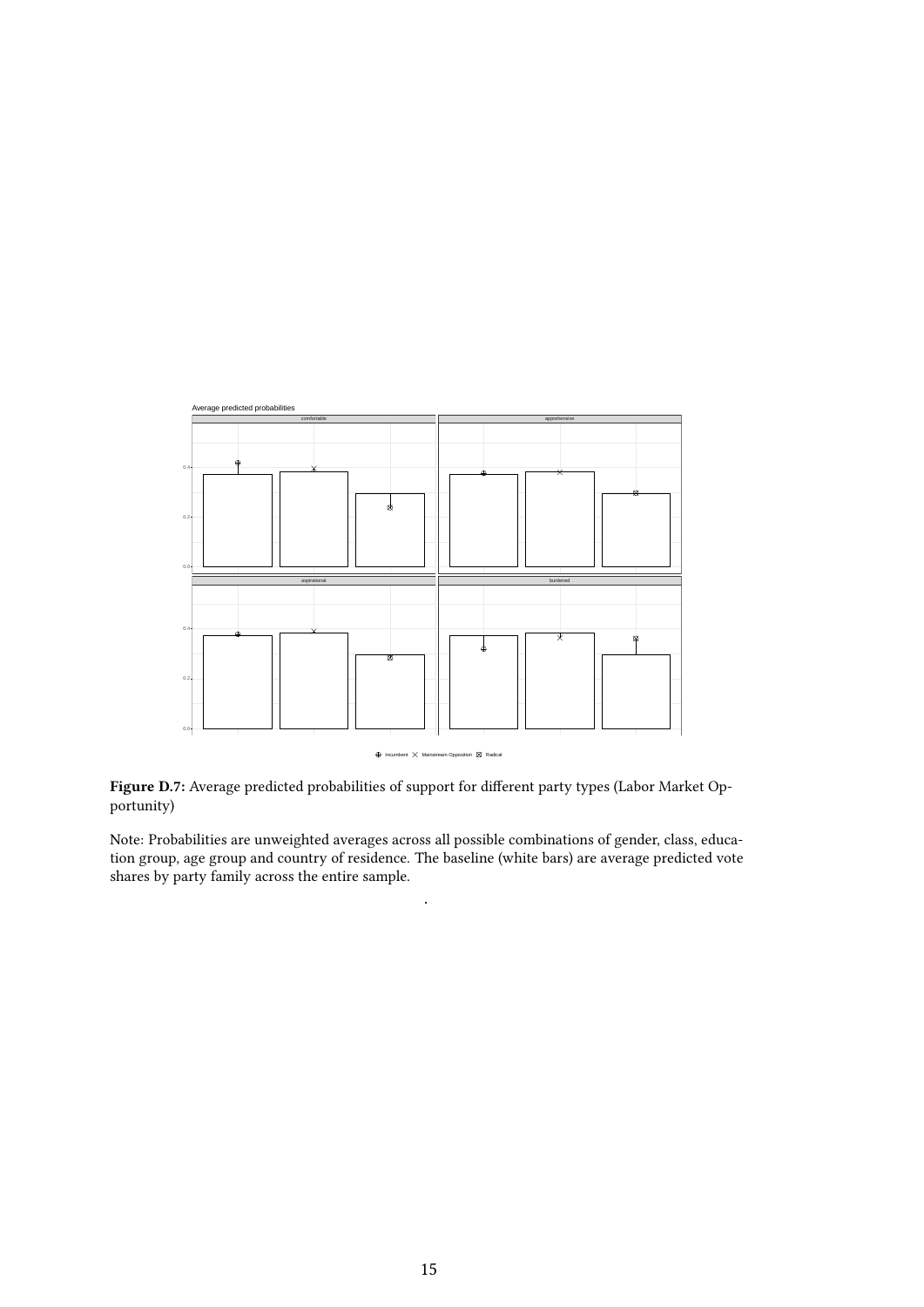<span id="page-54-0"></span>

 $\oplus$  Rad Left  $\times$  MS Left  $\divideontimes$  MS Right  $\otimes$  Rad Right

Figure D.8: Average predicted probabilities of support for different party families (Social Opportunity Kids)

Note: Probabilities are unweighted averages across all possible combinations of gender, class, education group, age group and country of residence. The baseline (white bars) are average predicted vote shares by party family across the entire sample.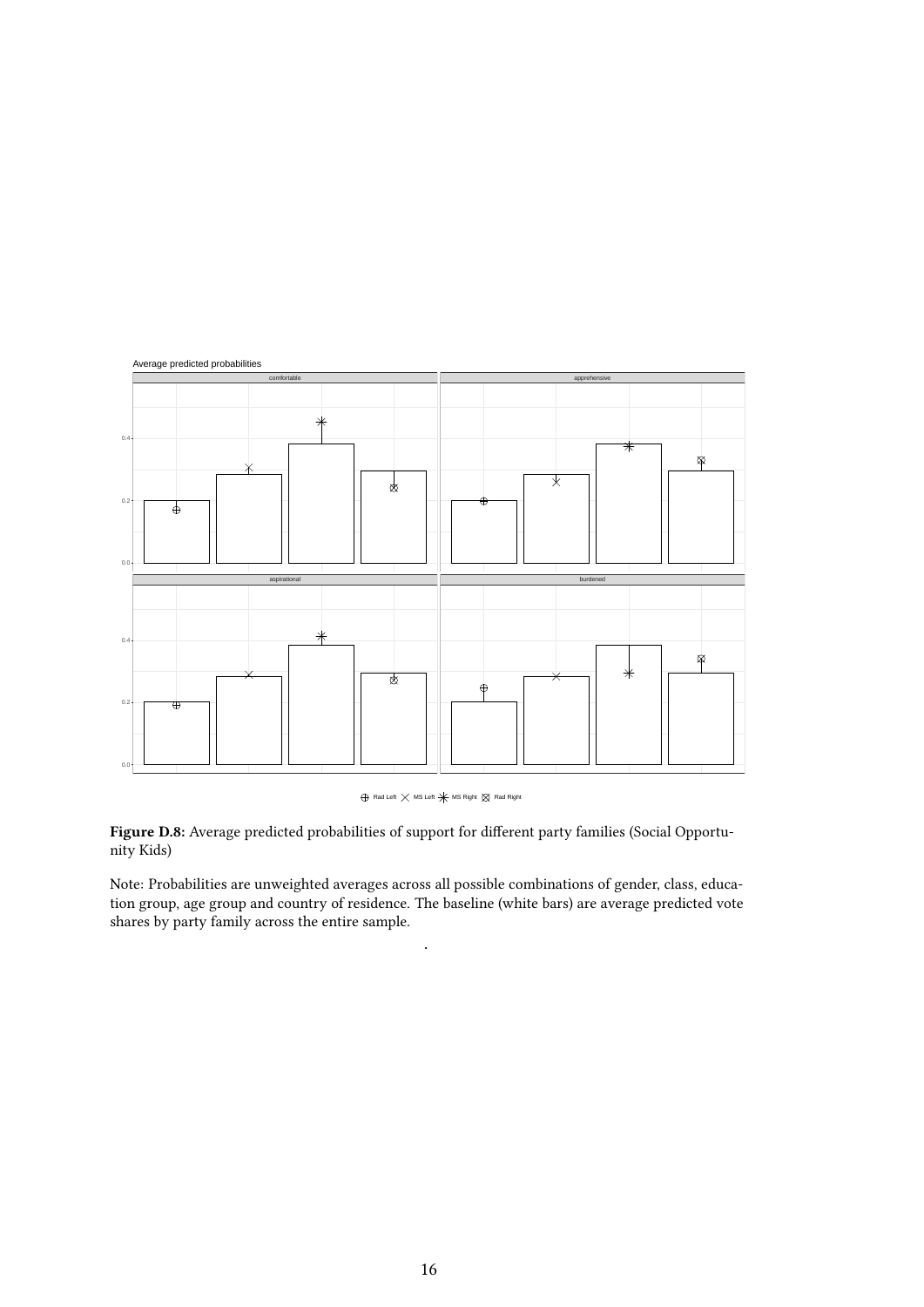<span id="page-55-0"></span>

 $\oplus$  Rad Left  $\times$  MS Left  $\divideontimes$  MS Right  $\otimes$  Rad Right

Figure D.9: Average predicted probabilities of support for different party families (Labor Market Opportunity)

Note: Probabilities are unweighted averages across all possible combinations of gender, class, education group, age group and country of residence. The baseline (white bars) are average predicted vote shares by party family across the entire sample.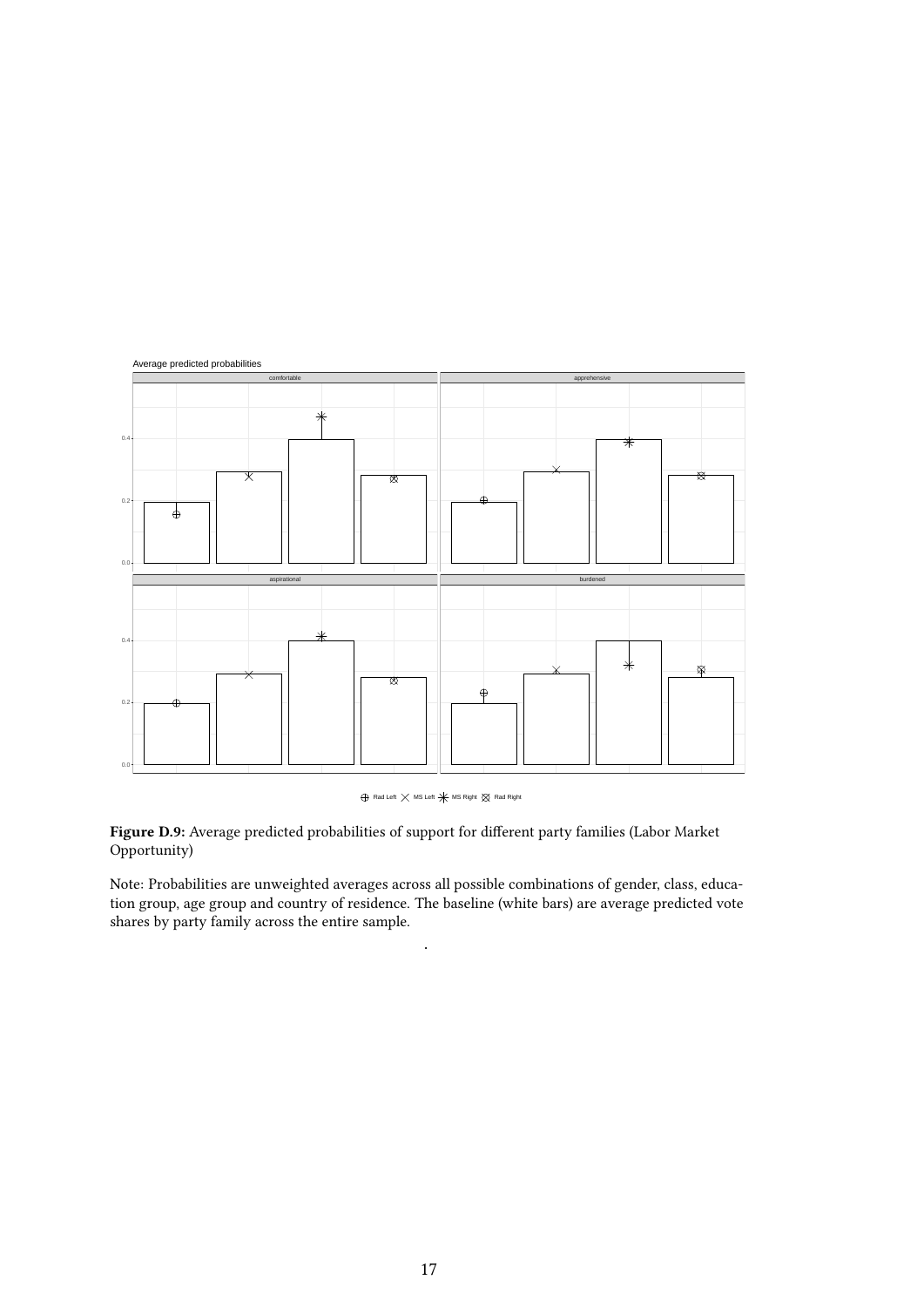## <span id="page-56-0"></span>E. Potential Coalitions among Mainstream Voters

Figure [E.1](#page-56-1) shows relative shares of apprehensive and burdened voters among the subgroup of respondents who indicate to support of mainstream parties (any ideological leaning).

<span id="page-56-1"></span>

Figure E.1: Share of Burdened and Apprehensive among Mainstream Supporters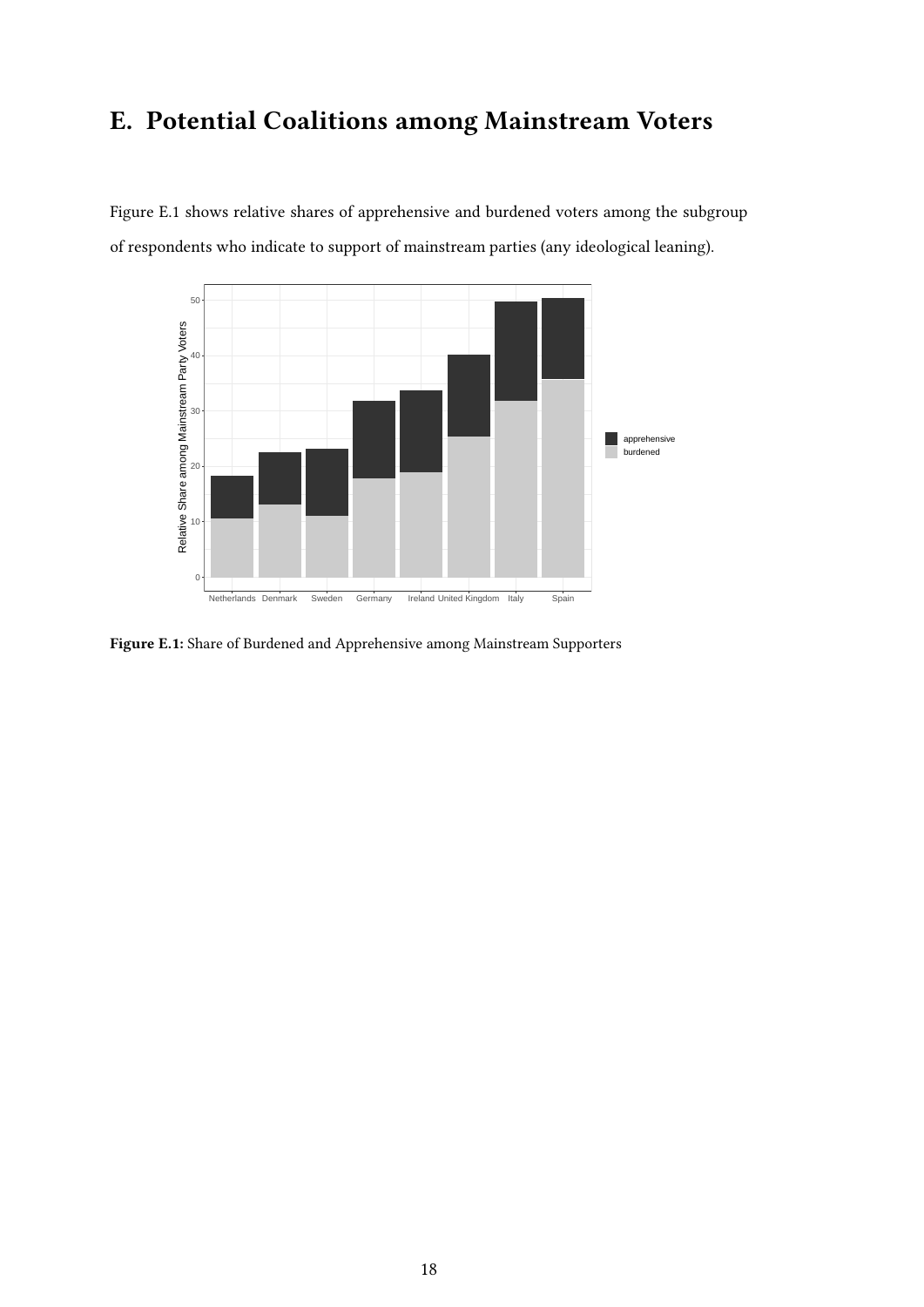# <span id="page-57-0"></span>F. Socio-Demographic and Socio-Economic Characteristics of Voter Groups

The Figures in this section show the underlying multinomial models that result in our qualitative summary of the socio-demographic characteristics of each quadrant presented in Figure [2.](#page-18-0)



Figure F.1: Education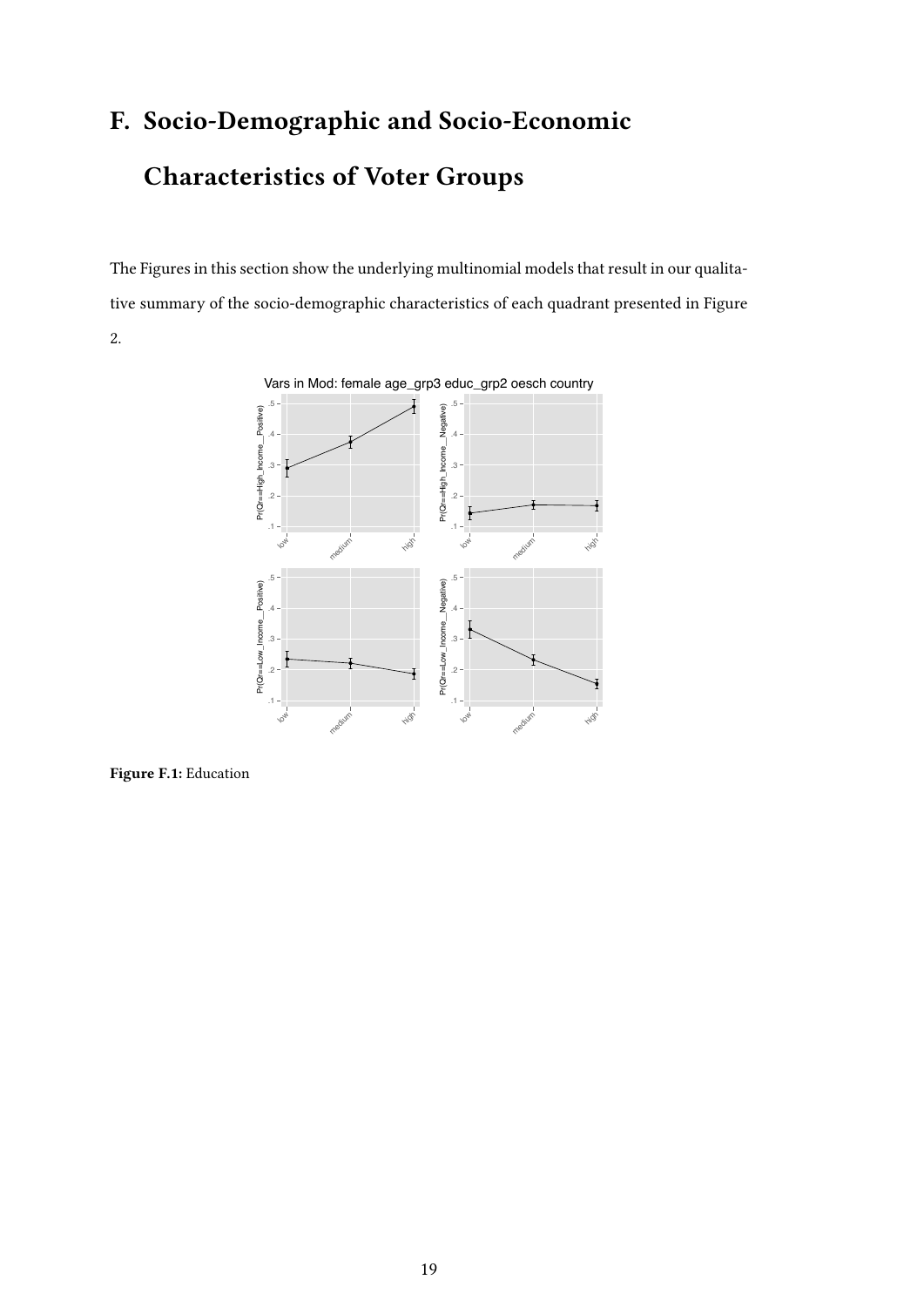





Figure F.3: Gender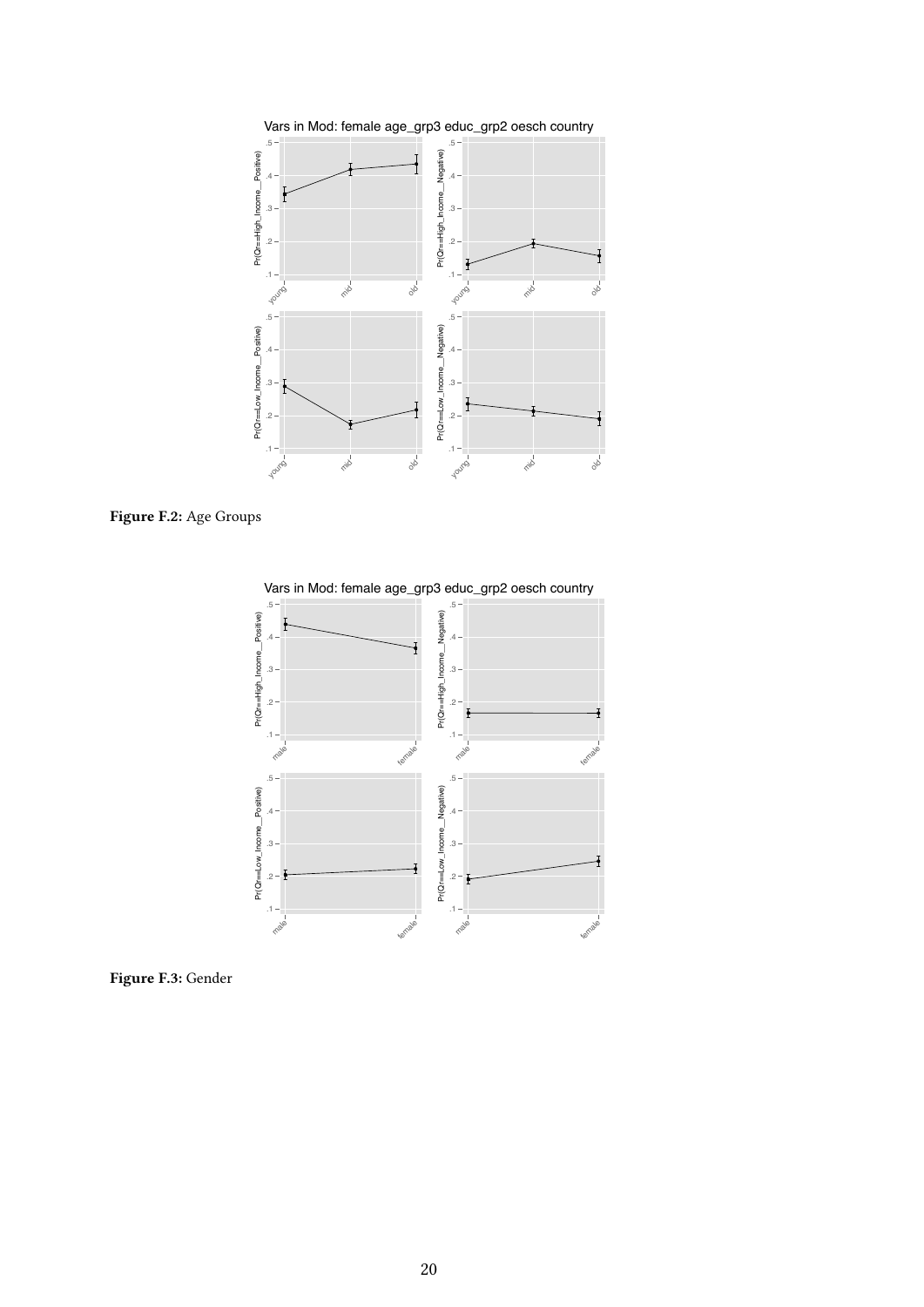



Vars in Mod: female age\_grp3 educ\_grp2 taskgroup country



Figure F.5: Task Group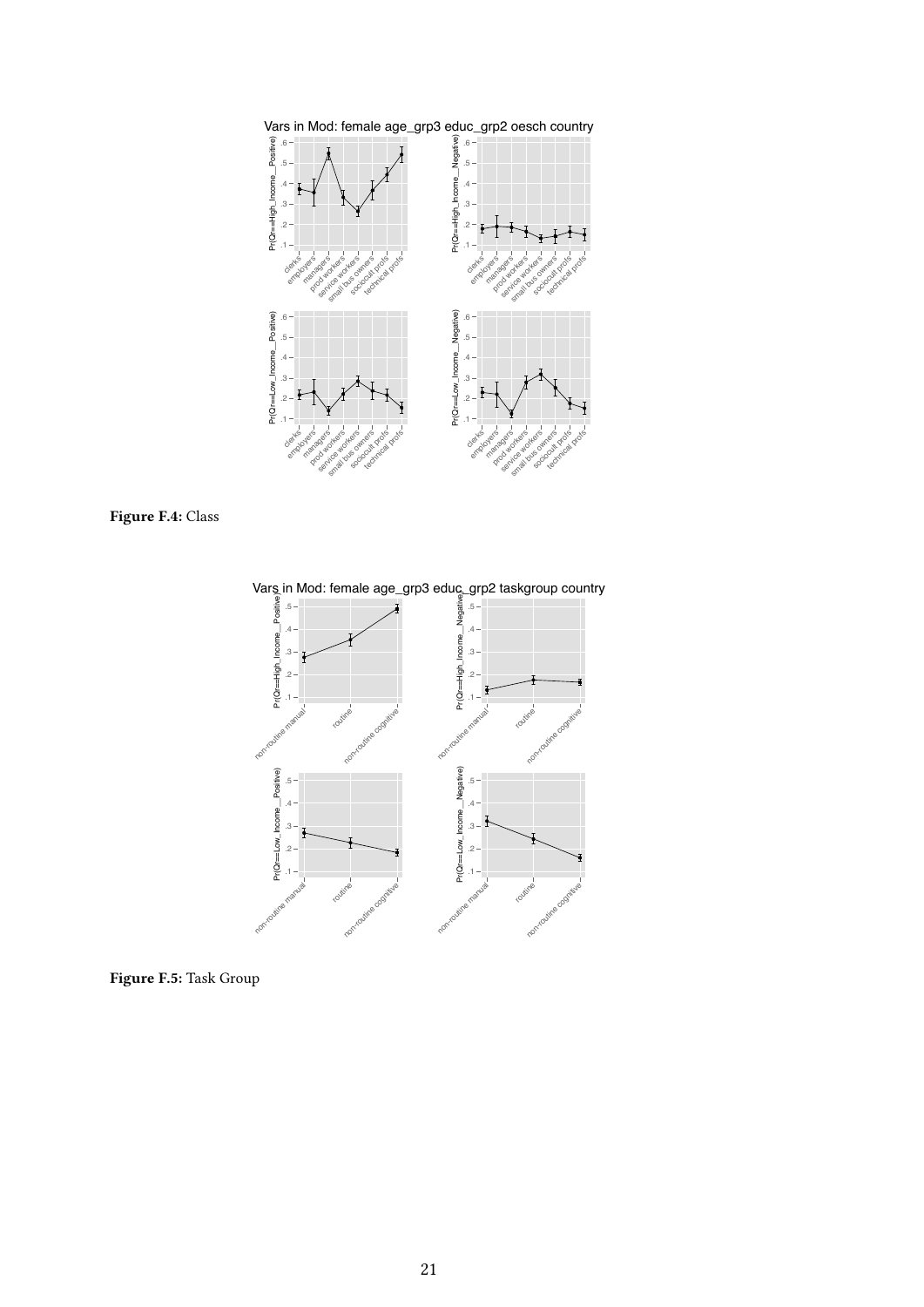



Vars in Mod: female age\_grp3 educ\_grp2 oesch country



Figure F.7: Education by Gender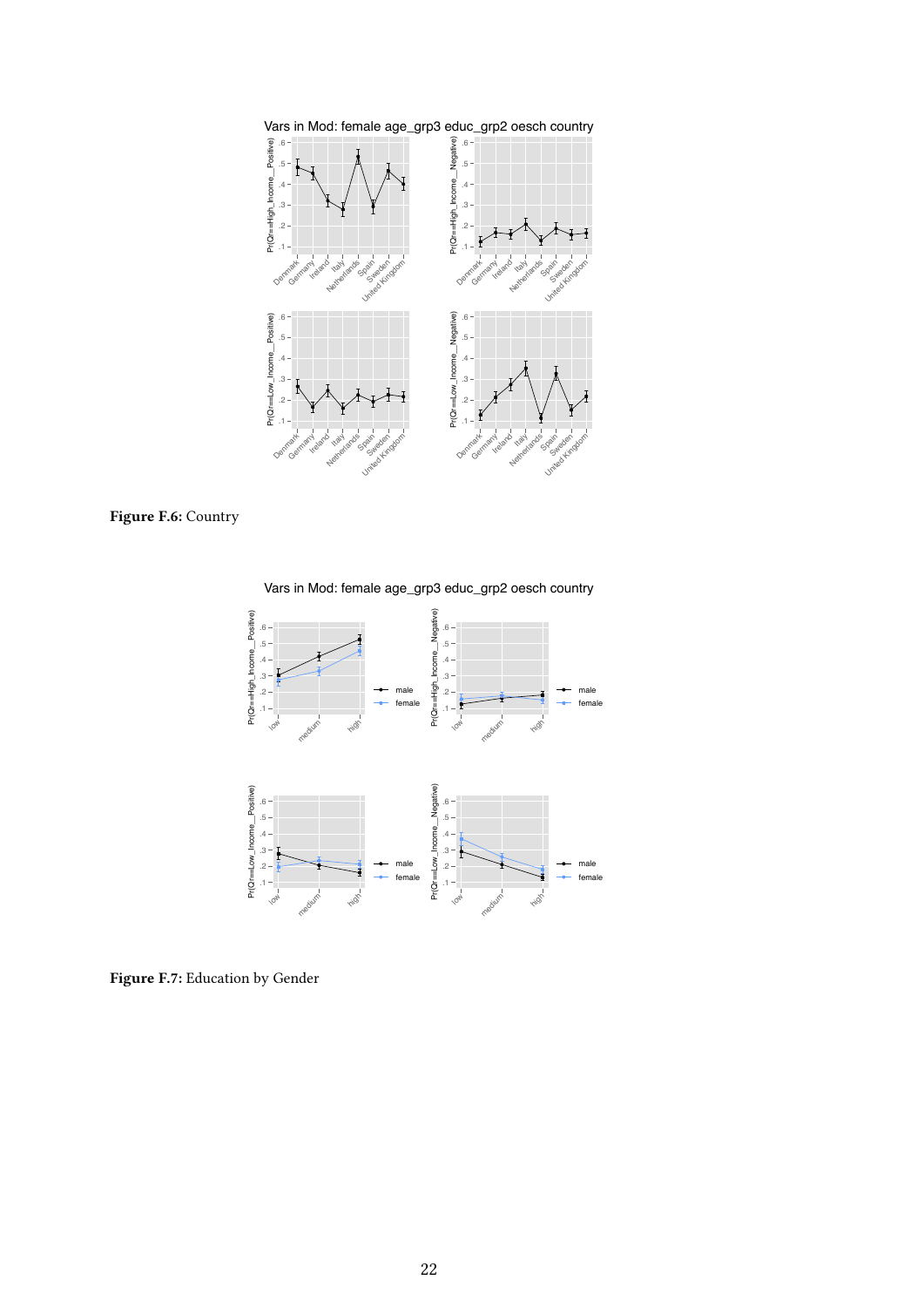Vars in Mod: female age\_grp3 educ\_grp2 oesch country



Figure F.8: Age by Gender



Vars in Mod: female age\_grp3 educ\_grp2 oesch country

Figure F.9: Class by Gender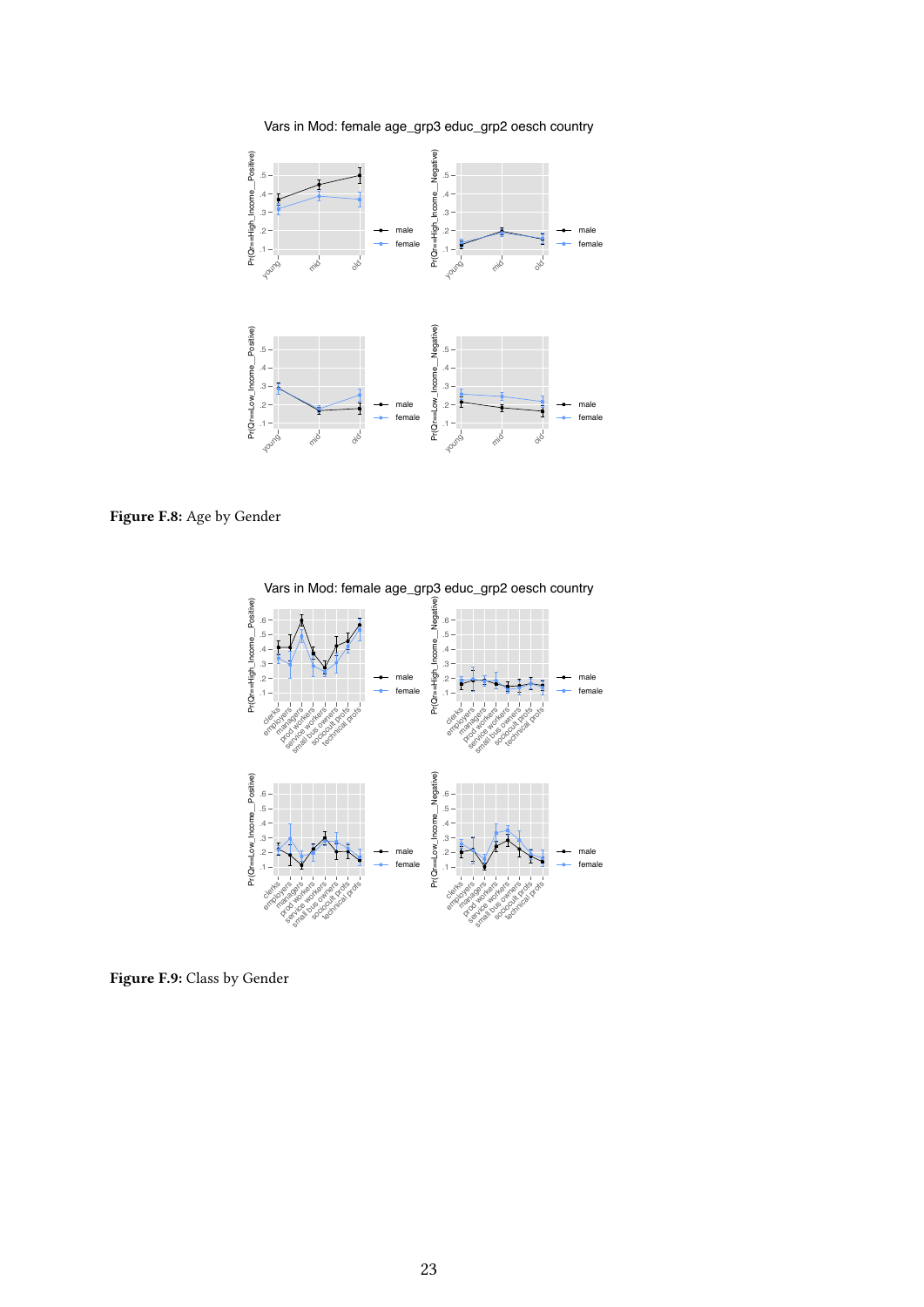

Vars in Mod: age\_grp3 age\_grp3 educ\_grp2 oesch country

Figure F.10: Education by Age Group



Vars in Mod: age\_grp3 age\_grp3 educ\_grp2 oesch country

Figure F.11: Gender by Age Group